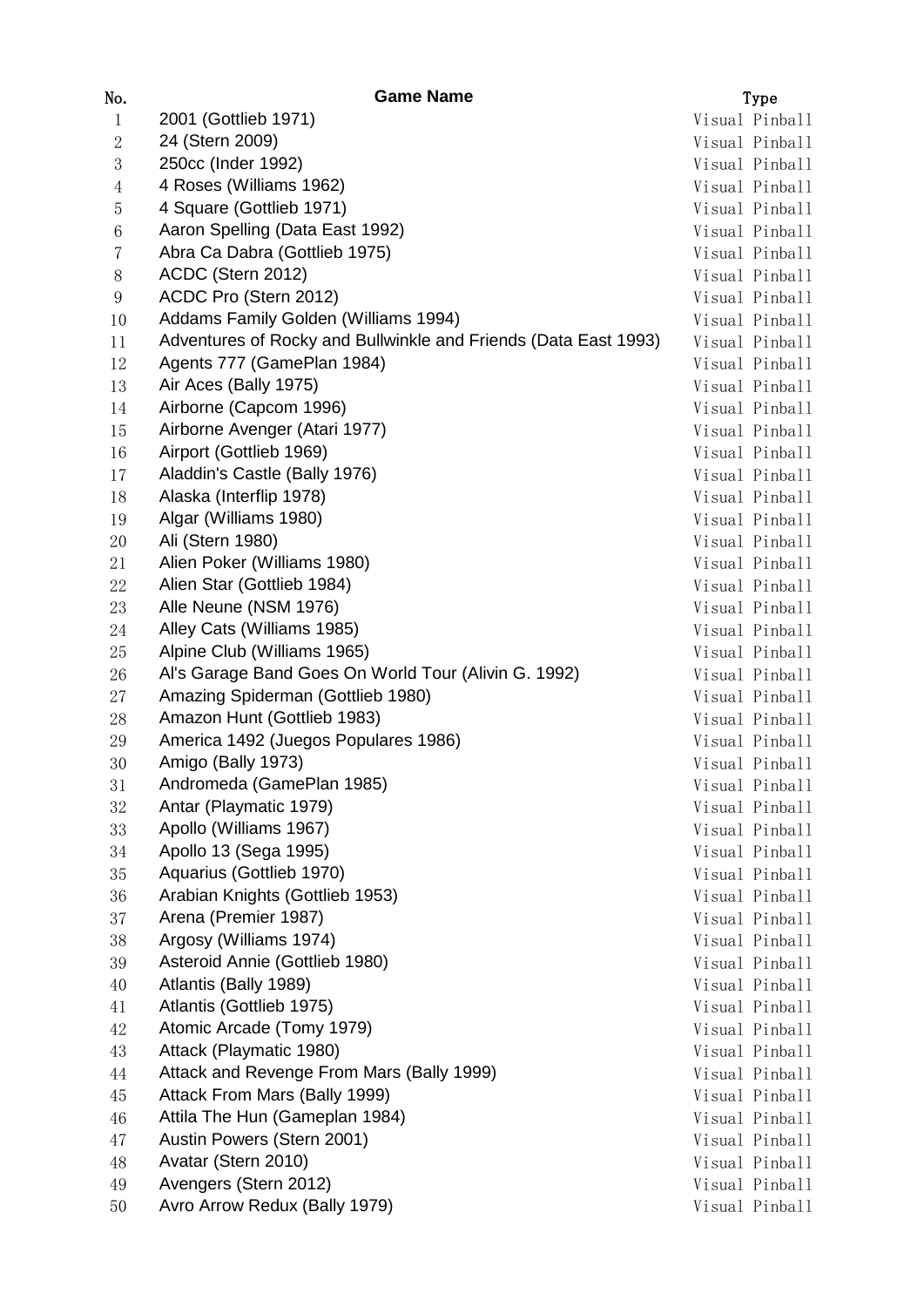51 Aztec (Williams 1976) 31 Aztec (Williams 1976) 52 Back to the Future (Data East 1990) Solution Contract Musual Pinball Pinball 53 Bad Brains (Other 2013) Visual Pinball 54 Bad Cats (Williams 1989) 34 September 2016 1989 Nisual Pinball 55 Bad Girls (Gottlieb 1988) 35 Bad Girls (Gottlieb 1988) 56 Ballyhoo (Bally 1969) 36 September 2016 1969 Nisual Pinball 57 Bank A Ball (Gottlieb 1965) 37 Nisual Pinball 58 Banzai Run (Williams 1988) Visual Pinball 59 Barb Wire (Gottlieb 1996) Visual Pinball 60 Barbarella (Talleres of Llobregat 1972) Visual Pinball 61 Barracora (Williams 1981) Visual Pinball 62 Baseball (Gottlieb 1970) 88 and 1970 11 and 1970 11 and 1970 11 and 1970 11 and 1970 11 and 1970 11 and 1970 11 and 1970 11 and 1970 11 and 1970 11 and 1970 11 and 1970 11 and 1970 11 and 1970 11 and 1970 11 and 1970 11 63 Basketball (Idsa 1986) 63 Basketball (Idsa 1986) 64 Batman (Data East 1991) Suite of the State of the Visual Pinball Visual Pinball 65 Batman Dark Knight (Stern 2008) Visual Pinball 66 Batman Forever (Sega 1995) Visual Pinball 67 Baywatch (Sega 1995) Visual Pinball 68 Beat The Clock (Bally 1985) 68 Visual Pinball 69 Beat Time - DOF (Williams 1967) Visual Pinball 70 Bell Ringer (Gottlieb 1990) **Visual Pinball** 71 Big Bang Bar (Capcom 1995) Visual Pinball 72 Big Brave (Gottlieb 1974) Visual Pinball 73 Big Buck Hunter Pro (Stern 2009) Visual Pinball 74 Big Casino (Gottlieb 1961) Communication of the Visual Pinball Visual Pinball 75 Big Daddy (Williams 1963) Visual Pinball 76 Big Game (Stern 1980) 76 Nisual Pinball 77 Big Guns (Williams 1987) 87 (Visual Pinball Visual Pinball 78 Big Hit (Gottlieb 1976) 78 Visual Pinball 79 Big House (Premier 1989) **Visual Pinball** 80 Big Hurt (Premier 1995) 80 Nisual Pinball 81 Big Top (Gottlieb 1964) Visual Pinball 82 Big Top (Wico 1977) 82 Big Top (Wico 1977) 83 Big Town (Playmatic 1978) 83 Big Town (Playmatic 1978) 84 Big Valley (Bally 1970) 84 Big Valley (Bally 1970) 85 Black Belt - Bally (Bally 1986) 35 Nisual Pinball 86 Black Belt -Zaccaria (Zaccaria 1986) Visual Pinball 87 Black Gold (Williams 1975) Sunner Mathematic Month (Visual Pinball Pinball 88 Black Hole - Mod (Gottlieb 1981) Visual Pinball 89 Black Hole (Gottlieb 1981) 39 Visual Pinball 90 Black Jack (Bally 1977) 30 and 50 and 50 and 51 and 51 and 51 and 51 and 51 and 51 and 51 and 51 and 51 and 51 and 51 and 51 and 51 and 51 and 51 and 51 and 51 and 51 and 51 and 51 and 51 and 51 and 51 and 51 and 51 and 91 Black Knight (Williams 1980) Visual Pinball 92 Black Knight 2000 (Williams 1989) Visual Pinball 93 Black Pyramid (Bally 1984) 38 Visual Pinball 94 Black Rose - Night Mod (Bally 1992) Visual Pinball 95 Black Rose (Bally 1992) 35 Black Rose (Bally 1992) 96 Black Sabbath 70s (Other 2012) Visual Pinball 97 Black Sabbath 80s (Other 2012) Visual Pinball 98 Black Sheep Squadron (Astro 1979) Visual Pinball 99 Black Velvet (GamePlan 1978) 99 Black Velvet (GamePlan 1978) 100 Blackout (Williams 1980) Visual Pinball 101 Blackwater 100 (Bally 1988) 31 Metatr 2008 101 Metatr 2018 Visual Pinball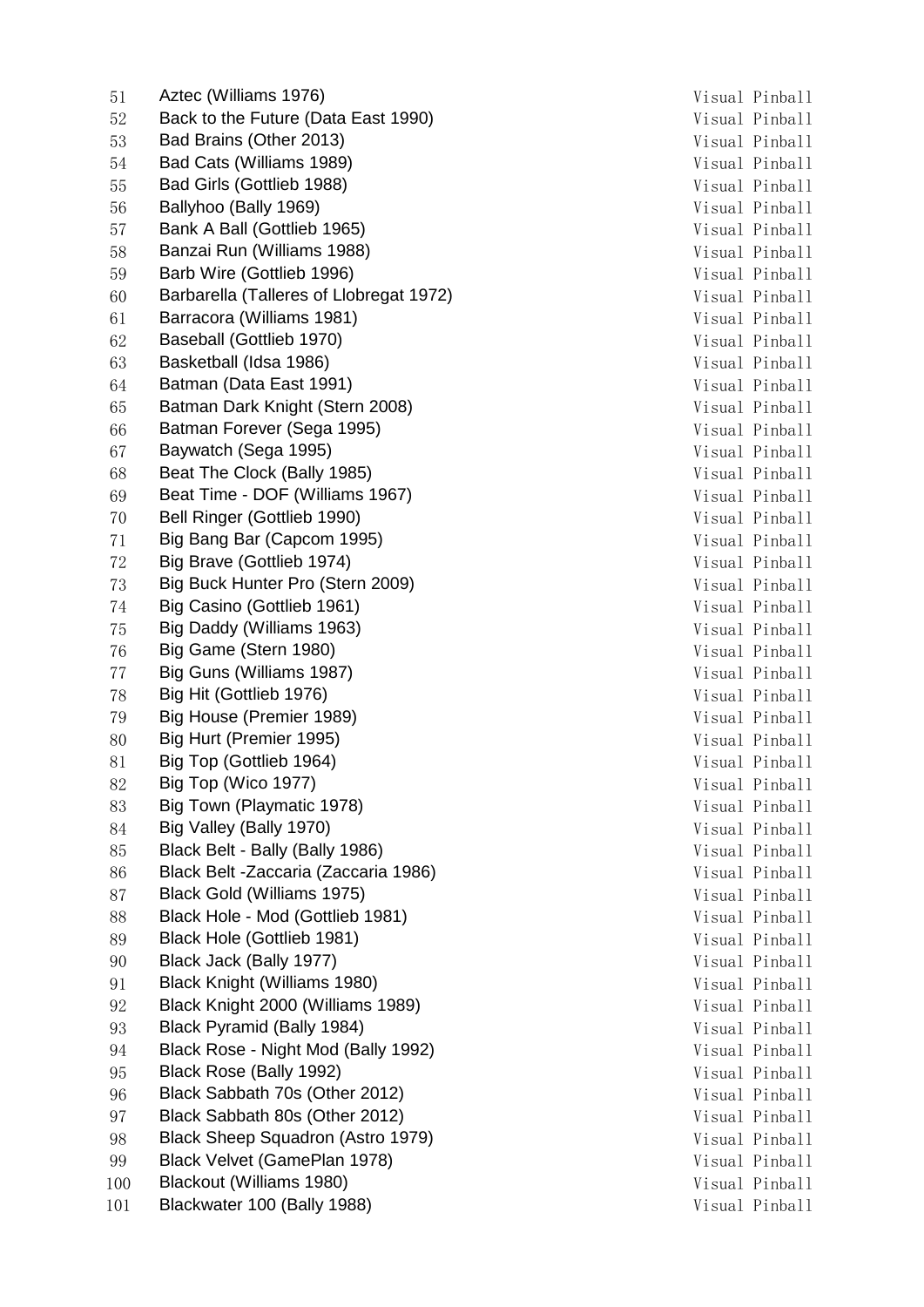102 Blue Chip (Williams 1976) 31 102 Blue Chip (Williams 1976) 103 Blue Note (Gottlieb 1979) **Visual Pinball** 104 BMX (Bally 1982) **BMX** (Bally 1982) 105 Bone Busters (Gottlieb 1989) Visual Pinball 106 Boomerang (Bally 1974) 31 Metatra 106 Nisual Pinball 107 Bow And Arrow (Bally 1974) 31 12 20 12:31 2014 107 Nisual Pinball 108 Bram Stokers Dracula (Williams 1993) Visual Pinball 109 Brave Team (Inder 1985) Visual Pinball 110 Break (Video Dens 1986) Visual Pinball 111 Breakshot (Capcom 1996) **Visual Pinball** 112 Bride Of Pinbot (Williams 1991) Visual Pinball 113 Broadway (Bally 1952) Visual Pinball 114 Bronco (Chicago Coin 1963) Visual Pinball 115 Bronco (Gottlieb 1977) 2012 115 Nisual Pinball 116 BroncoBuster (starman 2013) Visual Pinball 117 Buccaneer (Gottlieb 1948) Visual Pinball 118 Buccaneer (Gottlieb 1976) 31 Contract Contract Manual Pinball Pinball Pinball 119 Buck Rogers (Gottlieb 1980) Visual Pinball 120 Buckaroo (Gottlieb 1965) 31 March 2014 120 Visual Pinball 121 Bullseye (Bally 1986) 31 November 2014 121 November 2014 121 122 Bushido (Inder 1993) Visual Pinball 123 Cactus Canyon (Midway 1998) Visual Pinball 124 Cactus Jack's (Premier 1991) Visual Pinball 125 Camelot (Bally 1969) Visual Pinball 126 Canada Dry (Gottlieb 1976) 31 November 2016 1976 126 Nisual Pinball 127 Canasta 86 (Inder 1986) Santa Canasta 86 (Inder 1986) 128 Capersville (Bally 1966) Visual Pinball 129 Captain Fantastic (Bally 1977) Visual Pinball 130 Captain Hook (GamePlan 1985) Visual Pinball 131 Car Hop (Gottlieb 1991) Visual Pinball 132 Caribbean Cruise (International Concepts 1989) Visual Pinball 133 Casino (Williams 1958) Visual Pinball 134 Catacomb (Stern 1981) 7134 Catacomb (Stern 1981) 135 Cavaleiro Negro (Taito 1981) **Visual Pinball** 136 Caveman (Gottlieb 1982) **Caveman (Gottlieb 1982**) **Visual Pinball** 137 Centaur (Bally 1981) Visual Pinball 138 Centigrade 37 (Gottlieb 1977) Visual Pinball 139 Central Park (Gottlieb 1966) Visual Pinball 140 Champion Pub (Bally 1998) **Visual Pinball** 141 Charlies Angels (Gottlieb 1978) Visual Pinball 142 Checkpoint (Data East 1991) Visual Pinball 143 Cherry Bell (Other 1978) Cherry Bell (Other 1978) 144 Chicago Cubs Triple Play (Premier 1985) Visual Pinball 145 Chief Shuffle Alley Bowler (United 1953) Visual Pinball 146 Chinatown (Gottlieb 1952) **Visual Pinball** 147 Circus (Gottlieb 1980) **Visual Pinball** 148 Cirqus Voltaire (Bally 1997) Visual Pinball 149 Class of 1812 (Premier 1991) Visual Pinball 150 Cleopatra (Gottlieb 1977) Visual Pinball 151 Close Encounters of the Third Kind (Gottlieb 1978) Visual Pinball 152 Clown (Zaccaria 1985) 313 Metatra 1985 Nisual Pinball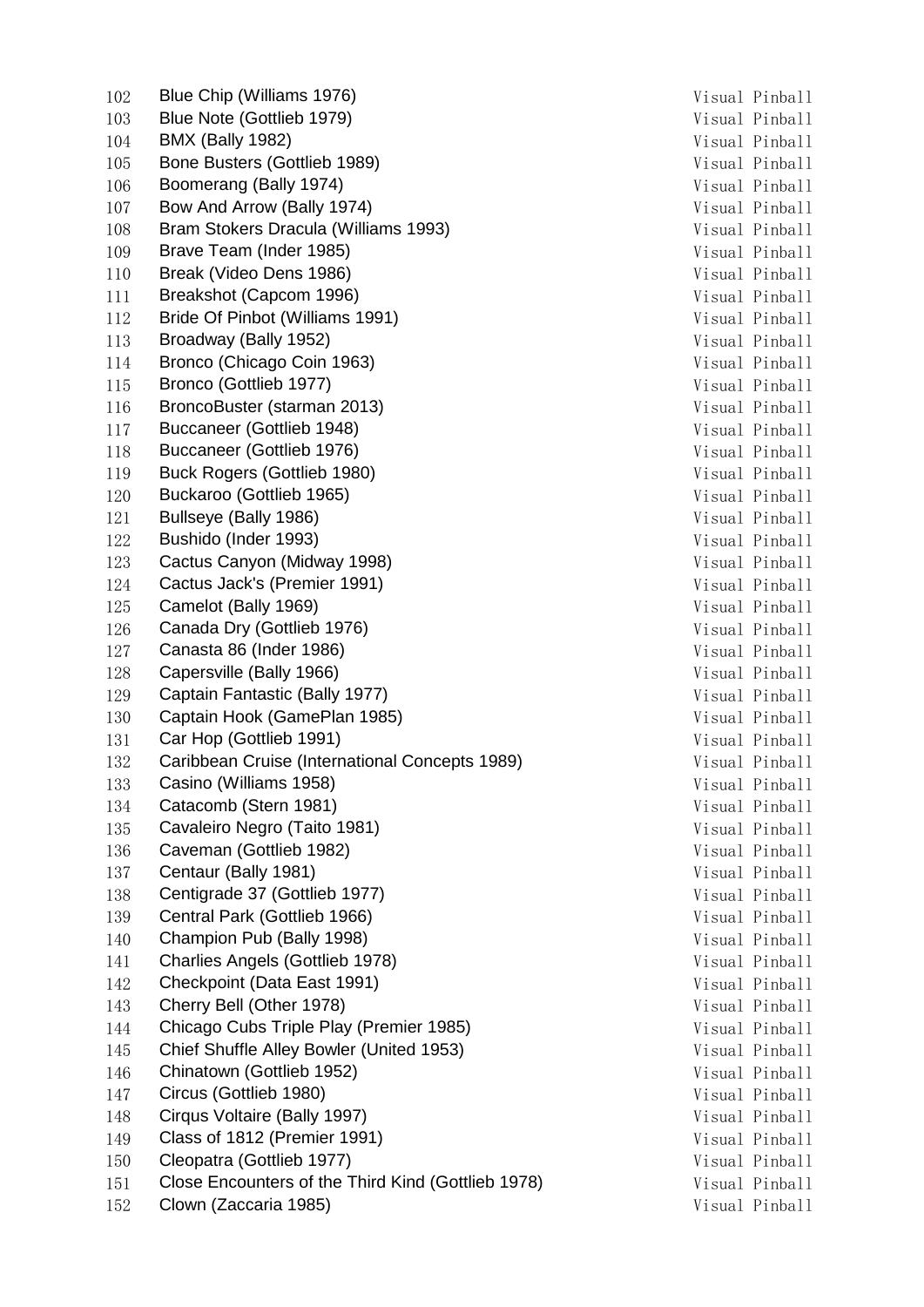153 Comet (Williams 1985) **Comet (Williams 1985)** Visual Pinball 154 Conan (Rowamet Brasil 1983) Visual Pinball 155 Concorde (EMAGAR 1975) 71 and 2012 155 Concorde (EMAGAR 1975) 156 Congo (Williams 1995) 31 November 2014 156 Nisual Pinball 157 Contact (Williams 1978) **Contact (Williams 1978)** Visual Pinball 158 Continental Cafe (Gottlieb 1957) Visual Pinball 159 Corvette (Bally 1994) **Corvette (Bally 1994)** Visual Pinball 160 Cosmic Gunfight (Williams 1982) Visual Pinball 161 Cosmic Princess (Stern 1979) Visual Pinball 162 Counterforce (Gottlieb 1980) Visual Pinball 163 Cowboy Eight Ball (LTD 1981) Cowboy Eight Ball (LTD 1981) 164 Cowboys And Indians (Gottlieb 1975) Visual Pinball 165 Creature from the Black Lagoon (Bally 1992) Visual Pinball 166 Crescendo (Gottlieb 1970) Visual Pinball 167 Crosstown (Gottlieb 1966) 31 November 2016 7 November 2016 168 CueBall Wizard (Premiere 1992) Visual Pinball 169 Cybernaut (Bally 1985) Visual Pinball 170 Cyclone (Williams 1988) 312 Visual Pinball 171 Cyclopes (Gameplan 1985) Cyclopes (Gameplan 1985) 172 Dale Jr (Stern 2007) Visual Pinball 173 Dark Rider (Geiger 1984) Visual Pinball 174 Deadly Weapon (Gottlieb 1990) Nisual Pinball 175 Dealers Choice (Williams 1974) Visual Pinball 176 Def Leppard (OG 2102) Visual Pinball 177 Defender (Williams 1982) **Visual Pinball** 178 De-Icer (Williams 1949) **De-Icer (Williams 1949)** Visual Pinball 179 Demolition Man (Williams 1994) Nisual Pinball 180 Devil King (Technoplay 1987) Visual Pinball 181 Devil's Dare (Gottlieb 1982) Visual Pinball 182 Diamond Lady (Premier 1988) Visual Pinball 183 Diner (Williams 1990) Visual Pinball 184 Dipsy Doodle (Williams 1970) Nisual Pinball Pinball 185 Dirty Harry (Williams 1995) **Visual Pinball** 186 **Disco Fever (Williams 1978)** (Visual Pinball Pinball Pinball Pinball Pinball Pinball Pinball Pinball Pinball Pinball Pinball Pinball Pinball Pinball Pinball Pinball Pinball Pinball Pinball Pinball Pinball Pinball Pinb 187 Distant World (Other 2005) Visual Pinball 188 Doctor Who (Bally 1992) Visual Pinball 189 Domino (Gottlieb 1968) 2001 189 Visual Pinball 190 Double Barrel (Williams 1961) 31 November 2016 1908 Visual Pinball 191 Dr Dude - Night Mod (Midway 1990) **Visual Pinball** 192 Dr Dude (Midway 1990) **Visual Pinball** 193 Dragon (Gottlieb 1978) **Visual Pinball** 194 Dragon (Interflip 1977) Sunday of the United States of the Visual Pinball 195 **Dragon Fist (Stern 1982)** (1951) 1951 1962 (1964) Visual Pinball 196 Dragonette (Gottlieb 1954) Visual Pinball 197 Drakor (Taito 1979) Visual Pinball 198 Drink Absolut (Other 2015) Visual Pinball 199 Drop A Card (Gottlieb 1971) Visual Pinball 200 Dungeons and Dragons - Night Mod (Bally 1987) Visual Pinball 201 Dungeons and Dragons (Bally 1987) Visual Pinball 202 Earth Wind Fire (Zaccaria 1981) Nisual Pinball 203 Earthshaker (Williams 1989) **Earthshaker (Williams 1989)** Visual Pinball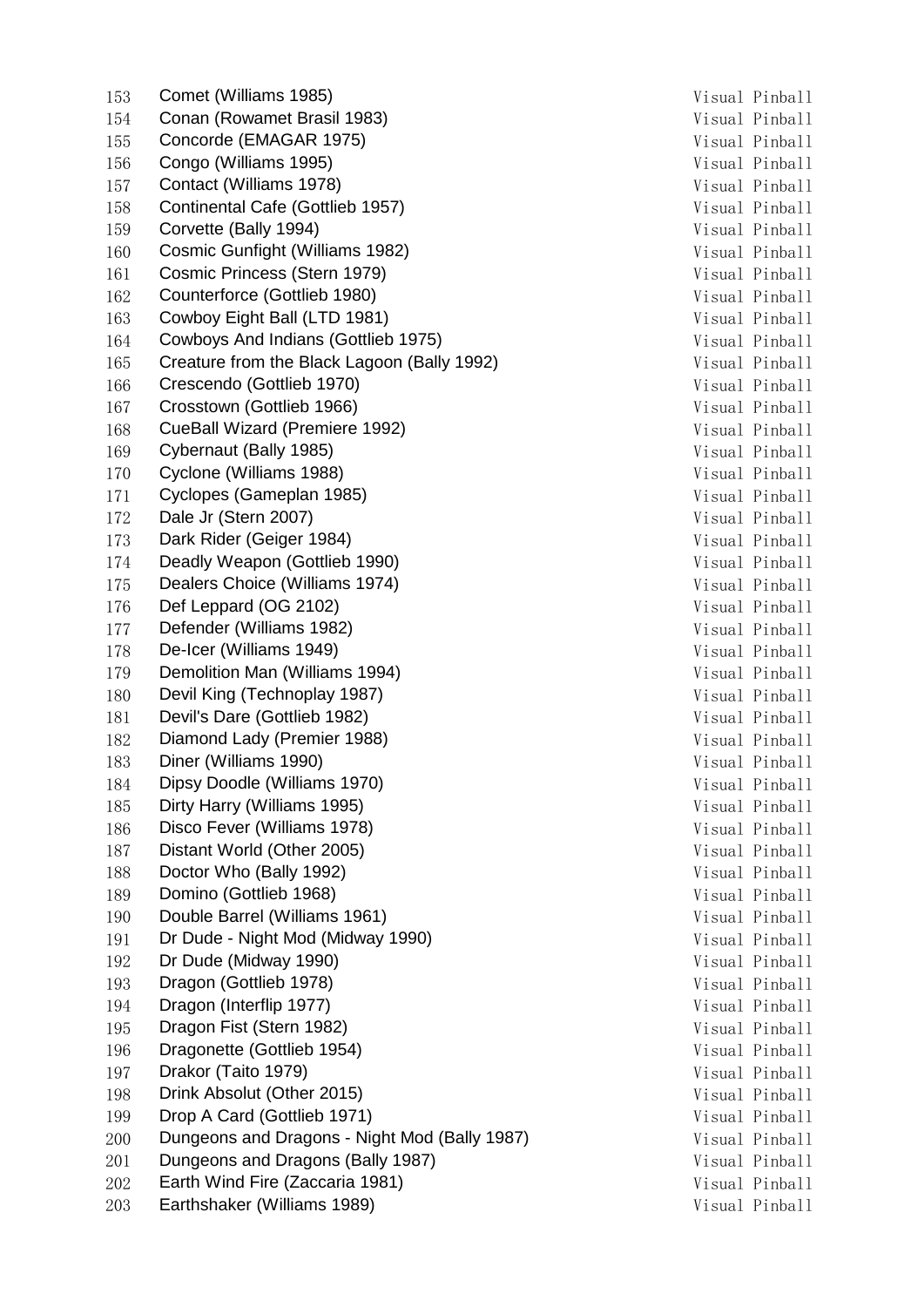204 Eclipse (Gottlieb 1982) 204 Visual Pinball 205 Eight Ball (Bally 1977) **Eight Ball (Bally 1977)** Visual Pinball 206 Eight Ball Deluxe (Bally 1981) 71 and 200 Finball Visual Pinball 207 El Dorado City of Gold (Gottlieb 1975) Visual Pinball 208 Elektra (Bally 1981) 208 Visual Pinball 209 Elvira and the Party Monsters (Bally 1995) 7isual Pinball 210 Elvis (Stern 2004) 210 Visual Pinball 211 Embryon (Bally 1980) Visual Pinball 212 Escape (Royal 1987) Visual Pinball 213 Escape from the Lost World (Bally 1987) Visual Pinball 214 Evil Fight (Playmatic 1980) 214 University of Visual Pinball 215 Excalibur (Gottlieb 1988) Visual Pinball 216 F-14 Tomcat - Night Mod (Williams 1987) Visual Pinball 217 F-14 Tomcat (Williams 1987) Visual Pinball 218 **Faces (Sonic 1976)** 318 Visual Pinball 219 Faeton (Juegos Populares 1985) Maria Laterature et al. visual Pinball 220 Family Guy (Stern 2007) 220 Visual Pinball 221 Far Out (Gottlieb 1974) Sandwich American State of Visual Pinball Visual Pinball 222 Farfalla (Zaccaria 1983) Santa Constantino de la Visual Pinball 223 Fast Draw (Gottlieb 1975) 223 Fast Draw (Gottlieb 1975) 224 Fathom (Bally 1981) Visual Pinball 225 Fire Mountain (Zaccaria 1980) **Visual Pinball** 226 Fire! (Williams 1987) 226 Fire! (Williams 1987) 227 Fireball (Bally 1972) Visual Pinball 228 Firecracker (Bally 1971) 328 Firecracker (Bally 1971) 229 FirePower (Williams 1980) 229 FirePower (Williams 1980) 230 Firepower II (Williams 1982) 230 Visual Pinball 231 Fish Tales (Williams 1992) **Visual Pinball** 232 Flame of Athens (Allied Leisure 1978) Visual Pinball 233 Flash (Williams 1979) Visual Pinball 234 Flash Gordon (Bally 1981) 234 Flash Gordon (Bally 1981) 235 Flash3179 (Williams 1992) 35 Flash3179 (Williams 1992) 236 Flicker (Bally 1974) Visual Pinball 237 Flight 2000 (Stern 1980) 237 Flight 2000 (Stern 1980) 238 Flip A Card (Gottlieb 1970) 238 Flip A Card (Gottlieb 1970) 239 FlipFlop (Bally 1974) Visual Pinball 240 Flipper Football (Capcom 1996) Visual Pinball 241 Fly High (Geiger 1985) 3241 Finball 242 Flying Carpet (Gottlieb 1972) Visual Pinball 243 Flying Turns (Midway 1964) **Visual Pinball** 244 **Force II (Gottlieb 1981)** Visual Pinball 245 FotoFinish (Gottlieb 1961) Visual Pinball 246 **Four Million B.C. (Bally 1970)** 246 **Visual Pinball** 247 **Foxy Lady (GamePlan 1979)** 247 **Visual Pinball** 248 Frankenstein (Sega 1995) Visual Pinball 249 Free Fall (Gottlieb 1974) Visual Pinball 250 Freedom (Bally 1976) 250 Visual Pinball 251 Freefall (Stern 1981) Visual Pinball 252 Frolics (Bally 1952) Visual Pinball 253 **Frontier (Bally 1980)** 253 **Frontier (Bally 1980)** 254 Full (Recreativos Franco 1977) Visual Pinball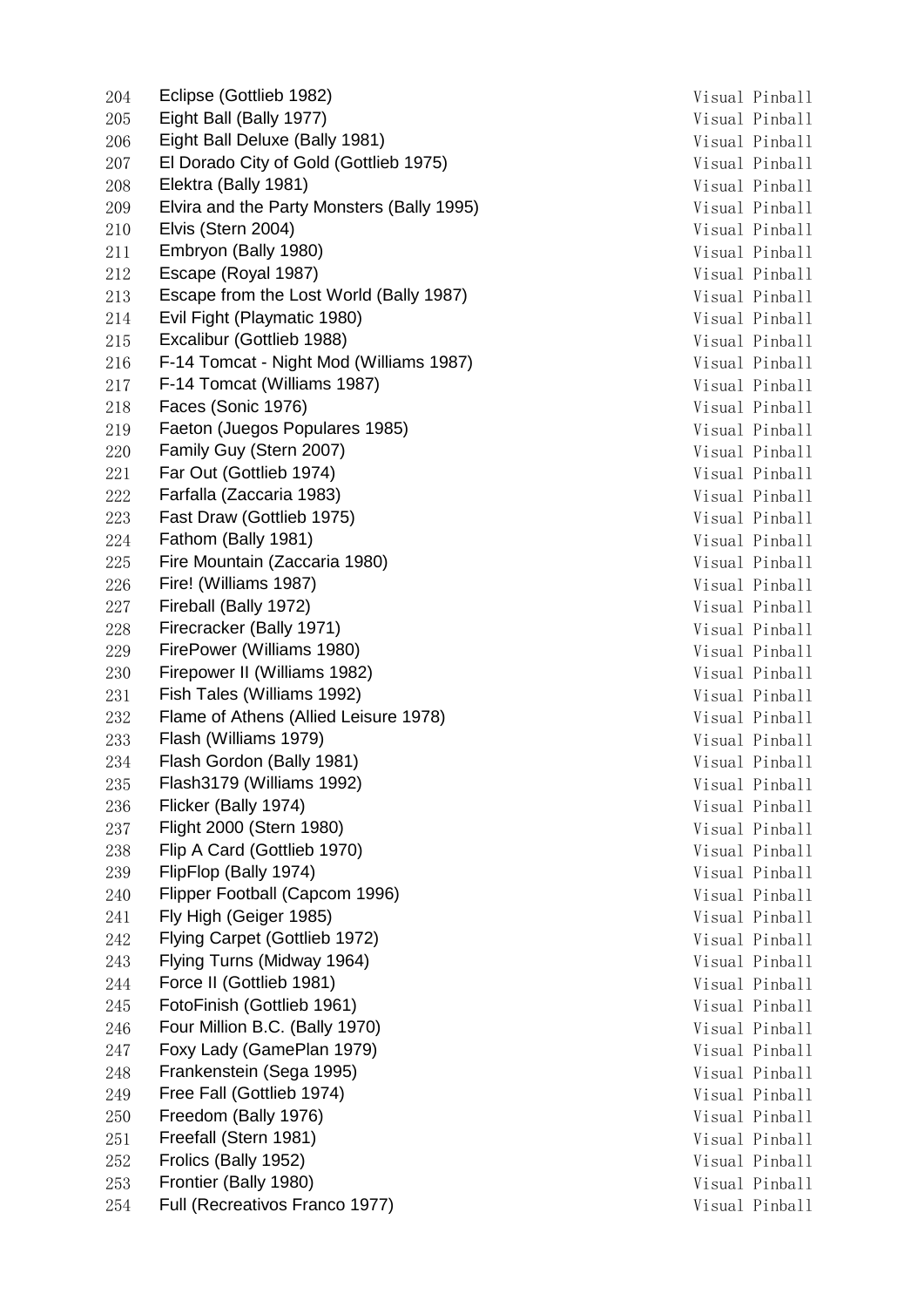255 Funhouse (Williams 1990) **Visual Pinball** 256 Funland (Gottlieb 1968) 3256 Visual Pinball 257 Furie (Williams 1981) 257 Furie (Williams 1981) 258 Future Queen (Bell 1987) **Visual Pinball** 259 Future Spa (Bally 1979) 259 Nisual Pinball 260 Future World (Zaccaria 1978) 32 March 2010 12:30 Visual Pinball 261 Galaxy (Stern 1980) 31 November 2018 11: November 2018 11: Visual Pinball 262 Gamatron (Pinstar 1985) Visual Pinball 263 Game Show (Bally 1990) 263 Visual Pinball 264 Games, The (Gottlieb 1983) Visual Pinball 265 Gator (Bally 1969) Visual Pinball 266 Geisha (Playmatic 1973) 30 Nisual Pinball Visual Pinball 267 Genesis (Premier 1986) Visual Pinball 268 Genie (Gottlieb 1979) Visual Pinball 269 Getaway - High Speed 2 (Williams 1992) Visual Pinball 270 Ghostbusters (Other 2010) 3270 Visual Pinball 271 Gilligans Island (Midway 1991) Contract Contract Contract Misual Pinball Pinball 272 Gladiators (Premier 1993) 322 Visual Pinball 273 Global Warfare (Gameplan 1981) Contract Contract Contract Number of Visual Pinball 274 Godzilla (Sega 1998) 274 Visual Pinball 275 Goin' Nuts (Gottlieb 1983) Visual Pinball 276 Gold Ball (Bally 1983) 3276 Visual Pinball 277 Gold Mine (Williams 1988) 377 Gold Mine (Williams 1988) 278 Gold Wings (Gottlieb 1986) 278 Visual Pinball 279 Golden Arrow (Gottlieb 1977) Visual Pinball 280 Goldeneye (Sega 1996) Visual Pinball 281 Gorgar (Williams 1979) 281 Corgar (Williams 1979) 282 Gork (Taito 1983) 382 Gork (Taito 1983) 283 Grand Lizard (Williams 1986) 388 Visual Pinball 284 Grand Prix (Stern 2005) 284 Grand Pinball 285 Grand Slam (Bally 1983) 285 Visual Pinball 286 Grateful Dead (Original 2013) Visual Pinball 287 Gridiron (Gottlieb 1977) 3287 Visual Pinball 288 Groovy (Gottlieb 1970) 288 Visual Pinball 289 Guns and Roses (Data East 1994) Visual Pinball 290 Gusher (Williams 1958) Visual Pinball 291 Halley Comet (Juegos Populares 1986) Maria Comet Visual Pinball 292 Hang Glider (Bally 1976) 32 November 2022 Nisual Pinball 293 Happy Days (Gottlieb 1952) 293 Visual Pinball 294 Hardbody (Bally 1987) 30 and 2012 12:30 and 2012 12:30 and 2013 295 Harlem Globetrotters (Bally 1979) 71 and 200 Wisual Pinball 296 Harley Davidson (Bally 1991) 296 Visual Pinball 297 Harley Davidson (Stern 1999) 32 and 2012 12:30 Nisual Pinball 298 Haunted House (Gottlieb 1982) Nisual Pinball 299 Haunted Mansion (Macepin 2011) Contract Contract Manual Pinball Visual Pinball 300 Hawkman (Taito 1983) 300 Hawkman (Taito 1983) 301 Hearts and Spades (Gottlieb 1969) Visual Pinball 302 Heavy Metal (Rowamet 1982) 302 Visual Pinball 303 Heavy Metal Meltdown (Bally 1987) Visual Pinball 304 Hercules (Atari 1979) Visual Pinball 305 High Hand (Gottlieb 1973) Visual Pinball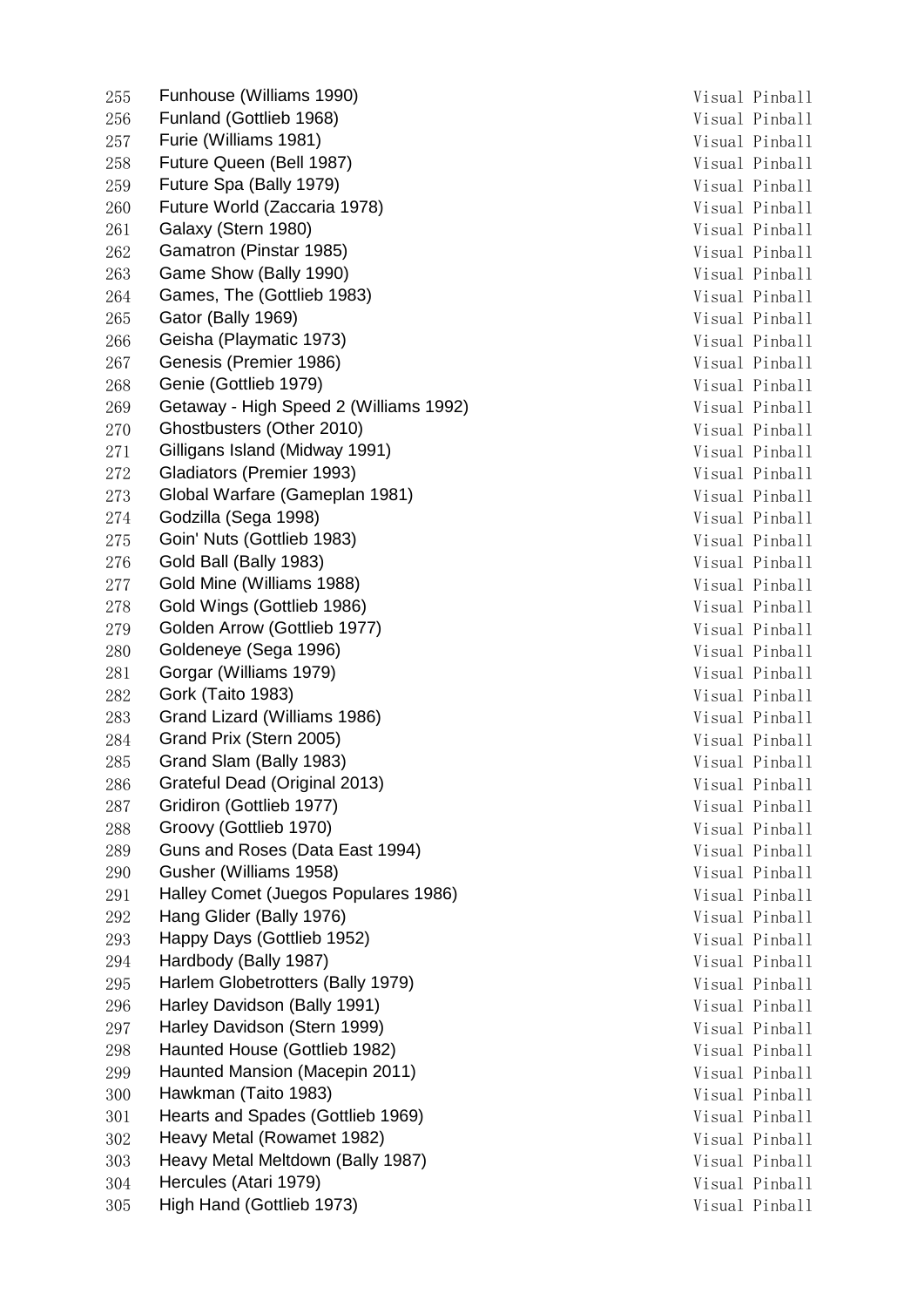306 High Roller Casino (Stern 2001) Visual Pinball 307 High Speed (Williams 1986) Visual Pinball 308 Hokus Pokus (Bally 1976) **Visual Pinball** 309 Hollywood Heat (Premier 1986) 309 Visual Pinball 310 Honey (Williams 1972) 310 Visual Pinball 311 Hook (Data East 1992) 311 Hook (Data East 1992) 312 Hoops (Gottlieb 1991) Visual Pinball 313 Hot Doggin' (Bally 1980) Visual Pinball 314 Hot Hand (Stern 1979) 314 Hot Hand (Stern 1979) 315 Hot Line (Willams 1966) 315 Visual Pinball 316 Hot Shot (Gottlieb 1973) Visual Pinball 317 Hot Tip (Williams 1977) Suite of the Marian State of the Visual Pinball 318 Hot Wheels (Zaccaria 1979) Visual Pinball 319 Howzat (Hankin 1980) 319 Visual Pinball 320 Hulk (Other 2011) 320 Hulk (Other 2011) 321 Hurricane (Williams 1991) Visual Pinball 322 Hyperball (Williams 1981) Visual Pinball 323 Ice Cold Beer (Taito 1983) Visual Pinball 324 Ice Fever (Gottlieb 1985) Visual Pinball 325 Impacto (Recreativos Franco 1975) 7isual Pinball 326 Independence Day (Sega 1996) Manus Contract Contract Musual Pinball 327 Indiana Jones (Stern 2008) 327 Indiana Jones (Stern 2008) 328 Indianapolis 500 (Midway 1995) 328 Indianapolis 500 (Midway 1995) 329 Insane Clown Posse (Other 2013) The United States of the Visual Pinball 330 Iron Balls (Stargame 1987) Visual Pinball 331 Iron Maiden (Stern 1981) 331 Iron Maiden (Stern 1981) 332 Iron Man (Stern 2010) Visual Pinball 333 Jack-Bot (Williams 1995) 333 Jack-Bot (Williams 1995) 334 Jacks Open (Gottlieb 1977) Visual Pinball 335 Jacks to Open (Gottlieb 1984) Visual Pinball 336 James Bond 007 (Gottlieb 1980) Visual Pinball 337 Jet Spin (Gottlieb 1977) Visual Pinball 338 Jigglebox (Starman 2004) 338 Jigglebox (Starman 2004) 339 Johnny Mnemonic (Williams 1995) Visual Pinball 340 Joker Poker (Gottlieb 1978) Visual Pinball 341 Jokerz! - Night Mod (Williams 1988) Visual Pinball 342 Jokerz! (Williams 1988) Visual Pinball 343 **Jolly Park (Spinball 1996)** Visual Pinball 344 Judge Dredd (Bally 1993) **Visual Pinball** 345 Jumaci (Jumanci 1957) Visual Pinball 346 Jumping Jack (Gottlieb 1973) Visual Pinball 347 Jungle (Gottlieb 1972) Visual Pinball 348 Jungle Lord (Williams 1981) 348 Jungle Lord (Williams 1981) 349 Jungle Queen (Gottlieb 1977) Visual Pinball 350 Junk Yard (Williams 1996) Visual Pinball 351 Jurassic Park (Data East 1993) Visual Pinball 352 Jurrasic Park 2 The Lost World (Sega 1997) Visual Pinball 353 KC Jones (Gottlieb 1949) Visual Pinball 354 Key West (Bally 1956) Visual Pinball 355 King of Diamonds (Gottlieb 1967) 355 Visual Pinball 356 King Pin (Gottlieb 1973) Visual Pinball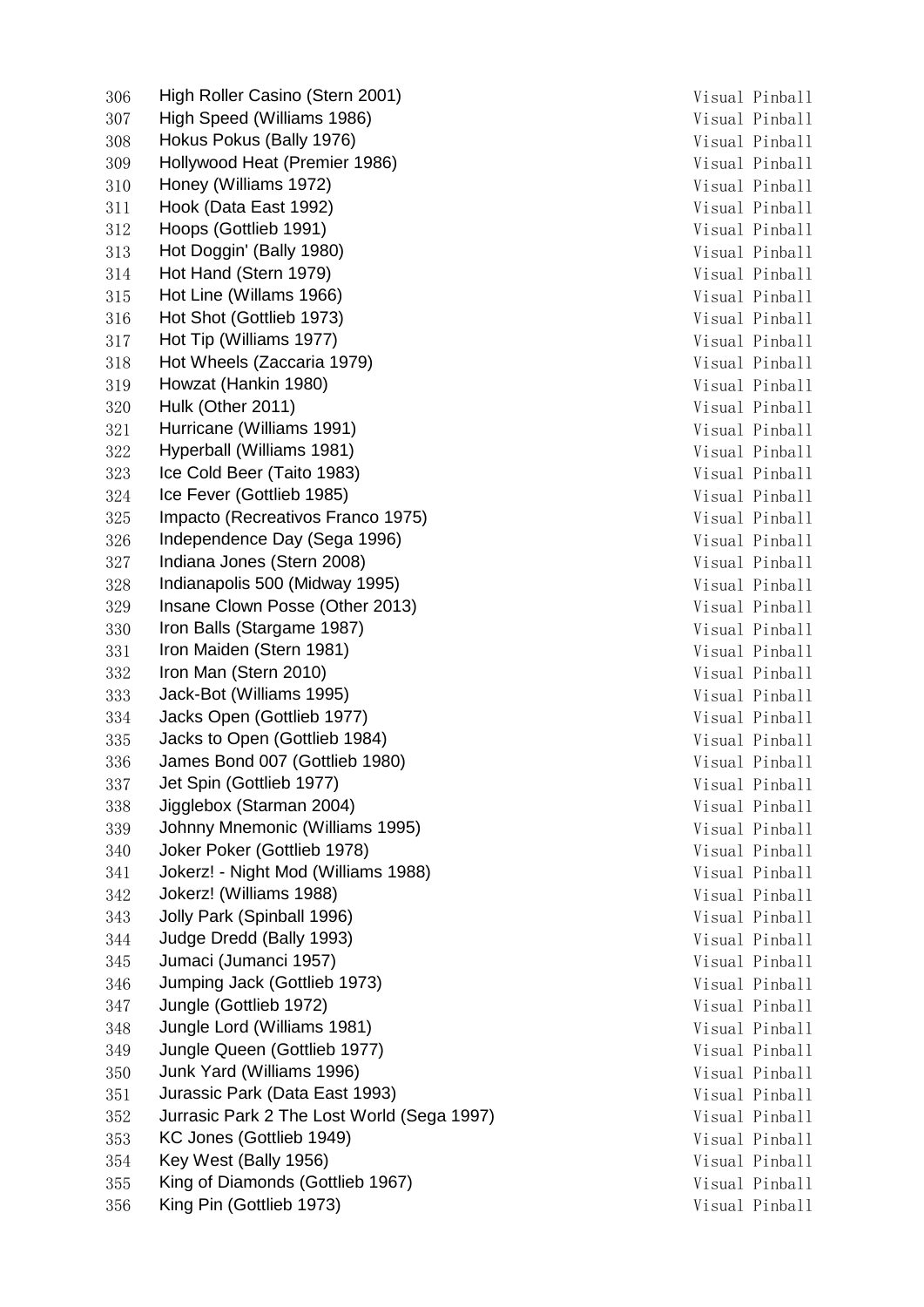357 King Rock (Gottlieb 1972) Visual Pinball 358 King Tut (Bally 1969) 358 King Tut (Bally 1969) 359 Kings and Queens (Gottlieb 1965) 359 Visual Pinball 360 Kings of steel (Bally 1984) 360 Visual Pinball 361 KISS (Bally 1979) 361 KISS (Bally 1979) 362 Krull (Gottlieb 1983) Visual Pinball 363 Kuwait (Maresa 1973) 363 Kuwait (Maresa 1973) 364 La Retata (Geiger 1992) Visual Pinball 365 Lady Death (Geiger 1983) Visual Pinball 366 Lady Luck (Recel 1976) 366 Visual Pinball 367 Lap by Lap (Inder 1986) Sandwich Misual Pinball Visual Pinball 368 Laser Ball (Williams 1979) 368 University of the University of the Visual Pinball 369 Laser Cue (Williams 1984) Visual Pinball 370 Laser War (Data East 1990) **Visual Pinball** 371 Last Action Hero (Data East 1994) Visual Pinball 372 Lectronamo (Stern 1978) 372 Lectronamo (Stern 1978) 373 Lethal Weapon 3 (Data East 1992) Visual Pinball 374 L'Hexagone (Christian Automatic 1986) Visual Pinball 375 Lightning (Stern 1981) 375 Visual Pinball 376 Lightning Ball (Gottlieb 1959) 376 Visual Pinball 377 Lights...Camera...Action (Gottlieb 1989) Visual Pinball 378 Line Drive (Williams 1972) 378 Visual Pinball 379 Linkin Park (Other 2013) Visual Pinball 380 Little Chief (Williams 1975) Visual Pinball 381 Little Joe (Bally 1971) Visual Pinball 382 Lord Of The Rings (Stern 2003) Visual Pinball 383 Lost In Space (Sega 1998) Visual Pinball 384 Lost World (Bally 1978) 384 Lost World (Pally 1978) 385 Lucky Ace (Williams 1974) 385 Lucky Ace (Williams 1974) 386 Lucky Seven (Williams 1978) Visual Pinball 387 Lunelle (Taito 1981) Visual Pinball 388 Mad Race (Playmatic 1985) 388 Mad Pinball 389 Magic (Stern 1979) 389 Magic (Stern 1979) 390 Magic Castle (Zaccaria 1984) Visual Pinball 391 Magic Eight Ball (Geiger 1977) Visual Pinball 392 Magnotron (Gottlieb 1974) Visual Pinball 393 Majestic (Gottlieb 1957) 393 Visual Pinball 394 Mario Andretti (Gottlieb 1995) 394 Visual Pinball 395 Mars Attacks (Other 2013) 395 Mars Attacks (Other 2013) 396 Mars God of War (Gottlieb 1981) 396 Visual Pinball 397 Mars Trek (Sonic 1977) 397 Visual Pinball 398 Masquerade (Gottlieb 1966) 398 Visual Pinball 399 Mata Hari (Bally 1978) Visual Pinball 400 Mata Hari Mod (Bally 1978) Visual Pinball 401 Maverick (Data East 1994) **Visual Pinball** 402 Medieval Madness - Night Mod (Williams 1997) Visual Pinball 403 Medieval Madness (Williams 1997) visual Pinball 404 Medusa (Bally 1981) Visual Pinball 405 Memory Lane (Stern 1978) Visual Pinball 406 Mephisto (Stargame 1987) Visual Pinball 407 Mermaid (Gottlieb 1951) 31 Mermaid (Gottlieb 1951)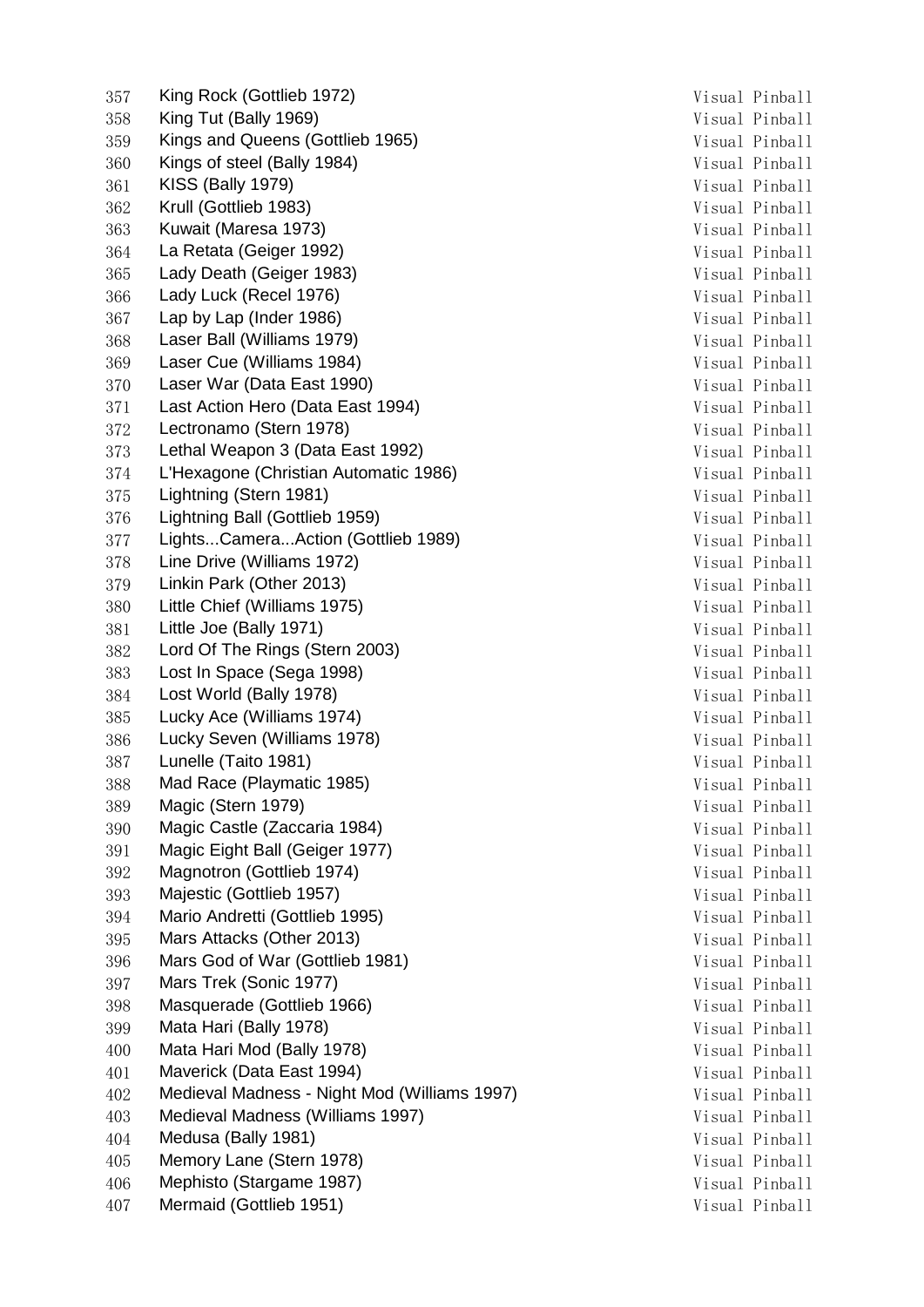408 Metal Man (Inder 1992) 31 Metal Man (Inder 1992) 409 Metallica (Williams 1988) **Visual Pinball** 410 Meteor (Stern 1979) 31 Meteor (Stern 1979) 32 411 MIBS (Gottlieb 1969) Visual Pinball 412 Middle Earth (Atari 1978) **Visual Pinball** 413 Millionaire (Williams 1987) Visual Pinball 414 Mini Cycle (Gottlieb 1970) **Visual Pinball** 415 Miss Universo (Inder 1972) Visual Pinball 416 Miss World (Geiger 1985) Visual Pinball 417 Monday Night Football (Data East 1989) Visual Pinball 418 Monopoly (Stern 2001) Visual Pinball 419 Monster Bash (Williams 1998) Visual Pinball 420 Monte Carlo (Premier 1987) Visual Pinball 421 Motor Show (Mr.Game 1989) **Visual Pinball** 422 Motordome (Bally 1986) **Visual Pinball** 423 Moulin Rouge (Williams 1965) Visual Pinball 424 Mousin' Around (Bally 1989) Visual Pinball 425 Movie Masters (IDI 1978) **Movie Masters (IDI 1978**) **Visual Pinball** 426 Mr. and Mrs. Pacman (Bally 1982) 426 Mr. and Mrs. Pinball 427 Mustang (Gottlieb 1977) **Visual Pinball** 428 Mystic (Bally 1980) Visual Pinball 429 Mystic Marvel (Gottlieb 1954) **Visual Pinball** 430 Mystic Star (Zaccaria 1986) **Visual Pinball** 431 Nascar (Stern 2005) Visual Pinball 432 Nautilus (Playmatic 1984) **Visual Pinball** 433 NBA (Stern 2009) Visual Pinball 434 NBA Fastbreak (Bally 1997) Visual Pinball 435 **Nemesis (Peyper 1986)** (2008) 235 Visual Pinball 436 New Stars Phoenix(Zaccaria 1987) Visual Pinball 437 New Wave (Bell Games 1985) Visual Pinball 438 New York (Gottlieb 1976) Visual Pinball 439 NFL (Stern 2001) Visual Pinball 440 Night Rider (Bally 1976) Night Rider (Bally 1976) 441 Nine Ball (Stern 1980) Visual Pinball 442 Nip-It (Bally 1973) **Visual Pinball** 443 Nitro Ground Shaker (Bally 1980) Contract Contract Contract Pinball Pinball 444 No Fear-Dangerous Sports (Williams 1995) Visual Pinball 445 No Good Gofers (Williams 1997) Visual Pinball 446 Nova (starman 2012) Visual Pinball 447 Nugent (Stern 1978) 31 November 2014 12:30 Nisual Pinball 448 Oba Oba (Taito 1978) Visual Pinball 449 Odin Deluxe (Sonic 1985) Visual Pinball 450 Odisea Paris Dakar (Peyper 1987) Visual Pinball 451 Old Chicago (Bally 1975) 2013 12:33 Visual Pinball 452 Olympics (Gottlieb 1962) Visual Pinball 453 Operation Thunder (Gottlieb 1992) Visual Pinball 454 Orbit (Gottlieb 1971) Visual Pinball 455 Orbit 1 (Hankin 1978) Visual Pinball 456 Orbitor 1 (Stern 1982) Visual Pinball 457 Outer Space (Gottlieb 1972) Visual Pinball 458 OXO (Williams 1973) 31 Metatro 2012 12:30 Metatro 2013 12:30 Visual Pinball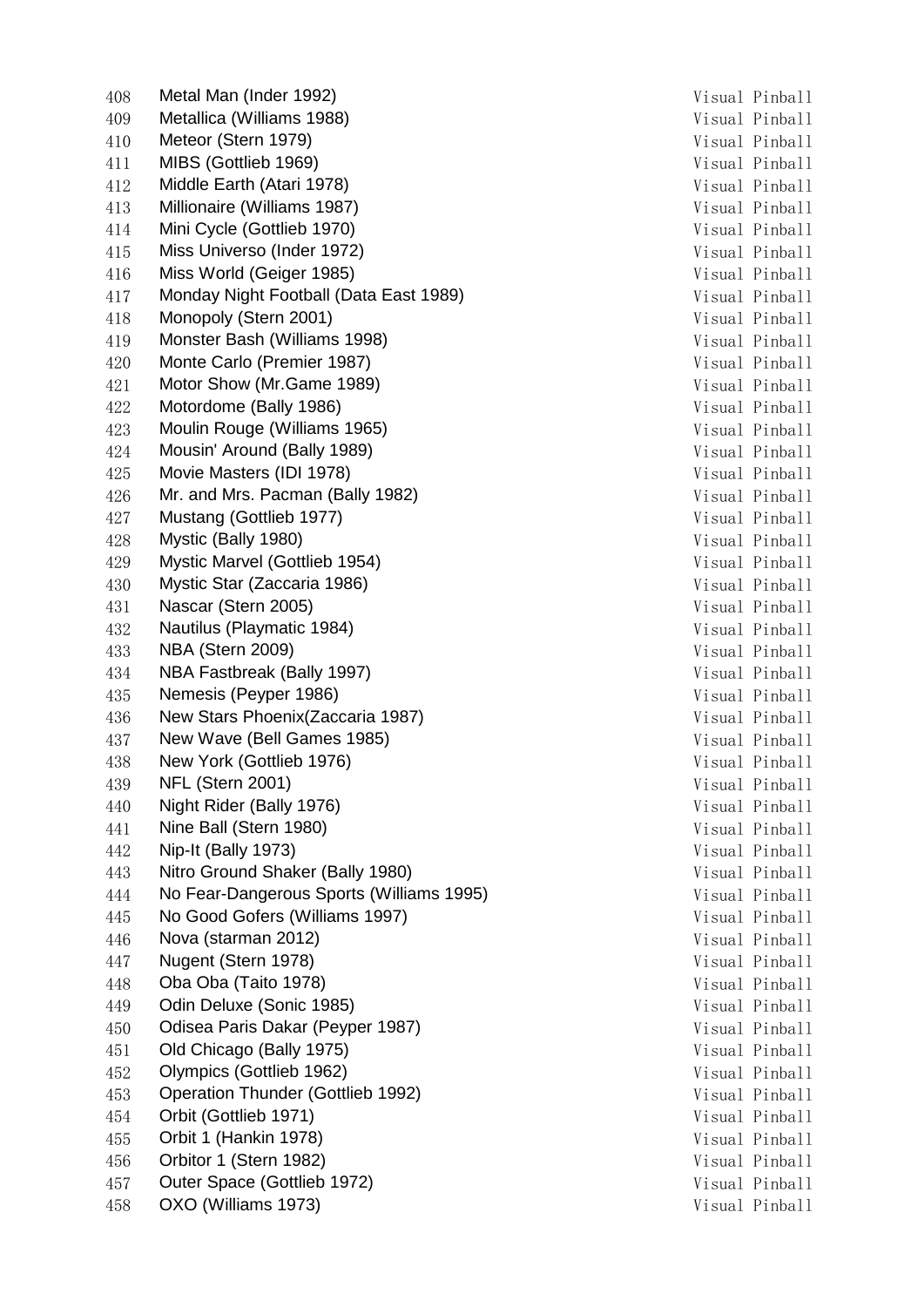459 Palisades (Williams 1953) 31 1 2022 1 2022 1 2022 1 2022 1 2022 1 2022 1 2022 1 2022 1 2022 1 2022 1 2022 1 2022 1 2022 1 2022 1 2022 1 2022 1 2022 1 2022 1 2022 1 2022 1 2022 1 2022 1 2022 1 2022 1 2022 1 2022 1 2022 460 Panthera - Night Mod (Gottlieb 1980) Visual Pinball 461 Panthera (Gottlieb 1980) Visual Pinball 462 Panthera 5.01 (Gottlieb 1980) Visual Pinball 463 Paradise (Gottlieb 1965) Visual Pinball 464 **Paragon (Bally 1979)** 3. The Second State of Texas Pinball Pinball 465 Party (Playmatic 1979) 31 2012 12:30 12:31 2014 12:31 21:31 21:31 21:31 21:31 21:31 21:31 21:31 21:31 21:31 21:31 21:31 21:31 21:31 21:31 21:31 21:31 21:31 21:31 21:31 21:31 21:31 21:31 21:31 21:31 21:31 21:31 21:31 21 466 Party Animal (Bally 1987) Visual Pinball 467 **Party Nation (Other 2013)** Service State Manual Pince Number 2013 468 Pennant Fever (Williams 1984) 31 Metatr 2016 1984 Visual Pinball 469 Pentacup (Micropin 1979) Visual Pinball 470 Petaco (Juegos Populares 1984) Visual Pinball 471 Petaco 2 (Juegos Populares 1985) Misual Pinball 472 Pharaoh (Williams 1981) Visual Pinball 473 Phoenix (Williams 1978) 2012 12:30 Phoenix (Williams 1978) 474 Pinball (Stern 1977) 31 March 2014 12:30 Visual Pinball 475 Pinball Champ (Zaccaria 1982) Visual Pinball 476 Pinball Champ 82 (Zaccaria 1982) Visual Pinball 477 Pinball Lizard (Gameplan 1980) Visual Pinball 478 Pinball Pool (Gottlieb 1979) 31 122 122 123 123 124 125 126 127 127 127 127 127 128 128 128 128 128 128 12 479 Pinbot (Williams 1986) 31 1 20 November 2014 1986) 9 November 2014 480 Pink Panther (Gottlieb 1981) Visual Pinball 481 Pioneer (Gottlieb 1976) 31 November 1976 1976 1980 Nisual Pinball 482 Pirates - Wolves of the Sea (JPSalas 2012) Visual Pinball 483 Pirates Of the Caribbean (Stern 2006) Visual Pinball 484 Pistol Poker (Alvin G. 1993) Visual Pinball 485 Playboy (Bally 1978) Visual Pinball 486 Playboy (Stern 2002) 31 Metal 2002 1 Metal Pinball 487 Playboy 35th Anniversary (Data East 1989) Visual Pinball 488 Pokerino (Williams 1978) Visual Pinball 489 Pole Position (Sonic 1987) Visual Pinball 490 Police Force (Williams 1989) Visual Pinball 491 Pool Champion (Zaccaria 1985) Martin Champion (State of Table 1985) 492 Pool Sharks (Bally 1990) Visual Pinball 493 Popeye Saves the Earth(Midway 1994) 71 March 2014 1994) 494 Power Play (Bally 1977) Visual Pinball 495 Preview (Gottlieb 1962) 2008 12:30 Visual Pinball 496 Pro Pool (Gottlieb 1973) Visual Pinball 497 Prospector (Sonic 1977) Visual Pinball 498 Punk (Gottlieb 1982) Visual Pinball 499 Q-Bert's Quest (Gottlieb 1983) Visual Pinball 500 Queen of Hearts (Gottlieb 1952) Visual Pinball 501 Quicksilver (Stern 1980) Visual Pinball 502 Rack Em Up (Gottlieb 1983) Visual Pinball 503 Radical (Williams 1990) **Example 2018** Visual Pinball 504 Rally (Taito 1980) 304 Rally (Taito 1980) 505 Rambo (Premier 1986) 305 Nisual Pinball 506 Rapid Vienna (Other 2013) Suite of the Contract of the Visual Pinball Visual Pinball 507 Rat Fink (Other 2015) Visual Pinball 508 Raven (Premier 1986) Visual Pinball 509 RAVINE (Other 2012) 309 Nisual Pinball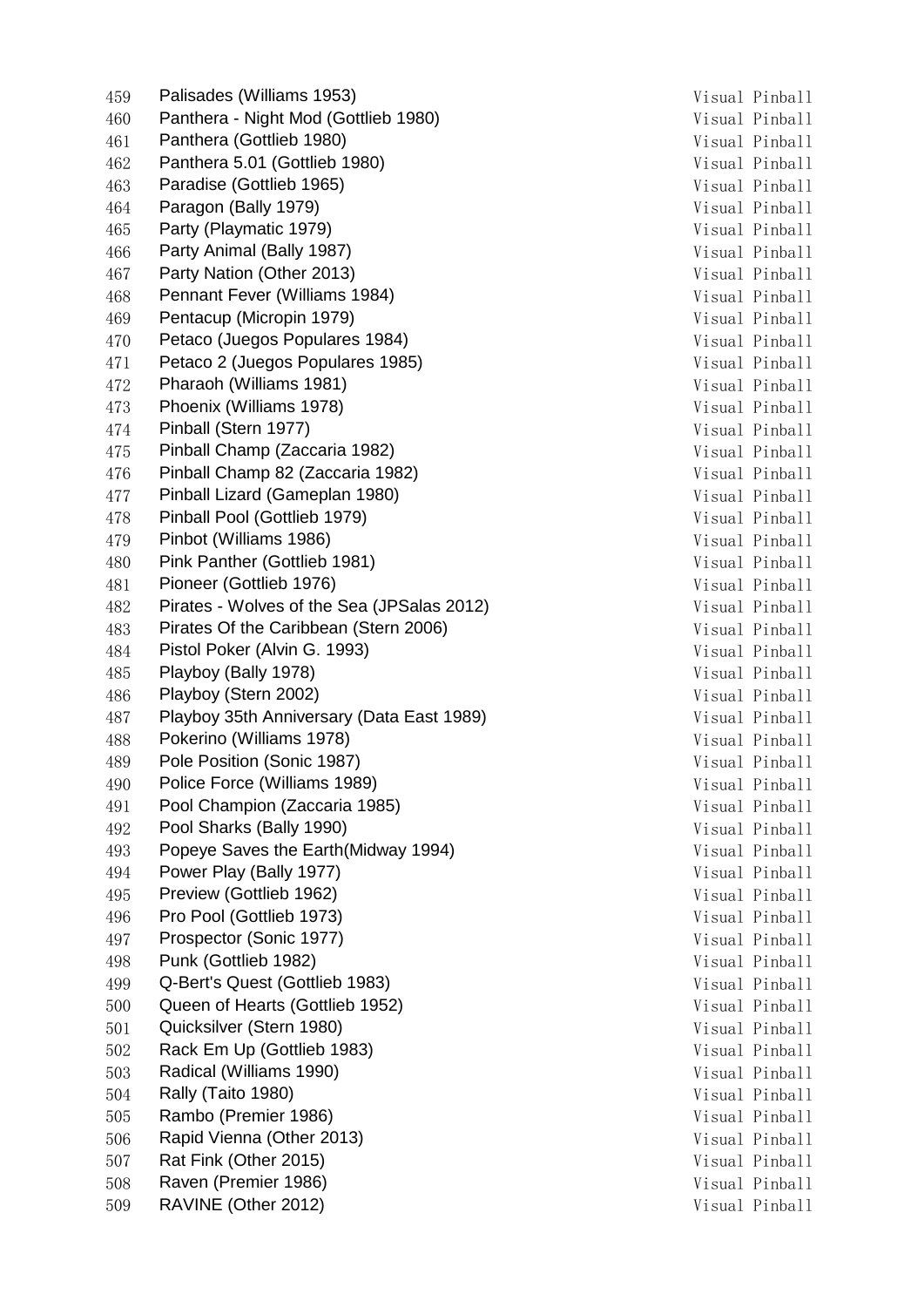510 Ready...Aim...Fire! (Gottlieb 1983) Visual Pinball 511 Real (GamePlan 1979) **Visual Pinball** 512 Red and Ted's Road Show (Williams 1994) Visual Pinball 513 Red Dwarf (Crapola 2012) Visual Pinball 514 Rescue 911 (Gottilieb 1994) Visual Pinball 515 Ripley's Believe It or Not (Stern 2004) Visual Pinball 516 Riverboat Gambler (Williams 1990) Visual Pinball 517 Road Kings (Williams 1986) Visual Pinball 518 Road Runner (Atari 1979) Visual Pinball 519 Robocop (Data East 1990) **Visual Pinball** 520 Robot (Zaccaria 1985) Visual Pinball 521 Robo-War (Premier 1988) 321 Nobo-War (Premier 1988) 522 Rock (Premier 1985) Visual Pinball 523 Rock 2500 (Playmatic 1985) Visual Pinball 524 Rock On (Allied Leisure 1975) Visual Pinball 525 Rocket III (Bally 1967) **Visual Pinball** 526 Rockmakers (Bally 1968) Visual Pinball 527 Rocky (Gottlieb 1982) 327 Rocky (Gottlieb 1982) 528 Rogo (Bally 1974) 328 Rogo (Bally 1974) 529 Roller Coaster (Gottlieb 1971) Visual Pinball 530 Roller Coaster Tycoon (Stern 2002) Visual Pinball 531 Roller Disco - Night Mod (Gottlieb 1980) Visual Pinball 532 Roller Disco (Gottlieb 1980) **Visual Pinball** 533 Rollergames (Williams 1990) **Visual Pinball** 534 Rolling Stones (Bally 1979) **Visual Pinball** 535 Rolling Stones 2 (Other 2010) Contract Contract Contract Muslim Pinball 536 Rotation VIII (Midway 1978) 2012 12:38 Nisual Pinball 537 Royal Flush (Gottlieb 1976) 37 Nisual Pinball 538 Royal Flush Deluxe (Gottlieb 1983) Visual Pinball 539 Royal Flush Supreme (Gottlieb 1983) Visual Pinball 540 Rugby (Other 2013) Sunday Strategies and Society and Society and Society and Society and Pinball 541 RUSH (Other 2112) Visual Pinball 542 Ryans Pumpkin Carving (Other 2014) Visual Pinball 543 Safe Cracker (Bally 1996) Visual Pinball 544 Satin Doll (Williams 1975) Satin Doll (Williams 1975) Suite of the Museum of the Visual Pinball 545 Saturn 2 (Bell 1985) Visual Pinball 546 Scared Stiff (Williams 1996) Visual Pinball 547 Scarface (Other 2011) Visual Pinball 548 Scooby Doo (Other 2012) Superior Scooby Doo (Other 2012) Superior System Management System Management Management Management Management Management Management Management Management Management Management Management Manage 549 Scorpion (Williams 1980) Scorpion (Williams 1980) Scorpion (Williams 1980) 550 Scramble (Tecnoplay 1987) 350 Visual Pinball 551 Screech (Inder 1978) Visual Pinball 552 Scuba (Gottlieb 1970) Visual Pinball 553 Seahawks NFL - Night Mod (Stern 2001) Visual Pinball 554 Seawitch (Stern 1980) 354 Seawitch (Stern 1980) 555 Seawolf (Wiliams 1959) 355 Seawolf (Wiliams 1959) 556 Secret Service (Data East 1988) 356 Visual Pinball 557 SeeSaw (Bally 1970) 357 SeeSaw (Bally 1970) 558 Sexy Girl (Bell Games 1979) Visual Pinball 559 Shangri-La (Williams 1967) 359 Shangri-La (Williams 1967) 560 Shaq Attaq (Gottlieb 1995) 360 Shaq Attaq (Gottlieb 1995)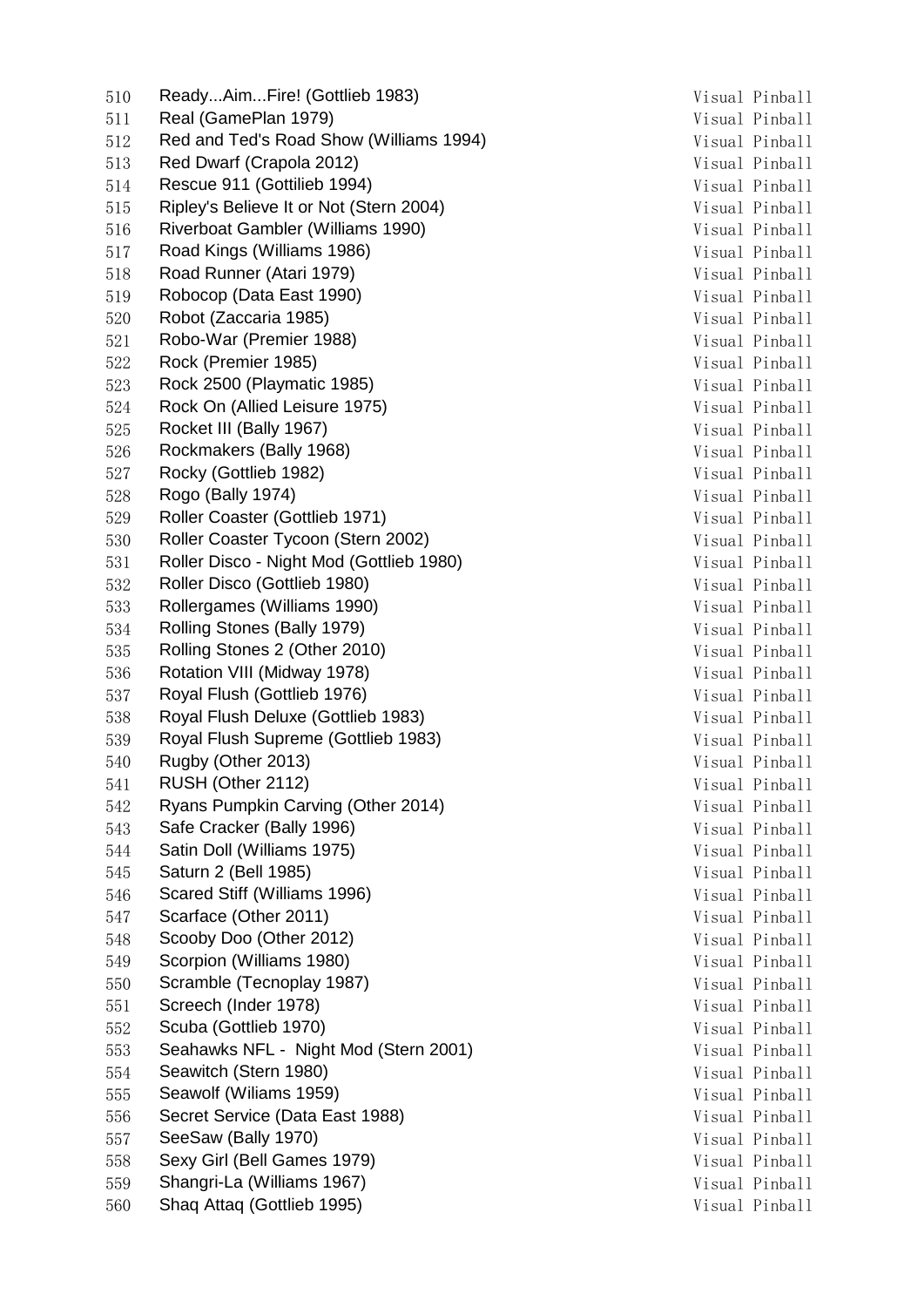561 Shark - Hankin (Hankin 1980) Shark - Hankin 1980) Shark - Hankin Museum Museum Museum Museum Visual Pinball 562 Shark - Taito (Taito 1982) 362 Shark - Taito (Taito 1982) 563 Sharkey's Shootout (Stern 2000) 7isual Pinball 564 Sharpshooter (GamePlan 1979) Visual Pinball 565 Sharpshooter II (Gameplan 1983) Visual Pinball 566 Sheriff (Gottlieb 1971) 366 Sheriff (Gottlieb 1971) 567 Shooting The Rapids (Zaccaria 1979) Shooting The Rapids (Zaccaria 1979) Shooting Pinball 568 Showtime (Chicago Coin 1974) Visual Pinball 569 Shrek (Stern 2008) Visual Pinball 570 Silver (Gottlieb 1957) 370 Silver (Gottlieb 1957) 571 Silver Slugger (Gottlieb 1990) Subsettle Controller Mondon Visual Pinball Pinball 572 Silverball Mania (Bally 1980) **Visual Pinball** 573 Sinbad (Gottlieb 1978) Visual Pinball 574 Sing Along (Gottlieb 1967) Suite of the United States of the Visual Pinball Pinball 575 Skateball (Bally 1980) 375 Skateball (Bally 1980) 576 Ski Jump (Zaccaria 1977) Shah Kura a Shekara a Visual Pinball Visual Pinball 577 SKRILLEX (Other 2012) Visual Pinball 578 Sky Jump (Gottlieb 1974) 378 Visual Pinball 579 Sky Kings (Bally 1973) 30 November 2014 1974 1985 1986 Visual Pinball 580 SkyLine (Gottlieb 1965) 380 SkyLine (Gottlieb 1965) 581 Skyrocket (Bally 1970) 381 Skyrocket (Bally 1970) 381 Skyrocket (Bally 1970) 582 SkyWay (Williams 1954) 382 SkyWay (Williams 1954) 583 Slick Chick (Gottlieb 1963) Visual Pinball 584 Snake Machine (Taito 1981) Visual Pinball 585 Snow Derby (Gottlieb 1970) 385 Snow Derby (Gottlieb 1970) 586 Soccer Kings (Zaccaria 1982) 386 Soccer Kings (Zaccaria 1982) 587 Solar Fire (Williams 1981) Visual Pinball 588 Solar Ride (Gottlieb 1979) 388 Solar Ride (Gottlieb 1979) 589 Solar Wars (Sonic 1986) Solar Wars (Sonic 1986) 590 Sopranos (Stern 2005) Visual Pinball 591 Sorcerer (Williams 1985) Visual Pinball 592 Sorcerer Physics Mod (Williams 1985) Superintendent State of Pinball Pinball 593 South Park (Sega 1999) 393 South Park (Sega 1999) 594 Space City (Zaccaria 1979) **Visual Pinball** 595 Space Gambler (Playmatic 1978) 35 Nisual Pinball 596 Space Hawks (Bell 1986) Superior System Music Pinball Visual Pinball Visual Pinball 597 Space Invaders (bally 1979) 30 and 50 Space Invaders (bally 1979) 30 and 50 Space Invaders (ball 598 Space Jam (Sega 1996) 398 Space Jam (Sega 1996) 599 Space Mission (Williams 1976) 399 Space Mission (Williams 1976) 600 Space Rider (Geiger 1980) 30 and 500 Space Rider (Geiger 1980) 601 Space Riders (Atari 1978) 31 November 2016 10:30 Nisual Pinball 602 Space Shuttle (Williams 1984) Visual Pinball 603 Space Shuttle (Zaccaria 1980) Visual Pinball 604 Space Station (Williams 1987) Visual Pinball 605 Space Train (MAC 1987) Sual Pinball Pinball Pinball Pinball Pinball Pinball Pinball Pinball Pinball Pinball Pinball Pinball Pinball Pinball Pinball Pinball Pinball Pinball Pinball Pinball Pinball Pinball Pinball Pinbal 606 Space1999 (Other 2012) 3. The Suite of the Visual Pinball Visual Pinball 607 Speakeasy 4 (Bally 1982) Speakeasy 4 (Bally 1982) 608 Special Force (Bally 1986) 30 and 50 and 50 and 50 and 50 and 51 and 51 and 51 and 51 and 51 and 51 and 51 and 51 and 51 and 51 and 51 and 51 and 51 and 51 and 51 and 51 and 51 and 51 and 51 and 51 and 51 and 51 and 51 609 Spectrum - Night Mod (Bally 1982) Visual Pinball 610 Speed Test (Taito 1982) Visual Pinball 611 Spiderman (Stern 2007) Suite of the United States of the Visual Pinball Visual Pinball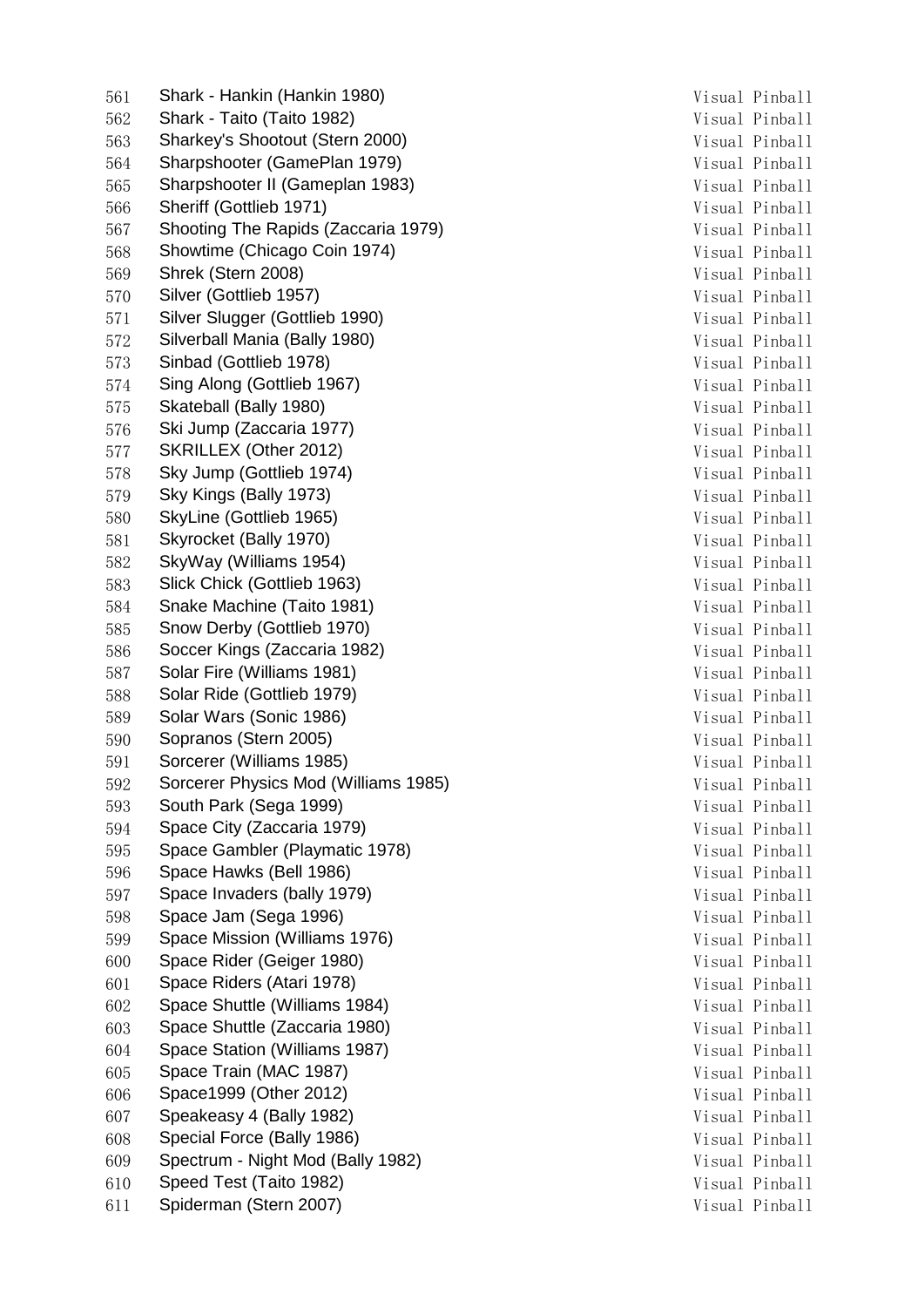612 Spin A Card (Gottlieb 1969) Visual Pinball 613 Spin Out (Gottlieb 1975) Spin Out (Gottlieb 1975) Superintendent State of the Visual Pinball Visual Pinball 614 SPirit (Gottlieb 1982) Visual Pinball 615 Spirit Of 76 (Gottlieb 1975) Visual Pinball 616 Spitfire (Williams 1954) 3. The Spitfire (Williams 1954) 3. The Spitfire of the Spitfire of the Visual Pinball 617 Split Second (Stern 1981) 31 November 2017 1981 Visual Pinball 618 Spooky (Zaccaria 1987) Visual Pinball 619 Spring Break (Premier 1987) Visual Pinball 620 Spy Hunter (Bally 1984) Visual Pinball 621 Stalker RippleY (Other 2011) Visual Pinball 622 Star Fire (Playmatic 1985) Visual Pinball 623 Star God (Zaccaria 1980) Star God (Zaccaria 1980) Superior Contract Contract Muslim Dinball Pinball 624 Star Light (Williams 1984) Visual Pinball 625 Star Pool (Williams 1974) 31 November 2014 10:30 Nisual Pinball 626 Star Race (Gottlieb 1980) 36 and 50 and 50 and 51 and 51 and 51 and 51 and 51 and 51 and 51 and 51 and 51 and 51 and 51 and 51 and 51 and 51 and 51 and 51 and 51 and 51 and 51 and 51 and 51 and 51 and 51 and 51 and 51 627 Star Trek (Bally 1979) 30 Nisual Pinball Visual Pinball 628 Star Trek 25th Anniversary (Data East 1992) Visual Pinball 629 Star Trek Pro (stern 2013) Visual Pinball 630 Star Trek The Next Generation (Williams 1993) Visual Pinball 631 Star Trip (GamePlan 1979) Star Trip (GamePlan 1979) Visual Pinball 632 Star Wars - Empire Strikes Back (Hankin 1980) Visual Pinball 633 Star Wars - Trilogy (Sega 1997) **Visual Pinball** 634 Star Wars (Data East 1992) Visual Pinball 635 Stargate (Gottlieb 1995) 35 Stargate (Gottlieb 1995) 636 Stars (Stern 1978) 36 November 2016 11: No Visual Pinball 637 Starship Troopers (SEGA 1997) Visual Pinball 638 Stellar Airship (Geiger 1979) Visual Pinball 639 Stellar Wars (Williams 1979) **Visual Pinball** 640 Stingray (Stern 1977) 31 November 2014 1988 Nisual Pinball 641 Straight Flush (Williams 1970) Visual Pinball 642 Strange Science (Bally 1986) Contract Contract Contract Contract Contract Contract Contract Contract Contract Contract Contract Contract Contract Contract Contract Contract Contract Contract Contract Contract Contract 643 Strange World (Gottlieb 1978) Visual Pinball 644 Strato-Flite (Williams 1974) 36 Visual Pinball 645 Street Fighter II (Premier 1993) Visual Pinball 646 Strike (Zaccaria 1978) 30 Nisual Pinball 647 Strike Zone (Williams 1970) Superintendent Strike Visual Pinball Visual Pinball 648 Strikemaster Shuffle Alley Bowler (Williams 1991) Visual Pinball 649 Striker (Gottlieb 1982) Visual Pinball 650 Striker Xtreme (Stern 2000) 30 and 50 and 50 and 51 and 51 and 51 and 51 and 51 and 51 and 51 and 51 and 52 and 52 and 53 and 54 and 55 and 55 and 55 and 55 and 55 and 55 and 55 and 55 and 55 and 55 and 55 and 55 and 5 651 Strikes And Spares (Bally 1978) Contract Contract Contract And Pinball 652 Strikes N' Spares (Gottlieb 1995) Visual Pinball 653 Super Bowl (Bell Games 1984) 31 March 2014 10: 100 Visual Pinball 654 Super Mario Bros (Premier 1992) Visual Pinball 655 Super Mario Bros. Mushroom World (Gottlieb 1992) Visual Pinball 656 Super Orbit (Gottlieb 1983) Visual Pinball 657 Super Soccer (Gottlieb 1975) 30 000 000 Visual Pinball 658 Super Star (Briarwood 1976) 658 Super Star (Briarwood 1976) 659 Supergirl (Other 2010) 3. The Supergirl (Other 2010) 3. The Supergirl Community of the Visual Pinball 660 Superman - HQ (Atari 1979) Visual Pinball 661 Superman (Atari 1979) Visual Pinball 662 Superman vs Ali (Stern 1980) **Visual Pinball**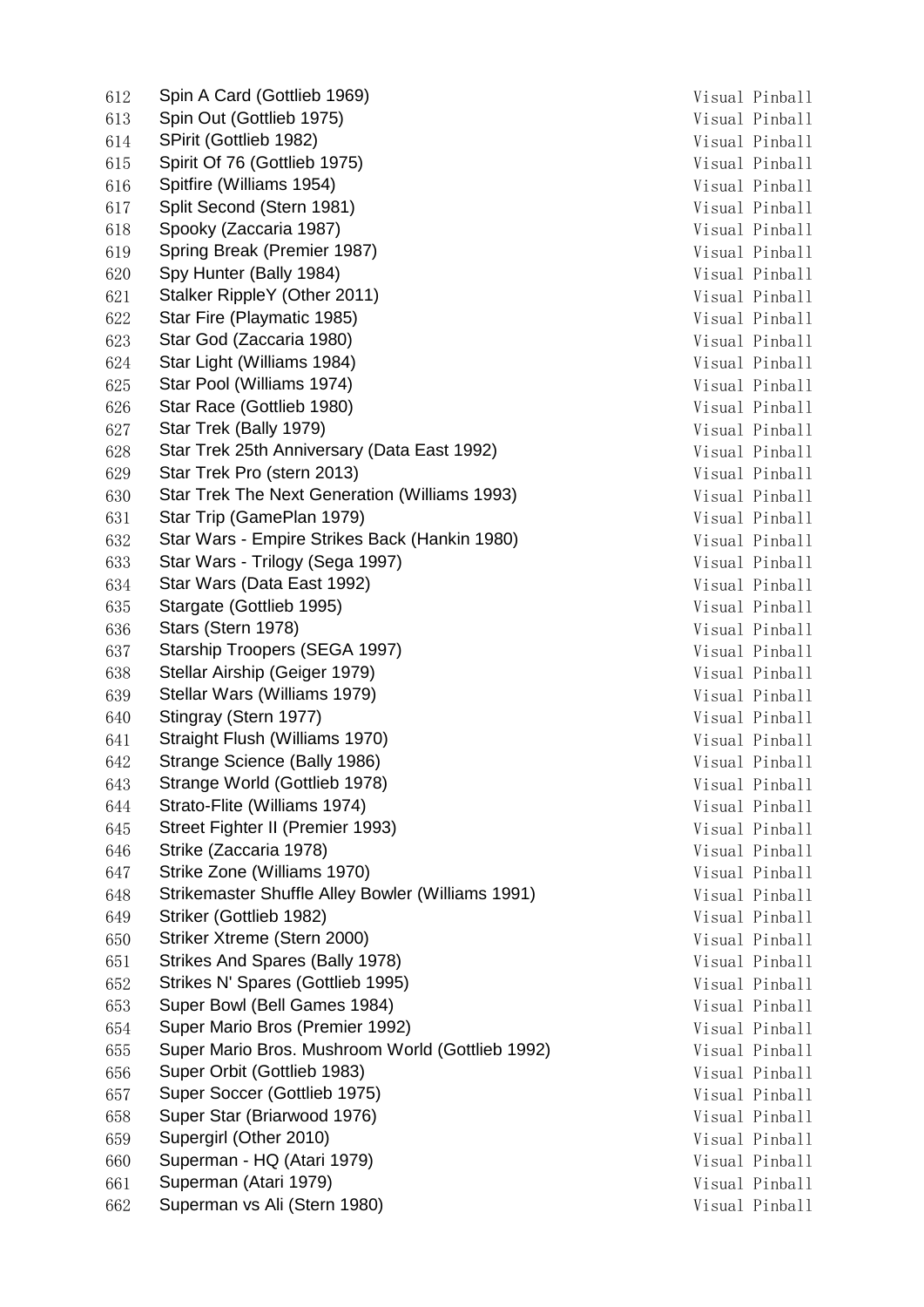| 663 | Supernova (Gameplan 1986)                                     | Visual Pinball |
|-----|---------------------------------------------------------------|----------------|
| 664 | SureShot (Gottlieb 1976)                                      | Visual Pinball |
| 665 | Surf 'N Safari (Premier 1991)                                 | Visual Pinball |
| 666 | Surfer (Gottlieb 1976)                                        | Visual Pinball |
| 667 | Swords of Fury (Williams 1988)                                | Visual Pinball |
| 668 | Tag-Team Pinball (Premier 1985)                               | Visual Pinball |
| 669 | Take Five (Allied Leisure 1978)                               | Visual Pinball |
| 670 | Tales from the Crypt (Data East 1993)                         | Visual Pinball |
| 671 | Tales of the Arabian Nights (Williams 1996)                   | Visual Pinball |
| 672 | Target Alpha (Gottlieb 1976)                                  | Visual Pinball |
| 673 | Taxi (Williams 1988)                                          | Visual Pinball |
| 674 | Teed Off - Night Mod (Premier 1993)                           | Visual Pinball |
| 675 | Teed Off (Premier 1993)                                       | Visual Pinball |
| 676 | Teenage Mutant Ninja Turtles (Data East 1991)                 | Visual Pinball |
| 677 | TeleCard (Gottlieb 1949)                                      | Visual Pinball |
| 678 | Ten Spot (Williams 1961)                                      | Visual Pinball |
| 679 | Ten Strike Classic (Williams 1957)                            | Visual Pinball |
| 680 | Terminator - Killing Machine                                  | Visual Pinball |
| 681 | Terminator 2 - Judgement Day - Chrome Edition (Williams 1991) | Visual Pinball |
| 682 | Terminator 2 - Judgement Day (Williams 1991)                  | Visual Pinball |
|     | Terminator 3 - Rise of the Machine (Stern 2003)               | Visual Pinball |
| 683 | The Addams Family (Bally 1992)                                |                |
| 684 | The Beatles (Williams 1967)                                   | Visual Pinball |
| 685 |                                                               | Visual Pinball |
| 686 | The Entertainer (Allied Leisure 1978)                         | Visual Pinball |
| 687 | The Flintstones (Williams 1994)                               | Visual Pinball |
| 688 | The Incredible Hulk (Gottlieb 1979)                           | Visual Pinball |
| 689 | The Moon (Other 2012)                                         | Visual Pinball |
| 690 | The Party Zone (Bally 1991)                                   | Visual Pinball |
| 691 | The Phantom Of The Opera (Data East 1990)                     | Visual Pinball |
| 692 | The Shadow (Bally 1994)                                       | Visual Pinball |
| 693 | The Simpsons (Data East 1990)                                 | Visual Pinball |
| 694 | The Simpsons Pinball Party - Night Mod (Stern 2003)           | Visual Pinball |
| 695 | The Simpsons Pinball Party (Stern 2003)                       | Visual Pinball |
| 696 | The Six Million Dollar Man - Spanned (Bally 1978)             | Visual Pinball |
| 697 | The Three Stooges (Other 2011)                                | Visual Pinball |
| 698 | Theatre of Magic (Midway 1995)                                | Visual Pinball |
| 699 | Three Coins (Williams 1962)                                   | Visual Pinball |
| 700 | Three Deuces (Williams 1955)                                  | Visual Pinball |
| 701 | Thunderball (Williams 1982)                                   | Visual Pinball |
| 702 | Thunderbolt (Allied Leisure 1977)                             | Visual Pinball |
| 703 | Tiger Rag (Bell Games 1984)                                   | Visual Pinball |
| 704 | Time 2000 (Atari 1977)                                        | Visual Pinball |
| 705 | Time Fantasy (Williams 1983)                                  | Visual Pinball |
| 706 | Time Line (Gottlieb 1980)                                     | Visual Pinball |
| 707 | Time Machine (Data East 1988)                                 | Visual Pinball |
| 708 | Time Machine (Zaccaria 1983)                                  | Visual Pinball |
| 709 | Time Warp (Williams 1979)                                     | Visual Pinball |
| 710 | Time Zone (Bally 1973)                                        | Visual Pinball |
| 711 | Titan (Taito 1982)                                            | Visual Pinball |
| 712 | Title Fight (Gottlieb Premier 1990)                           | Visual Pinball |
| 713 | TKO (Gottlieb 1979)                                           | Visual Pinball |
|     |                                                               |                |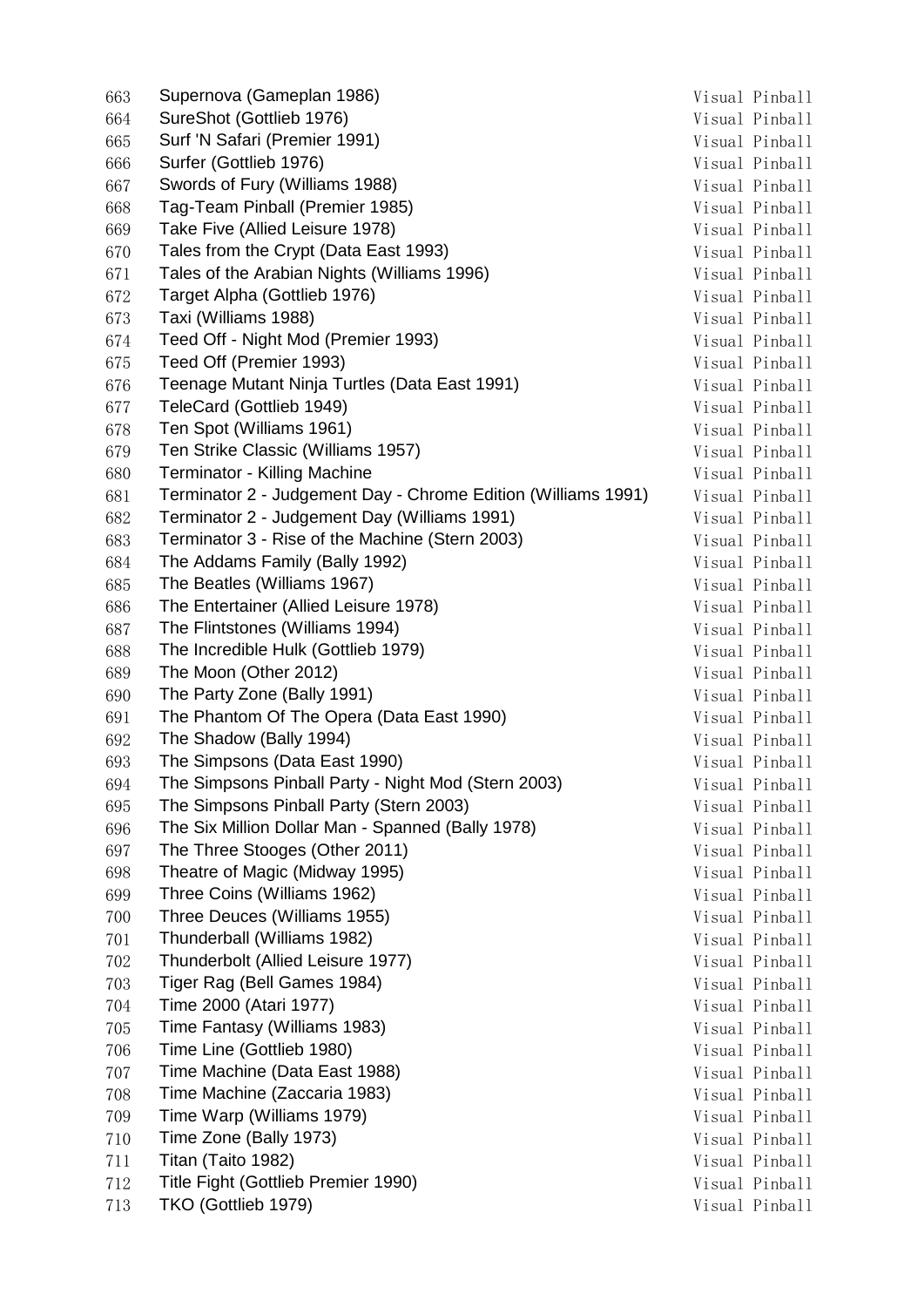714 TMNT (Other 2014) Visual Pinball 715 Toledo (Williams 1975) 715 Wisual Pinball 716 Tommy The Pinball Wizard (Data East 1994) Visual Pinball 717 Top Dawg (Williams 1988) 717 Top Dawg (Williams 1988) 718 Top Score (Gottlieb 1975) 718 Visual Pinball 719 Torch (Gottlieb 1980) 719 Visual Pinball 720 Torpedo Alley (Data East 1988) Visual Pinball 721 Totem (Gottlieb 1979) Visual Pinball 722 Touchdown (Premier 1984) Visual Pinball 723 Trade Winds (Williams 1962) 723 Visual Pinball 724 Trailer (Playmatic 1985) **Visual Pinball** 725 Transformers (Stern 2011) Visual Pinball 726 Transporter The Rescue (Midway 1989) The Visual Pinball 727 Tri Zone (Williams 1979) **Tri Zone** (Williams 1979) 728 Trident (Stern 1979) 728 Visual Pinball 729 Trigon (Other 2005) 729 Visual Pinball 730 Triple Strike (Williams 1975) 730 Visual Pinball 731 Tron (Stern 2011) Visual Pinball 732 Twilight (Other 2012) 732 Visual Pinball 733 Twilight Zone - Night Mod (Bally 1993) Visual Pinball 734 Twilight Zone (Bally 1993) 734 Visual Pinball 735 Twin Bill (Gottlieb 1955) 735 Visual Pinball 736 Twister (Sega 1996) 736 Visual Pinball 737 TX-Sector (Gottlieb 1988) Visual Pinball 738 Universe (Gottlieb 1959) **Visual Pinball** 739 V.1 (IDSA 1986) Visual Pinball 740 Vampire (Bally 1971) Visual Pinball 741 Vector (Bally 1981) 741 Vector (Bally 1981) 742 Vegas (Gottlieb 1990) **Visual Pinball** 743 Victory (Premier 1987) Visual Pinball 744 Viking (Bally 1979) 744 Visual Pinball 745 Viper (Stern 1981) 3745 Visual Pinball 746 Viper Night Drivin (Sega 1998) 746 Visual Pinball 747 Volcano (Gottlieb 1981) Visual Pinball 748 Volley (Gottlieb 1976) 748 Visual Pinball 749 Voltan Escapes Cosmic Doom (Bally 1979) Visual Pinball 750 Vortex (Taito 1983) Visual Pinball 751 Warlok (Williams 1982) 751 Warlok (Williams 1982) 752 Waterworld (Gottlieb 1995) 3752 Waterworld (Gottlieb 1995) 753 Whirlwind (Williams 1990) **Visual Pinball** 754 Whitewater (Williams 1993) 754 Visual Pinball 755 Who Dunnit (Bally 1995) Visual Pinball 756 Wild Fyre (Stern 1978) 3756 Visual Pinball 757 Wipe Out (Gottlieb 1993) Visual Pinball 758 Wizard! (Bally 1975) 758 Wizard Pinball 759 Wolf Man (Peyper 1987) 759 Wolf Man (Peyper 1987) 760 World Challenge Soccer (Gottlieb 1994) Visual Pinball 761 World Cup (Williams 1978) 761 Visual Pinball 762 World Cup 78 (Williams 1978) 762 Wisual Pinball 763 World Cup 90 (Mr Game 1990) Visual Pinball 764 World Cup Soccer (Bally 1994) 764 Visual Pinball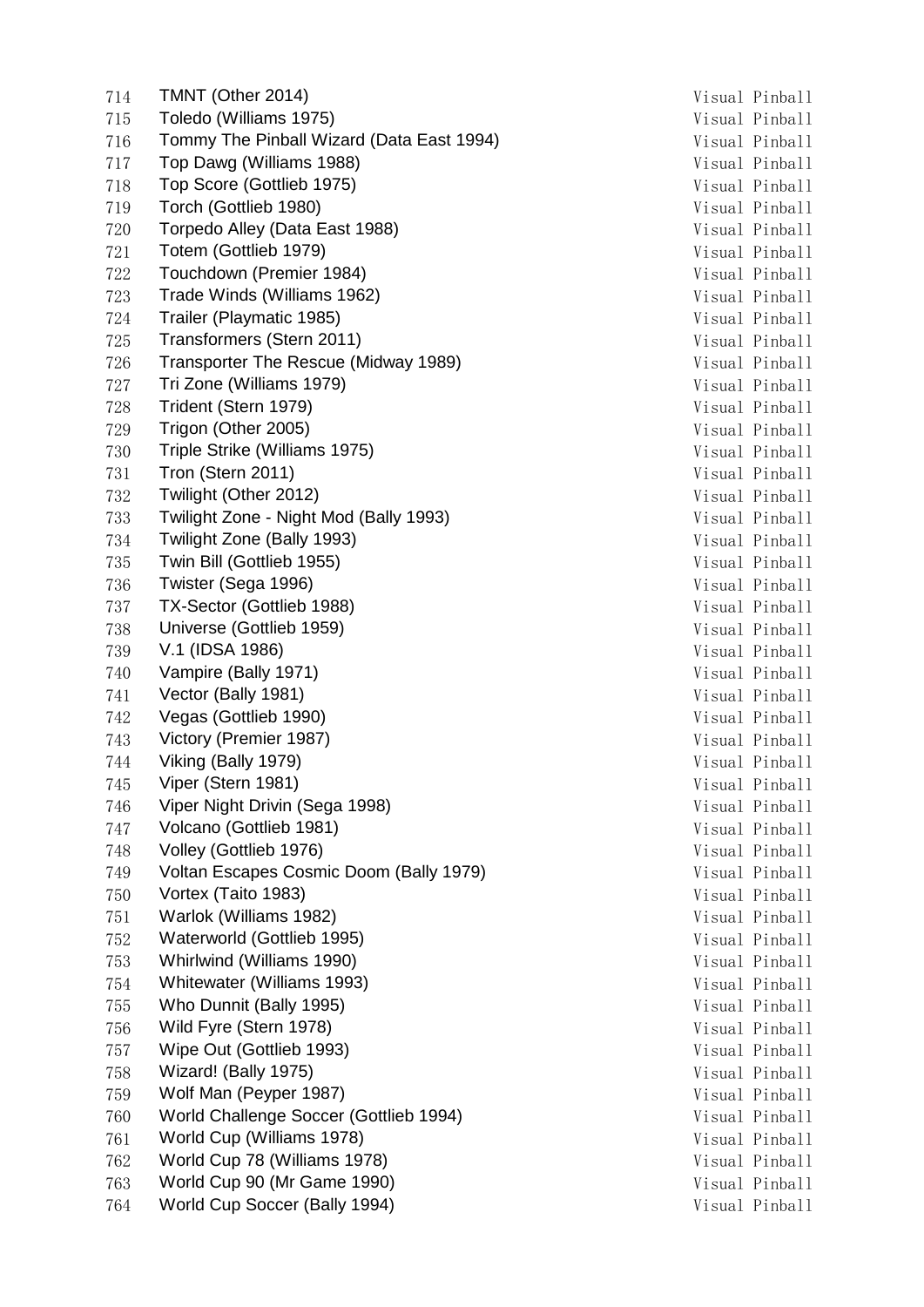765 Worlds Fair (Gottlieb 1962) 765 Worlds Fair (Gottlieb 1962) 766 Wrath of Olympus (Other 2012) 766 Wrath of Olympus (Other 2012) 767 WWF Royal Rumble (Data East 1994) 767 Visual Pinball 768 Xenon (Bally 1980) 768 Visual Pinball 769 X-Files (Sega 1997) Visual Pinball 770 X-Men LE (Stern 2012) 370 X-Men LE (Stern 2012) 771 X-Men Pro (Stern 2012) 371 Visual Pinball 772 X's & O's (Bally 1984) Visual Pinball 773 Yellow Submarine (Other 2012) Visual Pinball 774 Yukon Special (Williams 1971) 774 Visual Pinball 775 Zankor (Zaccaria 1986) Visual Pinball 776 Zeke's Peak (Taito 1984) Visual Pinball 777 Cheetah (Stern 1980) Visual Pinball 778 Evel Knievel (Bally 1977) **Visual Pinball** 779 Bounty Hunter (Gottlieb 1985) 779 Visual Pinball 780 City Slicker (Bally 1987) 780 Visual Pinball 781 Star Gazer (Stern 1980) Startegy and Startegy and Startegy and Visual Pinball 782 The Six Million Dollar Man (Bally 1978) 782 Visual Pinball 783 Moon Light (Inder 1987) 783 Wisual Pinball 784 King Kong (Data East 1990) 784 Visual Pinball 785 Kiss 2015 (Stern 2015) Visual Pinball 786 Pinball Magic (Capcom 1995) 786 Visual Pinball 787 ACDC Pro - PM5 (Stern 2012) Visual Pinball 788 CSI - PM5 (Stern 2008) Visual Pinball 789 Devil Riders - PM5 (Zaccaria 1984) Visual Pinball 790 Fast Draw - PM5 (Gottlieb 1975) 790 Visual Pinball 791 Metallica Pro - PM5 (Stern 2013) Visual Pinball 792 Mystery Castle - PM5 (Alvin G 1993) Visual Pinball 793 OXO - PM5 (Williams 1973) Visual Pinball 794 Space Jam - PM5 (Sega 1996) Contract Contract Contract Pinball 795 The Addams Family - PM5 (Bally 1992) The Addams Family - PM5 (Bally 1992) 796 The Simpsons - PM5 (Data East 1990) The Simple Research Research Pinball 797 The Walking Dead - PM5 (Stern 2014) Visual Pinball 798 Truck Stop - PM5 (Bally 1988) Visual Pinball 799 World Poker Tour - PM5 (Stern 2006) Visual Pinball 800 Mustang Pro - PM5 (Stern 2014) Visual Pinball 801 Aerosmith **Future Pinball** 802 AnimaniacsSE Future Pinball 803 AdstroZombies Future Pinball 804 Alice Cooper Future Pinball 805 Attack of the Killer Tomatoes **Future Pinball** 806 Balls Of Steel **Future Pinball** 807 Battle SGM **Future Pinball** 808 Bart and Homer **Future Pinball** 809 Beetlejuice **Future Pinball** 810 Ben Ten Future Pinball and Separate Separate Separate Separate Separate Separate Separate Separate Separate Separate Separate Separate Separate Separate Separate Separate Separate Separate Separate Separate Separate Se 811 BigDeal **Future Pinball** BigDeal **Future Pinball** BigDeal **Future Pinball** 812 Bowie30 Future Pinball 813 BugsBunny **Future Pinball** 814 BBBB Future Pinball 815 C3PO **Future Pinball**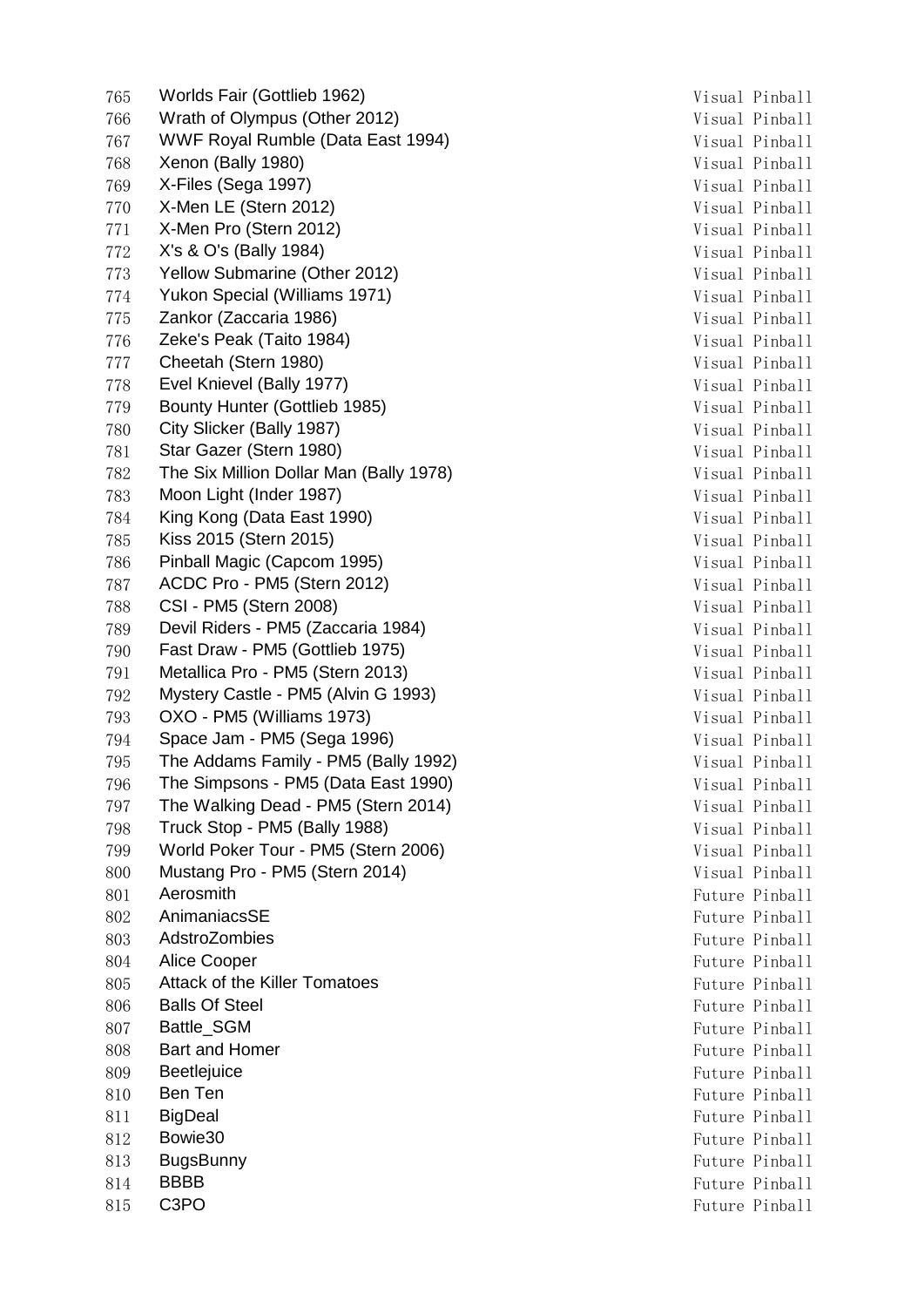816 CaptainMayhem **Future Pinball** 817 Cartoons30 **Future Pinball** 818 Castlevania **Future Pinball** 819 CastlevaniaVR **Future Pinball** 820 Classic Panic SE **Future Pinball Classic Panic SE Future Pinball** 821 Crazy Golf **Future Pinball** Future Pinball 822 DAKAR Future Pinball 823 **Dark Quest** Future Pinball 824 Darkman Future Pinball 825 Deal or No Deal **Future Pinball Pince 25** Puture Pinball 826 DefenderArcade **Future Pinball** 827 **Disney Cartoons Future Pinball** 828 **Drakor** Future Pinball 829 Duck Tales SE Future Pinball 830 Duke Nukem Forever **Future Pinball** 831 Eek the Cat Future Pinball 832 Ever After High Future Pinball and Solution and Solution Puture Pinball and Future Pinball 833 **Final Fantasy Final Fantasy Future Pinball** 834 **Find Nemo Future Pinball** 835 Flame Reaper **Future Pinball** 836 3ANGELS Future Pinball 837 5thElement Future Pinball 838 BillionDollarGameShow **Future Pinball** Puture Pinball 839 Bond 50 **Bond 50 Bond 50 Bond 50 Bond 50 Bond 50 Bond 50 Bond 50 Bond 50 Bond 50 Bond 50 Bond 50 Bond 50 Bond 50 Bond 50 Bond 50 Bond 50 Bond 50 Bond 50 Bond 50 Bond 50 Bond 50** 840 bubble bobble 1.0 **Future Pinball bubble bobble 1.0** Future Pinball 841 DEAD HUNTERS Future Pinball 842 Frozen **Frozen Future Pinball** 843 Game Of Thrones **Future Pinball** 844 GREMLINS Future Pinball 845 JAWS Future Pinball 846 Junkyard Cats by Zed 1.1 **Full** example 2018 Future Pinball 847 Mad Max **Future Pinball** 848 Masters Of The Universe 2.5 Future Pinball 849 Medieval Madness 2.6 **Future Pinball** 850 Metal Slug V2.0 851 SpeedDevils **Future Pinball** 852 Spy vs. Spy 6.26 Future Pinball 853 TheDarkKnight 1.04 Future Pinball 854 The Walking Dead (S3) **Future Pinball** Books and The Walking Dead (S3) 855 FrankensteinSM **Future Pinball** 856 Freddy A Nightmare On Elm Street (Premiere 1994) Future Pinball 857 Garfield **Future Pinball** 858 Gargoyles **Future Pinball** 859 Gradius **Future Pinball** 860 Grievous **Future Pinball** 861 HappyHolidays Future Pinball 862 Harry Potter Future Pinball 863 Hayburners **Future Pinball** 864 He-Man Future Pinball 865 Hi-Deal (Bally 1975) States and the Second States of the Pinball Puture Pinball 866 HomeAlone2 **Future Pinball**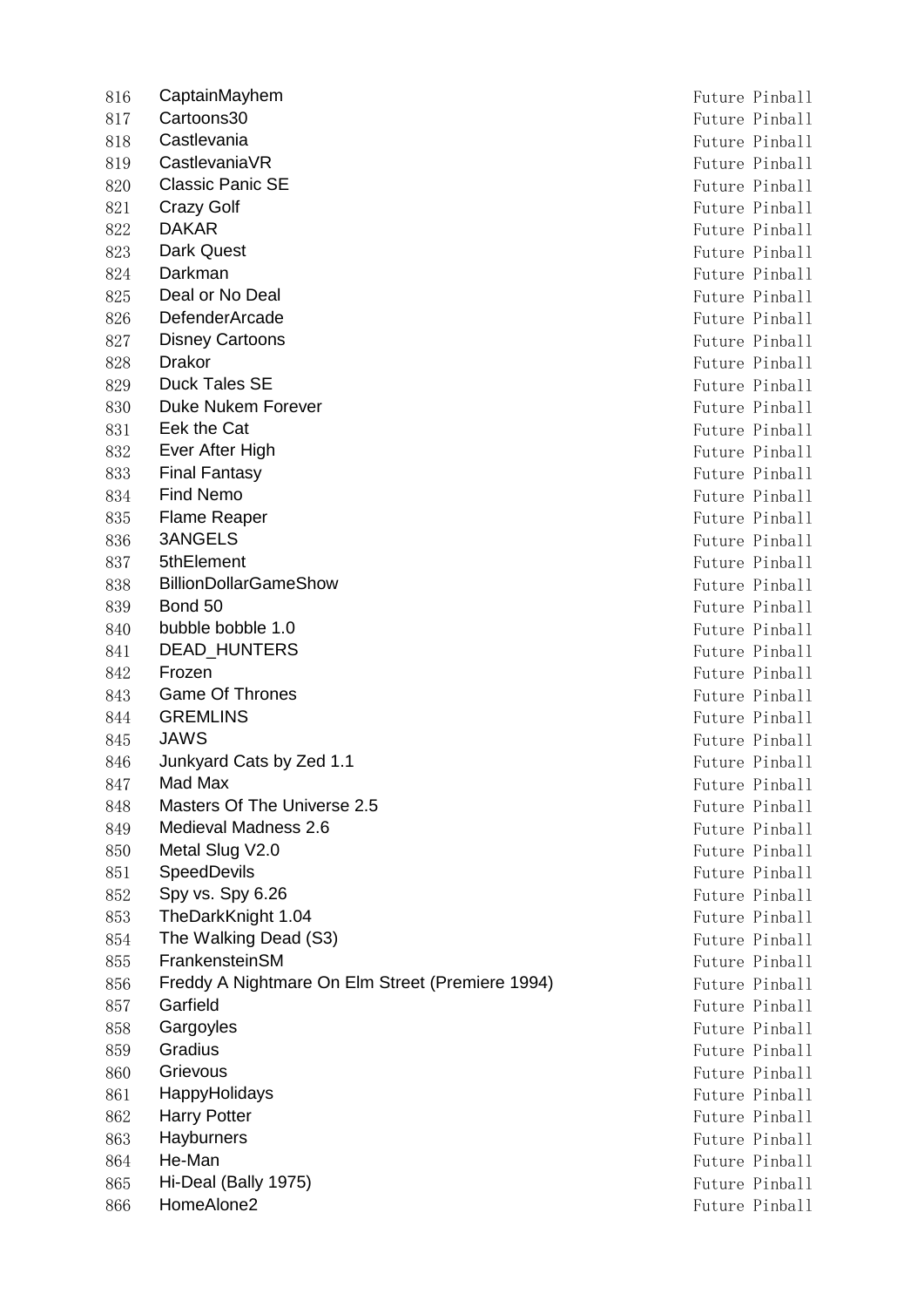867 In-A-Gadda-Da-Vida Future Pinball 868 Inspector Gadget **Future Pinball** 869 Jabber Jaw Future Pinball 870 Jackpot **Future Pinball** 871 Jackpot! Same Pinball and Solution of the Solution of the Pinball and Solution of the Pinball and Solution of the Pinball and Solution of the Solution of the Pinball and Solution of the Solution of the Solution of the 872 Jedi **Future Pinball** 873 Johnny Test **Future Pinball** 874 King Arthur Future Pinball 875 Klingons **Future Pinball** 876 Krusty **Future Pinball** 877 L4D Future Pinball 878 Mad Race **Future Pinball** 879 McBain Future Pinball 880 Metroid **Future Pinball** 881 Michigan Wolverines **Future Pinball Michigan Wolverines Future Pinball** 882 Mickey and Pluto Future Pinball 883 Mickey Mouse SE **Future Pinball** 884 Mission Impossible **Future Pinball** 885 Money **Future Pinball** 886 Mortal Kombat Future Pinball 887 Mr Bean Future Pinball 888 Mr.Burns Future Pinball 889 NightOfThePumpkins Future Pinball 890 OZGP Future Pinball 891 PW\_PlayHouse **Future Pinball** 892 Penthouse **Future Pinball** 893 Phineas and Ferb Future Pinball 894 Pinball Open **Future Pinball** Open **Future Pinball Pinball Future Pinball** 895 Pinky and the Brain Future Pinball and the Brain Future Pinball and Turking Pinball and Turking Pinball and Turking Pinball and Turking Pinball and Turking Pinball and Turking Pinball and Turking Pinball and Turking Pi 896 Planes Future Pinball 897 PorkyPig **Future Pinball** 898 Pro-Football (Gottlieb 1973) Superintendent State Pinball Puture Pinball 899 WildWest **Future Pinball** 900 PumpkinHead Future Pinball 901 Puppet Master **Future Pinball** 902 Queen **Example 202** Queen **Future Pinball** 903 Red Dwarf Ultimate Future Pinball 904 Retroflair **Future Pinball** 905 RoboSanta **Future Pinball** 906 Scooby Doo Future Pinball 907 SNDN Future Pinball 908 SilverSurfer Future Pinball 909 Sonic the HedgeHog **Sonic the HedgeHog Future Pinball Future Pinball** 910 Sonic TH2 **Future Pinball** 911 SpongeBob Future Pinball 912 StarWarsBFH **Future Pinball** 913 Star Wars DSA **Future Pinball** 914 StarWarsFE **Future Pinball** 915 Stars Future Pinball 916 Striker Future Pinball 917 Strip Joker Poker Future Pinball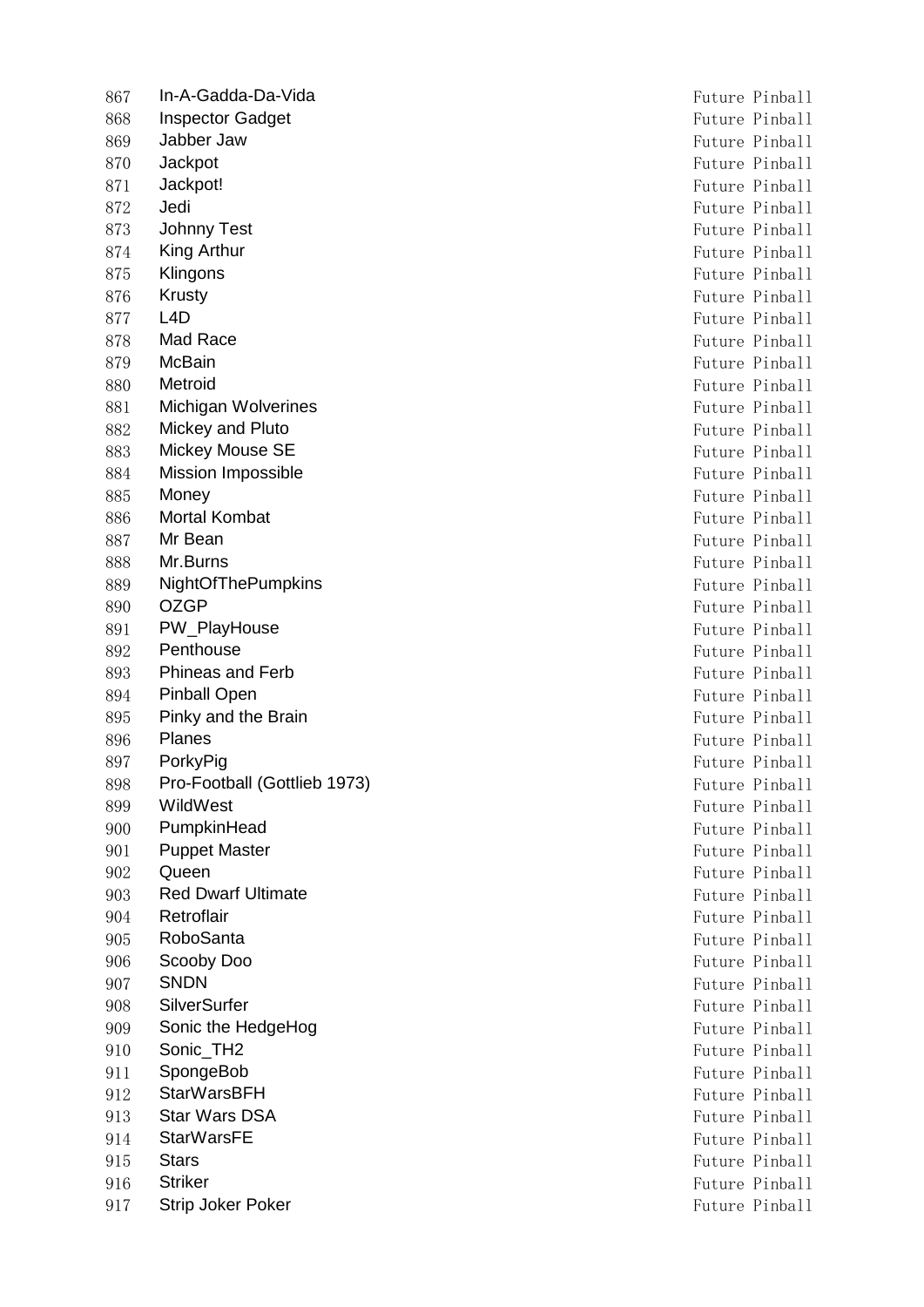918 Suburbs Future Pinball 919 SupermanULT **Future Pinball** 920 Tetris **Future Pinball** 921 The70s Future Pinball 922 The80s Future Pinball 923 The 90s **Future Pinball** 924 The Borg **Future Pinball** 925 The Fly **Future Pinball** 926 The Good Dinosaur **Future Pinball** 927 The GBU **Future Pinball** 928 The Grand Illusion **Future Pinball** 929 The Legend of Zelda Future Pinball 930 The LW Future Pinball 931 The Matrix **Future Pinball** 932 The Wall Future Pinball Future Pinball Future Pinball Future Pinball 933 Thundercats **Future Pinball** 934 Tigger Future Pinball 935 **Tiny Toons Future Pinball** 936 Tomb Raider **Future Pinball** 937 Tombstone\_CD Future Pinball 938 Tomorrowland **Future Pinball** 939 Toy Story **Future Pinball** 940 TrappedInW Future Pinball 941 TrickOrTreat **Future Pinball** 942 Tweety **Future Pinball** 943 Ultimate Spiderman Future Pinball 944 Ultimate Spidey 2099 **Future Pinball** 945 Underdog Future Pinball 946 Wallace and Gromit **Future Pinball Future Pinball** 947 War of the Worlds 1.03 ZED Future Pinball 948 Willow Future Pinball 949 Wings **Future Pinball** 950 Wizards and Warlocks **Future Pinball** 951 Wonder Woman **Future Pinball** 952 Yoda **Future Pinball** 953 **ZAMN** Future Pinball 954 Zooropa **Future Pinball** 955 Biolab **Pincipall FX2** 956 Earth Defense **Pinball FX2** 957 El Dorado **Pinball FX2** 958 Epic Quest **Pinball FX2** 959 Excalibur Pinball FX2 960 **Football - Zen** Pinball FX2 961 Mars Pinball FX2 962 Marvel - Blade **Pince Accord Finder Accord Finder** Pinball FX2 963 Marvel - Captain America **Pincel America** Pinball FX2 964 Marvel - Civil War **Pinball FX2** 965 Marvel - Doctor Strange Pinball FX2 966 Marvel - Fantastic Four **Pinball FX2** Pinball FX2 967 Marvel - Fear Itself Pinball FX2 968 Marvel - Ghost Rider **Pinball FX2**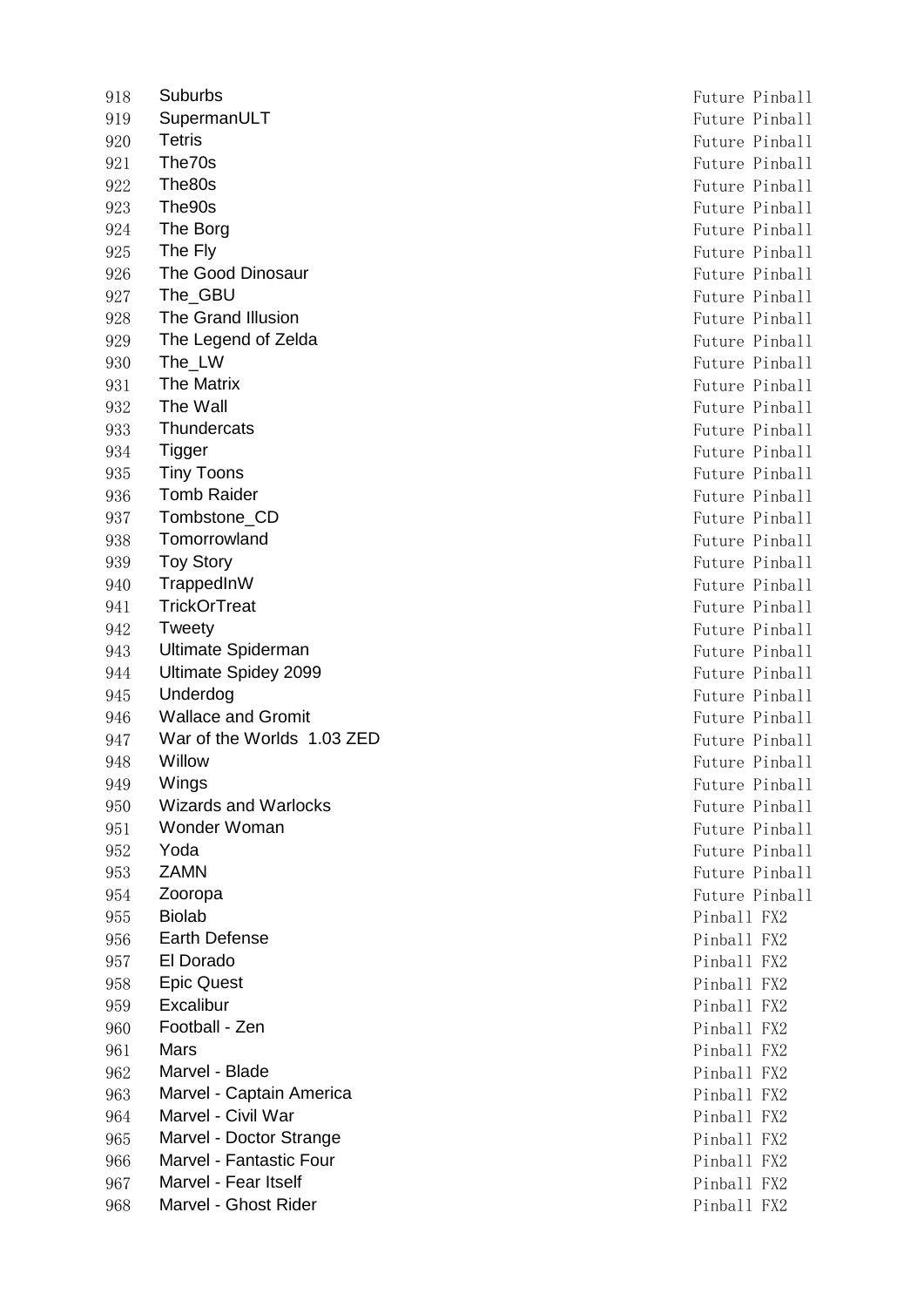| 969  | Marvel - Iron Man                             | Pinball FX2 |  |
|------|-----------------------------------------------|-------------|--|
| 970  | Marvel - Moon Knight                          | Pinball FX2 |  |
| 971  | Marvel - Spider-Man                           | Pinball FX2 |  |
| 972  | Marvel - The Avengers                         | Pinball FX2 |  |
| 973  | Marvel - The Infinity Gauntlet                | Pinball FX2 |  |
| 974  | Marvel - Thor                                 | Pinball FX2 |  |
| 975  | Marvel - Wolverine                            | Pinball FX2 |  |
| 976  | Marvel - World War Hulk                       | Pinball FX2 |  |
| 977  | Marvel - X-Men                                | Pinball FX2 |  |
| 978  | Ms. Splosion Man                              | Pinball FX2 |  |
| 979  | Paranormal                                    | Pinball FX2 |  |
| 980  | Pasha                                         | Pinball FX2 |  |
| 981  | Plants vs. Zombies                            | Pinball FX2 |  |
| 982  | Rome                                          | Pinball FX2 |  |
| 983  | Secrets of the Deep                           | Pinball FX2 |  |
| 984  | Shaman                                        | Pinball FX2 |  |
| 985  | Sorcerers Lair                                | Pinball FX2 |  |
| 986  | Star Wars - Boba Fett                         | Pinball FX2 |  |
| 987  | Star Wars - Darth Vader                       | Pinball FX2 |  |
| 988  | Star Wars - Droids                            | Pinball FX2 |  |
| 989  | Star Wars - Episode IV A New Hope             | Pinball FX2 |  |
| 990  | Star Wars - Episode V The Empire Strikes Back | Pinball FX2 |  |
| 991  | Star Wars - Episode VI Return of the Jedi     | Pinball FX2 |  |
| 992  | Star Wars - Han Solo                          | Pinball FX2 |  |
| 993  | Star Wars - Masters of the Force              | Pinball FX2 |  |
| 994  | Star Wars - Starfighter Assault               | Pinball FX2 |  |
| 995  | <b>Star Wars - The Clone Wars</b>             | Pinball FX2 |  |
| 996  | Tesla                                         | Pinball FX2 |  |
| 997  | V12                                           | Pinball FX2 |  |
| 998  | Amusement_Park                                | Pinball FX3 |  |
| 999  | Alien_Isolation                               | Pinball FX3 |  |
| 1000 | Alien_vs_Predator                             | Pinball FX3 |  |
| 1001 | Aliens                                        | Pinball FX3 |  |
| 1002 | AmericanDad                                   | Pinball FX3 |  |
| 1003 | Archer                                        | Pinball FX3 |  |
| 1004 | UNIVERSAL_BTTF                                | Pinball FX3 |  |
| 1005 | <b>BobsBurgers</b>                            | Pinball FX3 |  |
| 1006 | CastleStorm                                   | Pinball FX3 |  |
| 1007 | BETHESDA_Doom                                 | Pinball FX3 |  |
| 1008 | UNIVERSAL ET                                  | Pinball FX3 |  |
| 1009 | FamilyGuy                                     | Pinball FX3 |  |
| 1010 | UNIVERSAL_Jaws                                | Pinball FX3 |  |
| 1011 | UNIVERSAL_Jurassic_Park                       | Pinball FX3 |  |
| 1012 | UNIVERSAL_Jurassic_Theme_Park                 | Pinball FX3 |  |
| 1013 | UNIVERSAL_Jurassic_World                      | Pinball FX3 |  |
| 1014 | MARVEL_Age_of_Ultron                          | Pinball FX3 |  |
| 1015 | MARVEL_Ant-Man                                | Pinball FX3 |  |
| 1016 | MARVEL_Deadpool                               | Pinball FX3 |  |
| 1017 | MARVEL_Guardians                              | Pinball FX3 |  |
| 1018 | MARVEL_Venom                                  | Pinball FX3 |  |
| 1019 | MARVEL_MsMarvel                               | Pinball FX3 |  |
|      |                                               |             |  |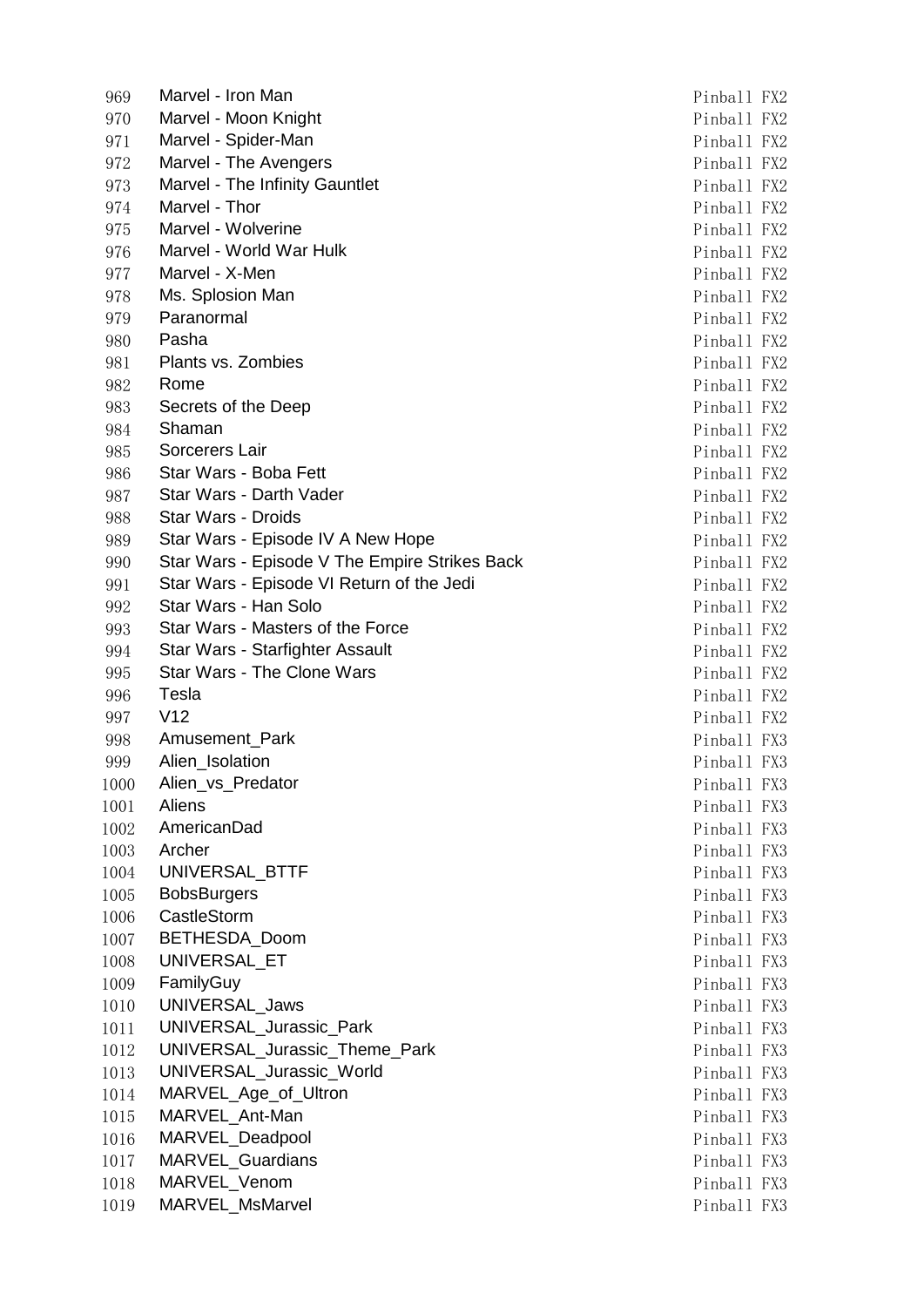| 1020 | MARVEL_WOP_TheNextGeneration | Pinball FX3 |  |
|------|------------------------------|-------------|--|
| 1021 | Portal                       | Pinball FX3 |  |
| 1022 | BETHESDA_Skyrim              | Pinball FX3 |  |
| 1023 | <b>Hercules</b>              | Pinball FX3 |  |
| 1024 | SpaceBear2                   | Pinball FX3 |  |
| 1025 | STARWARS AVCO2               | Pinball FX3 |  |
| 1026 | <b>STARWARS Rebels</b>       | Pinball FX3 |  |
| 1027 | STARWARS_LAPB                | Pinball FX3 |  |
| 1028 | STARWARS_Episode7            | Pinball FX3 |  |
| 1029 | SpaceBear1                   | Pinball FX3 |  |
| 1030 | TheWalkingDead               | Pinball FX3 |  |
| 1031 | Western                      | Pinball FX3 |  |

## **Arcade Game List**

| 1032 | 1941: Counter Attack (Capcom 1990)      | Arcade |
|------|-----------------------------------------|--------|
| 1033 | 1942                                    | Arcade |
| 1034 | 1943                                    | Arcade |
| 1035 | 1945                                    | Arcade |
| 1036 | <b>Action Fighter</b>                   | Arcade |
| 1037 | <b>Aero Fighters</b>                    | Arcade |
| 1038 | Air Duel -Japan                         | Arcade |
| 1039 | <b>Air Gallet -Taiwan</b>               | Arcade |
| 1040 | Ajax                                    | Arcade |
| 1041 | <b>Alley Master</b>                     | Arcade |
| 1042 | Alpine Ski -set 1                       | Arcade |
| 1043 | Anteater                                | Arcade |
| 1044 | <b>APB-All Points Bulletin</b>          | Arcade |
| 1045 | Arabian                                 | Arcade |
| 1046 | Arbalester                              | Arcade |
| 1047 | <b>Arm Wrestling</b>                    | Arcade |
| 1048 | <b>Armed Formation</b>                  | Arcade |
| 1049 | <b>Armed Police Batrider</b>            | Arcade |
| 1050 | <b>Armored Car</b>                      | Arcade |
| 1051 | Ashura Blaster - Japan                  | Arcade |
| 1052 | Asuka & Asuka-Japan                     | Arcade |
| 1053 | Asylum -prototype                       | Arcade |
| 1054 | Avengers-US set 1                       | Arcade |
| 1055 | <b>Bagman</b>                           | Arcade |
| 1056 | <b>Batsugun-set 1</b>                   | Arcade |
| 1057 | <b>Battlantis</b>                       | Arcade |
| 1058 | Battle Bakraid - Japan - Wed Apr 7 1999 | Arcade |
| 1059 | <b>Battle Cruiser M-12</b>              | Arcade |
| 1060 | Battle Lane! Vol. 5 -set 1              | Arcade |
| 1061 | <b>Bells &amp; Whistles</b>             | Arcade |
| 1062 | Bermuda Triangle -Japan                 | Arcade |
| 1063 | Nebulas Ray                             | Arcade |
| 1064 | <b>Bimbjack Twin</b>                    | Arcade |
| 1065 | <b>Black Hole</b>                       | Arcade |
| 1066 | <b>Blast off-Japan</b>                  | Arcade |
| 1067 | <b>Blazer</b> - Japan                   | Arcade |
| 1068 | <b>Block Carnival</b>                   | Arcade |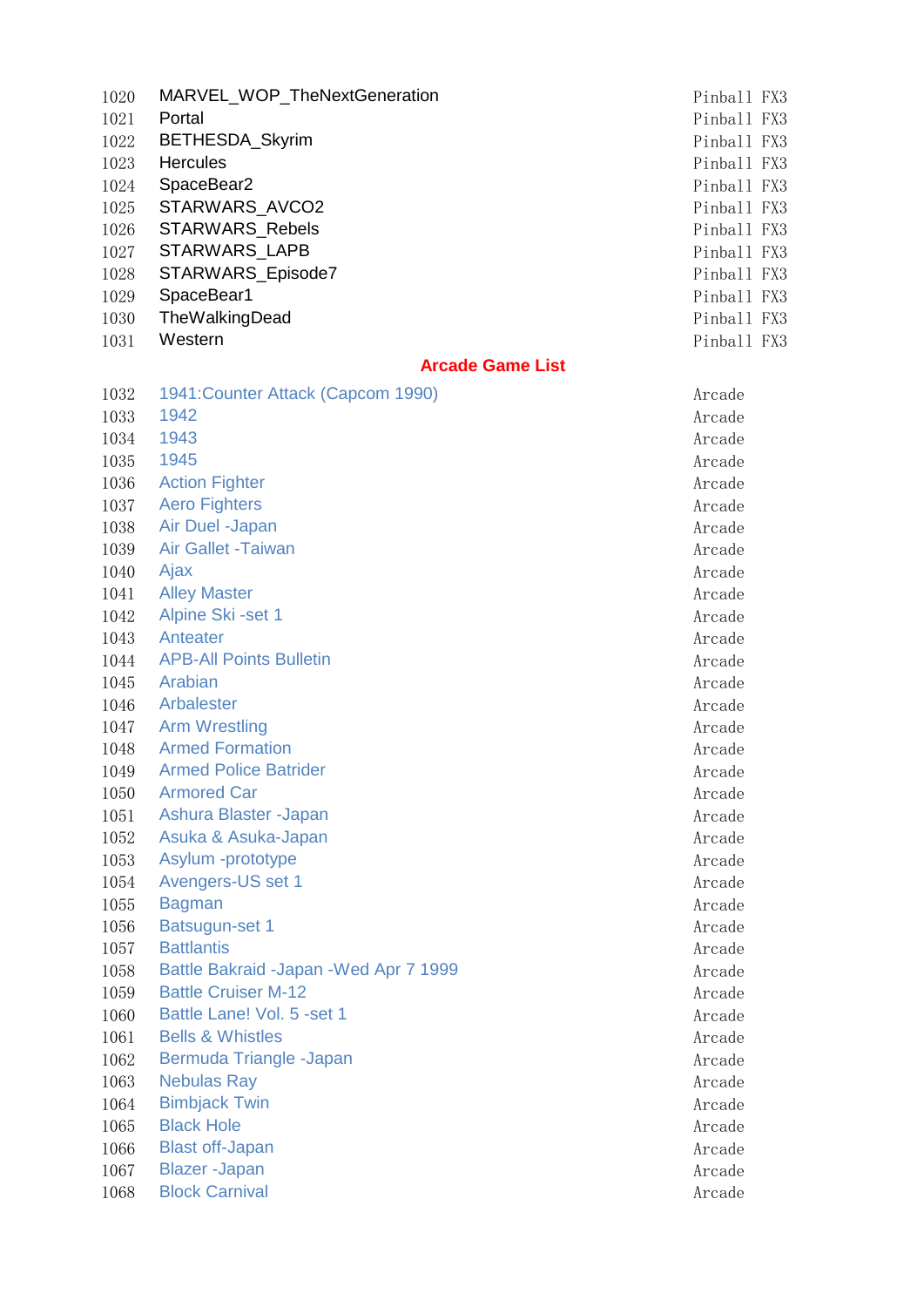| 1069 | <b>Blue Hawk</b>                          | Arcade |
|------|-------------------------------------------|--------|
| 1070 | <b>Blue Print</b>                         | Arcade |
| 1071 | <b>Bnrnin' Rubber</b>                     | Arcade |
| 1072 | Boggy '84                                 | Arcade |
| 1073 | <b>Bomb Bee</b>                           | Arcade |
| 1074 | <b>Bomb Jack</b>                          | Arcade |
| 1075 | <b>Boomer Rang'r / Genesis</b>            | Arcade |
| 1076 | Bowl-O-Rama                               | Arcade |
| 1077 | <b>Cadash-Italy</b>                       | Arcade |
| 1078 | Caliber 50                                | Arcade |
| 1079 | Calipso                                   | Arcade |
| 1080 | <b>Capcom Bowling</b>                     | Arcade |
| 1081 | Change Air Blade -Japan                   | Arcade |
| 1082 | <b>Check Man</b>                          | Arcade |
| 1083 | <b>Chinese Hero</b>                       | Arcade |
| 1084 | Chopper I                                 | Arcade |
| 1085 | <b>Circus Charlie</b>                     | Arcade |
| 1086 | <b>City Bomber</b>                        | Arcade |
| 1087 | Colony 7 - set 1                          | Arcade |
| 1088 | <b>Commando-World</b>                     | Arcade |
| 1089 | Congo Bongo                               | Arcade |
| 1090 | Contra -US                                | Arcade |
| 1091 | <b>Cosmic Chasm</b>                       | Arcade |
| 1092 | <b>Cosmo Gang the Video -US</b>           | Arcade |
| 1093 | <b>Curve Ball</b>                         | Arcade |
| 1094 | <b>Cutie Q</b>                            | Arcade |
| 1095 | <b>Cybattler</b>                          | Arcade |
| 1096 | <b>Daioh</b>                              | Arcade |
| 1097 | Dangar - Ufo Robo -12/1/1986              | Arcade |
| 1098 | Dangerous Seed-Japan                      | Arcade |
| 1099 | Darwin 4078 - Japan                       | Arcade |
| 1100 | Defend the Terra Attack on the Red UFO    | Arcade |
| 1101 | <b>Desert Breaker</b>                     | Arcade |
| 1102 | <b>Devastators</b>                        | Arcade |
| 1103 | <b>Devil Fish</b>                         | Arcade |
| 1104 | Dig Dug 2                                 | Arcade |
| 1105 | <b>Dimahoo</b>                            | Arcade |
| 1106 | <b>Dingo</b>                              | Arcade |
| 1107 | Disco No.1                                | Arcade |
| 1108 | <b>Dock Man</b>                           | Arcade |
| 1109 | Dommy                                     | Arcade |
| 1110 | <b>Donkey Kong</b>                        | Arcade |
| 1111 | Donkey Kong 3                             | Arcade |
| 1112 | Dorodon - set 1                           | Arcade |
| 1113 | <b>DownTown</b>                           | Arcade |
| 1114 | Dr. Micro                                 | Arcade |
| 1115 | <b>Dragon Blaze</b>                       | Arcade |
| 1116 | <b>Dream Shopper</b>                      | Arcade |
| 1117 | <b>Drift Out</b>                          | Arcade |
| 1118 | <b>Driving Force - Pac-Man conversion</b> | Arcade |
| 1119 | <b>Dyger</b>                              | Arcade |
|      |                                           |        |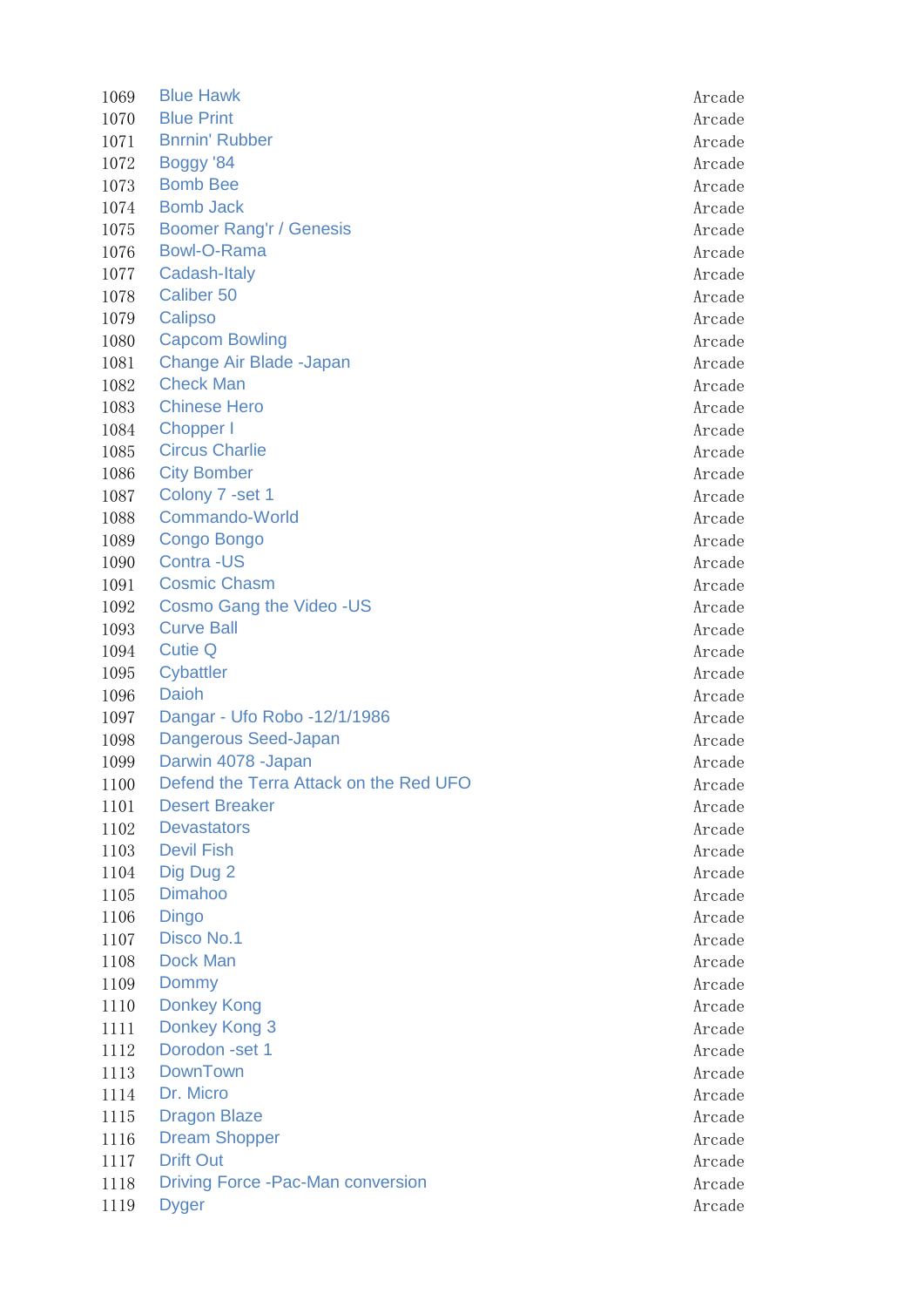1120 Eight Forces **Arcade** 1121 Enigma 2 Arcade and the Second Late of the Second Late and Arcade and Arcade Arcade Arcade Arcade Arcade 1122 Exciting Soccer Arcade 1123 Exed Exes Arcade 1124 Exerion Arcade 1125 Explosive Breaker Arcade 1126 Eyes Arcade 1127 F-1 Grand Prix Arcade 1128 F-1 Grand Prix Part II Arcade and The Arcade Arcade Arcade Arcade Arcade Arcade 1129 Fever SOS -International and a state of the state of the Arcade 1130 Fighting Hawk-Japan **Arcade** Arcade **Arcade** Arcade 1131 Final Star Force -US Arcade Arcade Arcade Arcade Arcade Arcade Arcade Arcade Arcade Arcade Arcade Arcade 1132 Firetrap-+ Arcade 1133 Fly-Boy Arcade 1134 Flying Shark -World Arcade 1135 Freeze Arcade 1136 Funky Bee Arcade 1137 Funky Fish Arcade 1138 Gabg busters **Arcade** 1139 Gain Ground **Arcade** 1140 Galaga '88-set1 Arcade 1141 Galaxian **Arcade** Arcade **Arcade** Arcade Arcade Arcade Arcade Arcade Arcade Arcade Arcade Arcade Arcade Arcade Arcade Arcade Arcade Arcade Arcade Arcade Arcade Arcade Arcade Arcade Arcade Arcade Arcade Arcade Arcade A 1142 Galivan Arcade 1143 Galmedes -Japan Arcade Arcade Arcade Arcade Arcade Arcade Arcade Arcade Arcade Arcade Arcade Arcade Arcade 1144 Gee Bee **Arcade** 1145 Gemini Wing **Arcade** Arcade **Arcade** Arcade Arcade **Arcade** 1146 Ghostmuncher Galaxian -bootleg and a state of the Arcade 1147 Gigas Mark II -bootleg Arcade 1148 Gondomania -US Arcade Arcade Arcade Arcade Arcade Arcade Arcade Arcade Arcade Arcade Arcade Arcade Arcade 1149 Grid Seeker: Project Storm Hammer-Ver 1.30 Arcade 1150 Grobda-New version and the state of the state and the state and the state and the state and the state and the state and the state and the state and the state and the state and the state and the state and the state and 1151 Guerrilla War -US **Arcade** Arcade Arcade Arcade Arcade Arcade Arcade Arcade Arcade Arcade Arcade Arcade Arcade 1152 Gulf Storm Arcade 1153 Gulf War II and the contract of the contract of the contract of the contract of the contract of the contract of the contract of the contract of the contract of the contract of the contract of the contract of the contr 1154 Gun & Frontier-World **Arcade** Arcade **Arcade** 1155 Gun Dealer -set 1 Arcade and 2007 and 2008 and 2008 and 2009 and 2008 and 2009 and 2008 and 2009 and 200 1156 Gun.Smoke **Arcade** Arcade Arcade 1157 Gunbarich Arcade 1158 Gundhara **Arcade** Arcade Arcade Arcade Arcade Arcade Arcade Arcade Arcade Arcade Arcade Arcade Arcade Arcade 1159 Gunlock -World Arcade 1160 GunNail Arcade 1161 Guwange -Japan Arcade 1162 Guzzler Arcade 1163 Gyrodine Arcade 1164 HAL21 Arcade 1165 Heavy Barrel -US **Arcade** Arcade 1166 High Way Race Arcade 1167 Hoccer -set 1 Arcade 1168 Hopper Robo **Arcade** Arcade Arcade Arcade Arcade Arcade Arcade Arcade Arcade Arcade Arcade Arcade Arcade Arcade Arcade Arcade Arcade Arcade Arcade Arcade Arcade Arcade Arcade Arcade Arcade Arcade Arcade Arcade Arcade 1169 Hot Shocker **Arcade** Arcade **Arcade** Arcade **Arcade** 1170 Hotdog Storm **Arcade**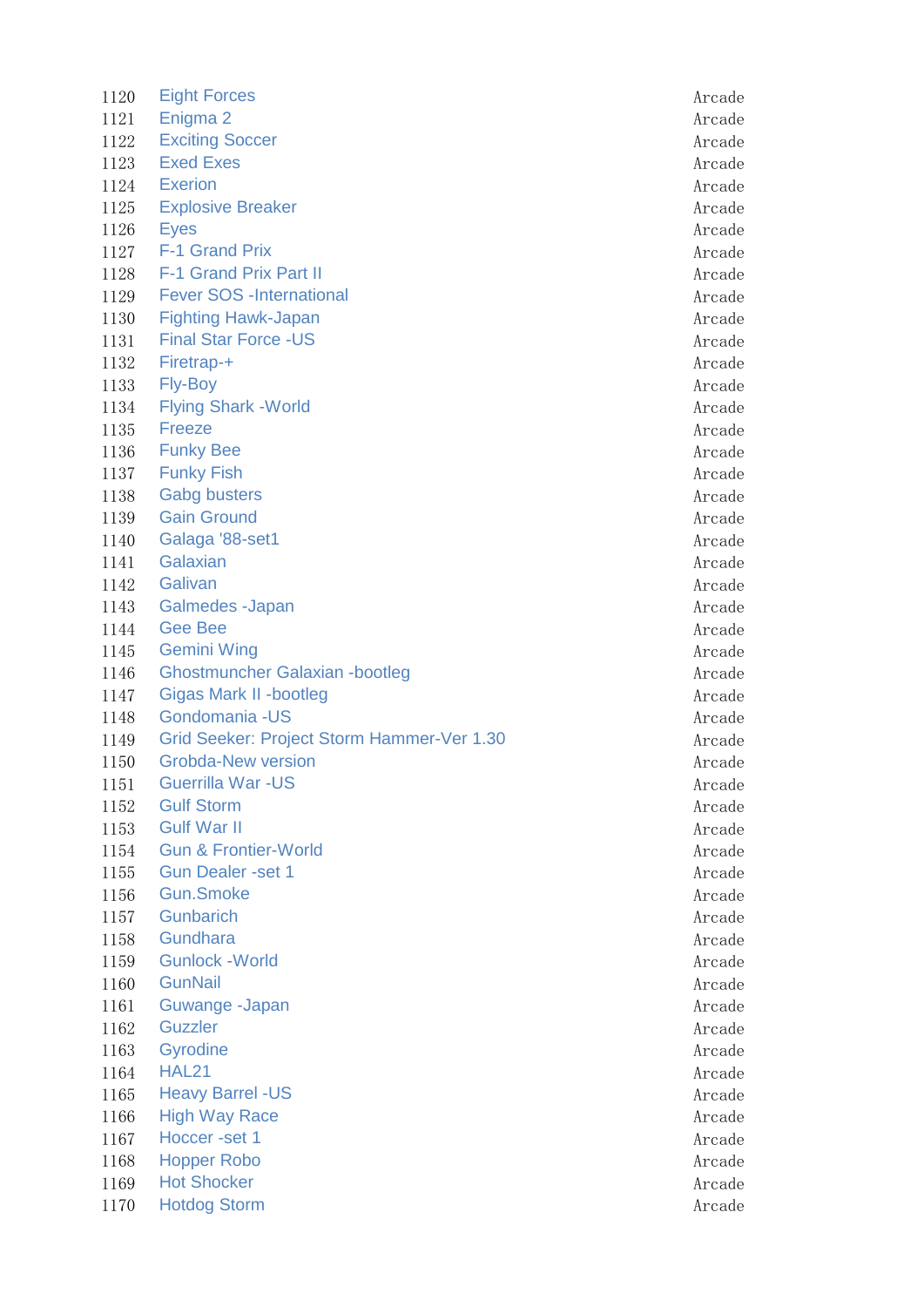1171 Ikari Warriors -US **Arcade** 1172 Image Fight -Japan Arcade Arcade Arcade Arcade Arcade Arcade Arcade Arcade Arcade Arcade Arcade Arcade Arcade Arcade Arcade Arcade Arcade Arcade Arcade Arcade Arcade Arcade Arcade Arcade Arcade Arcade Arcade Arcade Ar 1173 Intrepid -set 1 Arcade 1174 Jack the Giantkiller -set 1 Arcade 1175 Jackal -World **Arcade** 1176 John Elway's Team Quarterback Arcade 1177 Joinem Arcade 1178 Jump Bug and the set of the set of the set of the set of the set of the set of the set of the set of the set of the set of the set of the set of the set of the set of the set of the set of the set of the set of the se 1179 Jump Coaster Arcade 1180 Jump Shot Arcade 1181 Jumping Cross **Arcade** 1182 Jumping Jack **Arcade** 1183 Jungler Arcade 1184 Kageki-US Arcade 1185 Kaitei Takara Sagashi Arcade Arcade Arcade Arcade Arcade 1186 Kamikaze Cabbie **Arcade** Arcade Arcade Arcade Arcade Arcade Arcade Arcade Arcade Arcade Arcade Arcade Arcade 1187 Kaos Arcade 1188 Karate Champ -US Arcade 1189 Kicker Arcade 1190 Kid no Hore Hore **Arcade** 1191 KiKi KaiKai Arcade 1192 King of Boxer -English Arcade 1193 Kingdom Grandprix - World Arcade 1194 Krazy Bowl Arcade 1195 Krull Arcade 1196 Kyros Arcade 1197 Lady Frog **Arcade** Arcade Arcade Arcade Arcade Arcade Arcade Arcade Arcade Arcade Arcade Arcade Arcade Arcade Arcade Arcade Arcade Arcade Arcade Arcade Arcade Arcade Arcade Arcade Arcade Arcade Arcade Arcade Arcade Ar 1198 Lasso Arcade 1199 Last Duel-US set 1 Arcade 2012 199 Arcade 1200 Last Mission -US revision 6 Arcade 1201 Legendary Wings -US set 1 Arcade 1202 Lethal Crash Race -set 1 Arcade 1203 Lethal Thunder-World **Arcade** Arcade **Arcade** Arcade Arcade **Arcade** 1204 Levers Arcade 1205 Liberation Arcade 1206 Lightning Fighters -US Arcade 1207 Loco-Motion Arcade 1208 Lost Tomb -easy Arcade 1209 Mad Alien **Arcade** 1210 Mad Planets **Arcade** Arcade **Arcade** Arcade **Arcade** 1211 Mad Shark Arcade and Shark Arcade and Shark Arcade and Shark Arcade and Shark Arcade and Shark Arcade and 1212 Mania Challenge -set 1 Arcade 2012 12:00 Mania Challenge -set 1 Arcade 1213 Mappy Arcade 1214 Mars Arcade 1215 Marvin's Maze **Arcade** Arcade Arcade Arcade Arcade Arcade Arcade Arcade Arcade Arcade Arcade Arcade Arcade 1216 Master of Weapon Arcade Arcade Arcade Arcade Arcade Arcade Arcade Arcade Arcade Arcade Arcade Arcade Arcade 1217 Mat Mania Arcade and Arcade Arcade and Arcade Arcade Arcade Arcade Arcade Arcade Arcade Arcade Arcade Arcade Arcade Arcade Arcade Arcade Arcade Arcade Arcade Arcade Arcade Arcade Arcade Arcade Arcade Arcade Arcade Arc 1218 Maze of flott **Arcade** 1219 Mazinger Z and Arcade and Arcade and Arcade and Arcade and Arcade and Arcade and Arcade and Arcade and Arcade and Arcade and Arcade and Arcade and Arcade and Arcade and Arcade and Arcade and Arcade and Arcade and Arca 1220 Mega Zone -Konami set 1 Arcade 1221 Megadon Arcade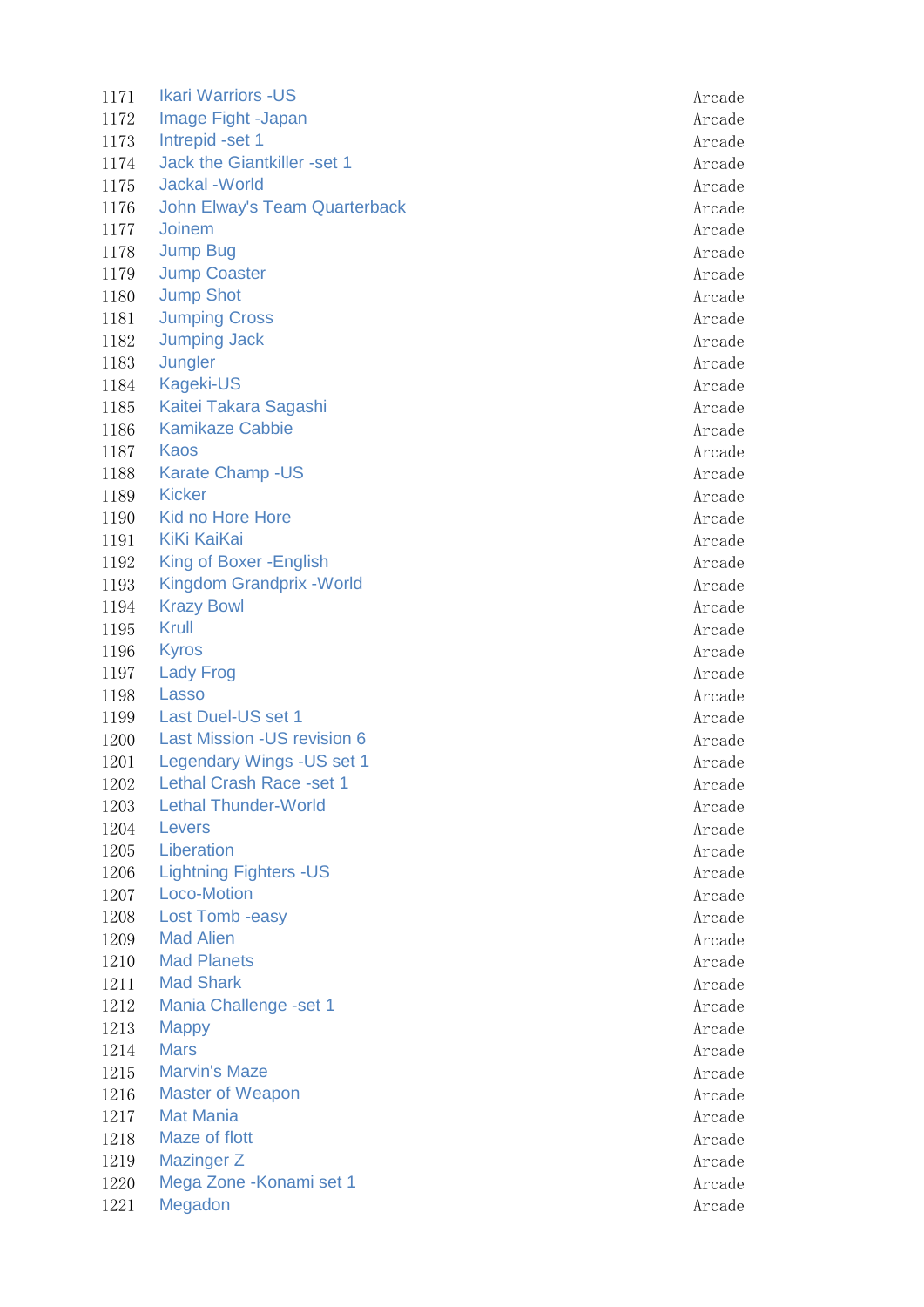1222 Megatack Arcade 1223 Mercs - World Arcade 1224 Merlins Money Maze **Arcade** Arcade 1225 Meta Fox **Arcade** Arcade Arcade Arcade Arcade Arcade Arcade Arcade Arcade Arcade Arcade Arcade Arcade Arcade 1226 Mighty Monkey **Arcade** 1227 Mikie Arcade 1228 Minefield **Arcade** 1229 Minky Monkey **Arcade** Arcade Arcade Arcade Arcade Arcade Arcade Arcade Arcade Arcade Arcade Arcade Arcade Arcade Arcade Arcade Arcade Arcade Arcade Arcade Arcade Arcade Arcade Arcade Arcade Arcade Arcade Arcade Arcade 1230 Mission 660 -US and the state of the state of the state and the state of the state and the state and the state and the state and the state and the state and the state and the state and the state and the state and the 1231 Mister Viking **Arcade** Arcade **Arcade** Arcade **Arcade** 1232 Monte Carlo Arcade 1233 Moonwar and the state of the state of the state of the state and the state of the state of the state of the state of the state of the state of the state of the state of the state of the state of the state of the state 1234 Motos Arcade 1235 Mouser Arcade 1236 Mr. Jong -Japan Arcade 1237 Mr.Do Arcade 1238 Mr. Kougar Arcade and South Arcade and South Arcade Arcade Arcade Arcade Arcade 1239 Mr.TNT Arcade 1240 Ms Pacman Arcade 1241 MX5000 Arcade 1242 Mysterious Stones-set 1 Arcade 1243 Naughty Boy **Arcade** Arcade **Arcade** Arcade Arcade **Arcade** Arcade Arcade Arcade Arcade Arcade Arcade Arcade Arcade Arcade Arcade Arcade Arcade Arcade Arcade Arcade Arcade Arcade Arcade Arcade Arcade Arcade Arcade Arc 1244 Naughty Mouse-set1 **Arcade** Arcade 1245 Net Wars **Arcade** 1246 Nibbler -set 1 Arcade 1247 Nitro Ball **Arcade** 1248 Orbitron Arcade 1249 Ozma Wars -set 1 Arcade 2012 1249 Arcade 1250 Ozon I Arcade 1251 P-47 - The Phantom Fighter -World Arcade 1252 Pac & Pal Arcade and Arcade and Arcade and Arcade and Arcade and Arcade and Arcade and Arcade and Arcade 1253 Pac-Mania Arcade 1254 Paddle Mania Arcade and Arcade Arcade Arcade Arcade Arcade Arcade Arcade Arcade Arcade Arcade Arcade Arcade 1255 Pandora's Palace Arcade Arcade Arcade Arcade Arcade Arcade Arcade Arcade Arcade Arcade Arcade Arcade Arcade 1256 Passing Shot -2 Players, FD1094 317-0080 1257 Peggle Arcade 1258 Pengo Arcade 1259 Performan-Japan Arcade 1260 Phelios -Japan Arcade Arcade Arcade Arcade Arcade Arcade Arcade Arcade Arcade Arcade Arcade Arcade Arcade 1261 Phoenix Arcade 1262 Phozon -Japan Arcade Arcade Arcade Arcade Arcade Arcade Arcade Arcade Arcade Arcade Arcade Arcade Arcade 1263 Pickin' Arcade 1264 Pinball Action **Arcade** 1265 Pinbo Arcade 1266 Pisces Arcade 1267 Plus Alpha **Arcade** 1268 Pooyan Arcade 1269 Pop Flamer -protected Arcade 1270 Pound for Pound -World **Arcade** Arcade Arcade Arcade Arcade Arcade Arcade Arcade 1271 Progress Arcade 1272 Psychic 5 Arcade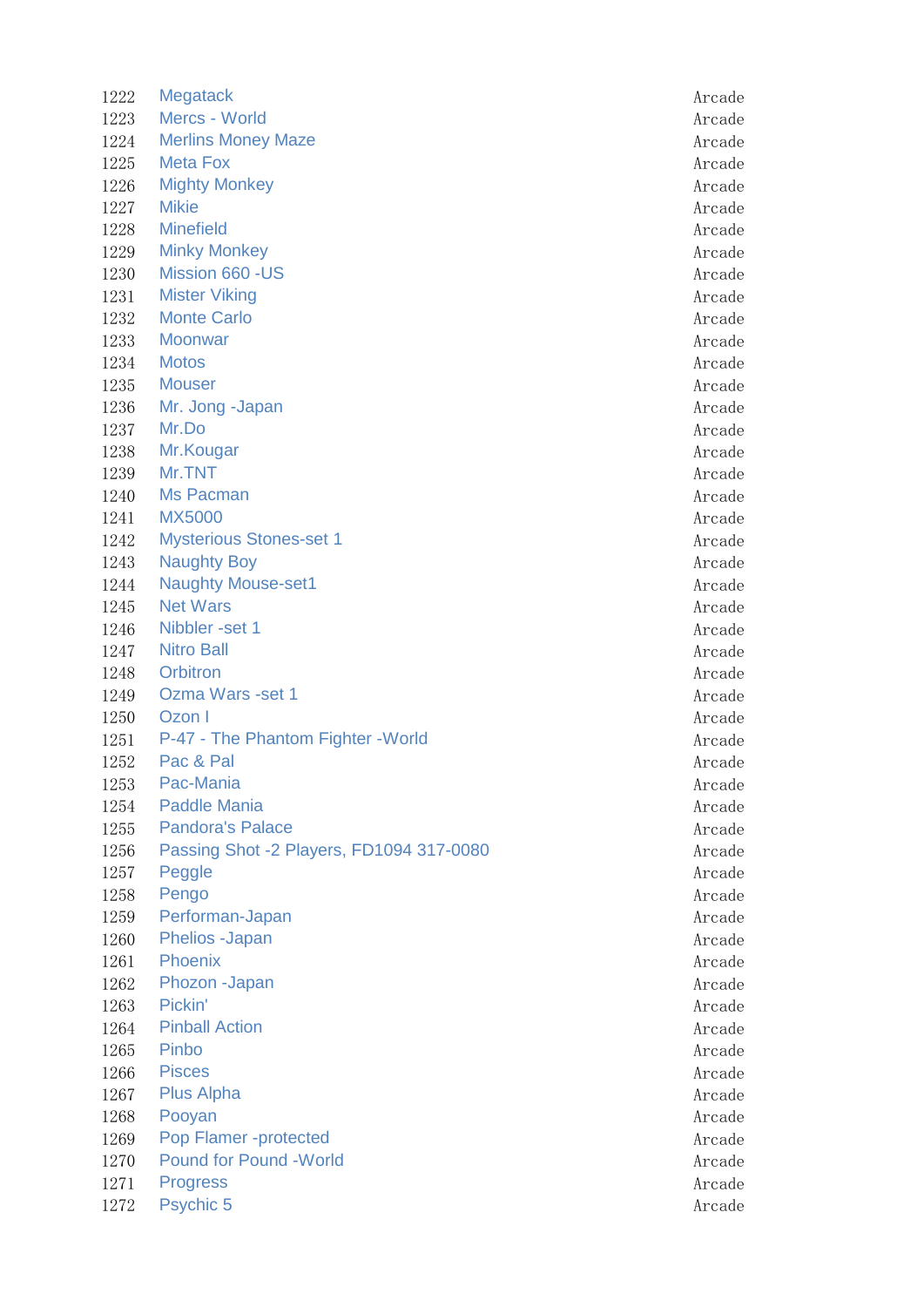1273 Puzzle Club-Japan Arcade Arcade Arcade Arcade Arcade Arcade Arcade Arcade Arcade Arcade Arcade Arcade Arcade Arcade Arcade Arcade Arcade Arcade Arcade Arcade Arcade Arcade Arcade Arcade Arcade Arcade Arcade Arcade Arc 1274 Quester -Japan Arcade 1275 Qwak -prototype Arcade 1276 Rafflesia **Arcade** 1277 Raiden Seibu Kaihatsu Arcade Arcade Arcade Arcade Arcade Arcade Arcade Arcade Arcade Arcade Arcade Arcade 1278 Rally Bike/Dash Yarou Rally Bike Arcade Arcade 1279 Red Robin Arcade 1280 Redline Racer -2 players Arcade Arcade Arcade 1281 Repulse Arcade 1282 Rescue Arcade 1283 Riddle of Pythagoras -Japan Arcade Arcade Arcade Arcade Arcade Arcade Arcade Arcade Arcade Arcade Arcade 1284 Road Fighter-set1 **Arcade Arcade Arcade Arcade Arcade** Arcade Arcade Arcade Arcade 1285 Roc'n Rope **Arcade** Arcade Arcade Arcade Arcade Arcade Arcade Arcade Arcade Arcade Arcade Arcade Arcade Arcade Arcade Arcade Arcade Arcade Arcade Arcade Arcade Arcade Arcade Arcade Arcade Arcade Arcade Arcade Arcade A 1286 Rompers -Japan Arcade 1287 Round-Up **Arcade** 1288 Route 16 Arcade 1289 R-Shark Arcade 1290 Ryu Jin -Japan Arcade Arcade Arcade Arcade Arcade Arcade Arcade Arcade Arcade Arcade Arcade Arcade Arcade 1291 S.R.D. Mission Arcade 1292 S.S. Mission Arcade 1293 Samurai Aces - World Arcade 1294 Samurai Nihon-ichi -set 1 Arcade 1295 Sand Scorpion Arcade and Scorpion Arcade and Scorpion Arcade and Arcade and Arcade Arcade Arcade Arcade Arcade 1296 sAngel Kids -Japan Arcade Arcade Arcade Arcade Arcade Arcade Arcade Arcade Arcade Arcade Arcade Arcade Arcade Arcade Arcade Arcade Arcade Arcade Arcade Arcade Arcade Arcade Arcade Arcade Arcade Arcade Arcade Arcade Ar 1297 Satan's Hollow **Arcade** Arcade Arcade Arcade Arcade Arcade Arcade Arcade Arcade Arcade Arcade Arcade Arcade 1298 Scramble Arcade 1299 Scrambled Egg Arcade 1300 SD GunDam Arcade 1301 Seicross Arcade 1302 Senjyo Arcade 1303 Shot Rider Arcade and the Shot Rider Arcade Arcade Arcade Arcade Arcade Arcade Arcade Arcade Arcade Arcade 1304 Sindbad Mystery **Arcade** Arcade **Arcade** Arcade **Arcade** 1305 Sinistar Arcade 1306 Sky Adventure **Arcade** 1307 Sky Alert Arcade 1308 Sky Base **Arcade** Arcade Arcade Arcade Arcade Arcade Arcade Arcade Arcade Arcade Arcade Arcade Arcade Arcade Arcade Arcade Arcade Arcade Arcade Arcade Arcade Arcade Arcade Arcade Arcade Arcade Arcade Arcade Arcade Arc 1309 Sky Fox Arcade 1310 Sky Lancer Arcade and the Sky Lancer Arcade and the Sky Lancer Arcade and the Sky Lancer Arcade 1311 Sky Smasher Arcade Arcade Arcade Arcade Arcade Arcade Arcade Arcade Arcade Arcade Arcade Arcade Arcade Arcade Arcade Arcade Arcade Arcade Arcade Arcade Arcade Arcade Arcade Arcade Arcade Arcade Arcade Arcade Arcade Ar 1312 Sky Soldiers -US Arcade 1313 Solar Fox Arcade 1314 Sonic Boom -FD1094 317-0053 Arcade 1315 Sorcer Striker - World Arcade 1316 Space Cruiser Arcade 1317 Space Dungeon **Arcade** Arcade Arcade Arcade Arcade Arcade Arcade Arcade Arcade Arcade Arcade Arcade Arcade 1318 Space Fever -set 1 Arcade 1319 Space Fever High Splitter -set 1 Arcade 1320 Space Invaders '95 - Attack Of The Lunar Loonies Arcade 1321 Space Launcher Arcade Arcade Arcade Arcade Arcade Arcade Arcade Arcade Arcade Arcade Arcade Arcade Arcade 1322 Speed Coin and a series of the series of the series of the series of the series of the series of the series of the series of the series of the series of the series of the series of the series of the series of the seri 1323 Speed Rumbler Arcade Arcade Arcade Arcade Arcade Arcade Arcade Arcade Arcade Arcade Arcade Arcade Arcade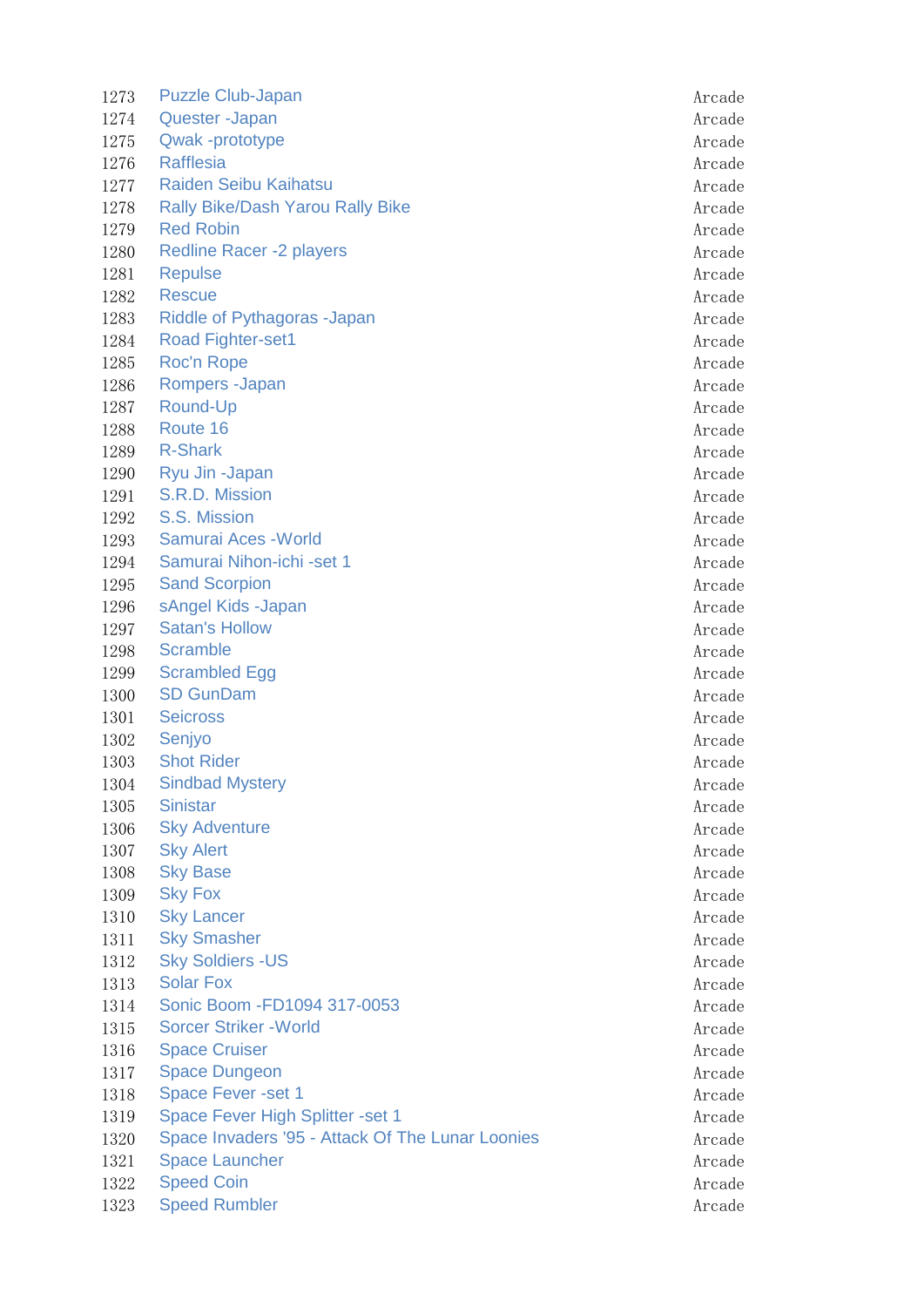| 1324 | <b>Springer</b>                                   | Arcade |
|------|---------------------------------------------------|--------|
| 1325 | <b>Star Force</b>                                 | Arcade |
| 1326 | Star Jacker - Sega                                | Arcade |
| 1327 | <b>Strata Bowling -V3</b>                         | Arcade |
| 1328 | <b>Strike Gunner S.T.G</b>                        | Arcade |
| 1329 | Strikers 1945 II                                  | Arcade |
| 1330 | Strikers 1945 III - World / Strikers 1999 - Japan | Arcade |
| 1331 | <b>Super Bagman</b>                               | Arcade |
| 1332 | <b>Super Basketball -version G</b>                | Arcade |
| 1333 | <b>Super Bug</b>                                  | Arcade |
| 1334 | <b>Power Instinct 2</b>                           | Arcade |
| 1335 | <b>Super Cobra</b>                                | Arcade |
| 1336 | <b>Super Doubles Tennis</b>                       | Arcade |
| 1337 | <b>Super Glob</b>                                 | Arcade |
| 1338 | <b>Super Mouse</b>                                | Arcade |
| 1339 | <b>Super Real Darwin-World</b>                    | Arcade |
| 1340 | <b>Super Tank</b>                                 | Arcade |
| 1341 | Super-X-NTC                                       | Arcade |
| 1342 | <b>Swat</b>                                       | Arcade |
| 1343 | <b>Raiden Fighters 2</b>                          | Arcade |
| 1344 | <b>Tactician -set 1</b>                           | Arcade |
| 1345 | Tail to Nose - Great Championship                 | Arcade |
| 1346 | <b>Tank Force -US</b>                             | Arcade |
| 1347 | Tazz-Mania -set 1                                 | Arcade |
| 1348 | <b>Tempest</b>                                    | Arcade |
| 1349 | The Amazing Adventures of Mr. F. Lea              | Arcade |
| 1350 | The Big Pro Wrestling!                            | Arcade |
| 1351 | <b>The Deep</b>                                   | Arcade |
| 1352 | The Electric Yo-Yo -set 1                         | Arcade |
| 1353 | The End                                           | Arcade |
| 1354 | The Last Day -set 1                               | Arcade |
| 1355 | <b>The Percussor</b>                              | Arcade |
| 1356 | <b>Thundercade / Twin Formation</b>               | Arcade |
| 1357 | <b>Time Pilot</b>                                 | Arcade |
| 1358 | <b>Time Scanner</b>                               | Arcade |
| 1359 | <b>Time Soldiers - US Rev 3</b>                   | Arcade |
| 1360 | Toki no Senshi - Chrono Soldier                   | Arcade |
| 1361 | <b>Torus</b>                                      | Arcade |
| 1362 | Tower of Druaga-New Ver.                          | Arcade |
| 1363 | <b>Traverse USA/Zippy Race</b>                    | Arcade |
| 1364 | <b>Trick Trap - World?</b>                        | Arcade |
| 1365 | <b>Triple Punch</b>                               | Arcade |
| 1366 | <b>Tri-Sports</b>                                 | Arcade |
| 1367 | <b>Truxton / Tatsujin</b>                         | Arcade |
| 1368 | Truxton II / Tatsujin II / Tatsujin Oh -Japan     | Arcade |
| 1369 | <b>Tumble Pop - World</b>                         | Arcade |
| 1370 | <b>Tunnel Hunt</b>                                | Arcade |
| 1371 | <b>Turbo Force</b>                                | Arcade |
| 1372 | <b>Turtles</b>                                    | Arcade |
| 1373 | <b>Twin Cobra</b>                                 | Arcade |
| 1374 | <b>Twin Cobra 2</b>                               | Arcade |
|      |                                                   |        |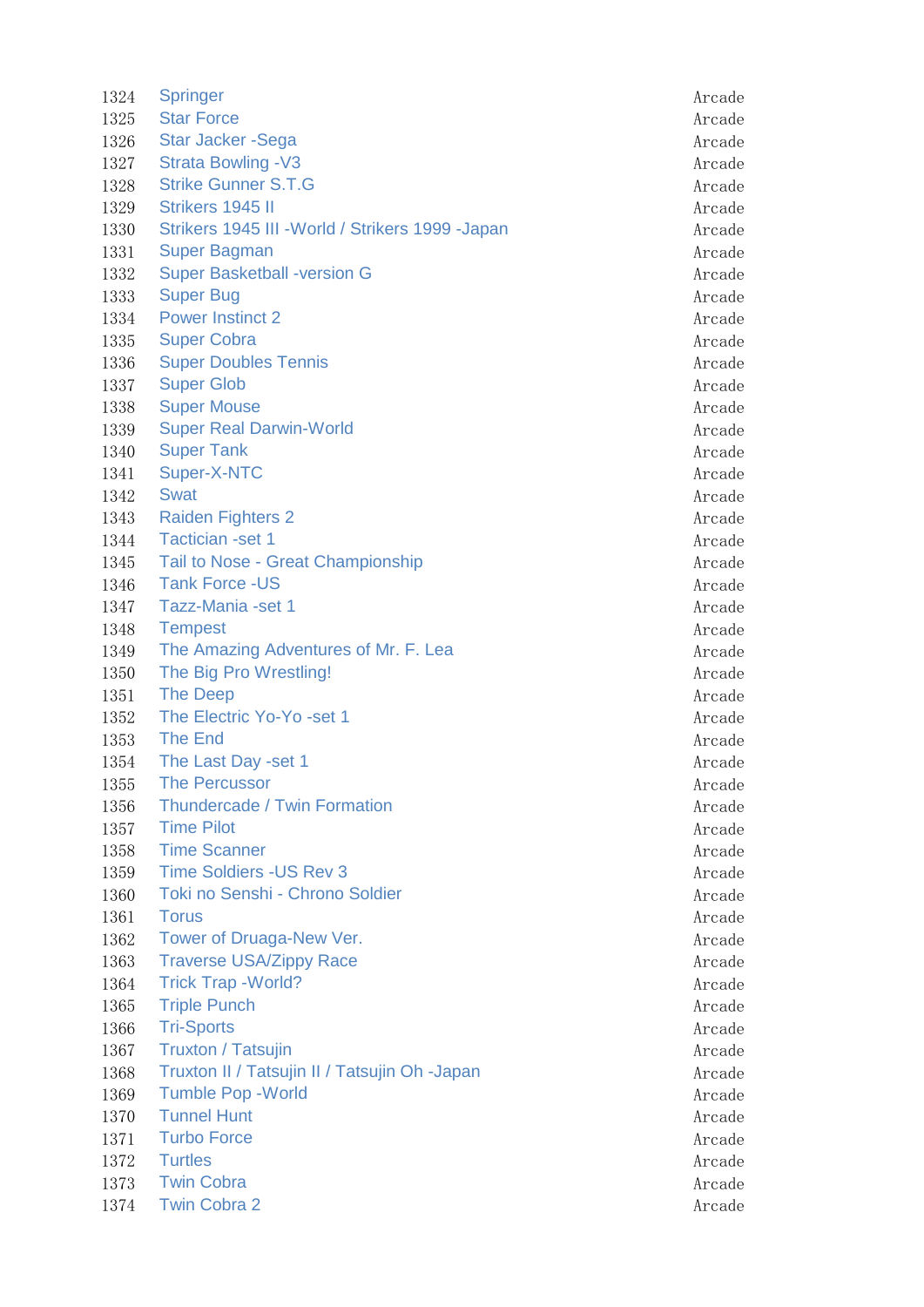| 1375 | Twin Eagle - Revenge Joe's Brother                         | Arcade |
|------|------------------------------------------------------------|--------|
| 1376 | Twin Eagle II - The Rescue Mission                         | Arcade |
| 1377 | <b>Twin Hawk</b>                                           | Arcade |
| 1378 | <b>TwinBee</b>                                             | Arcade |
| 1379 | U.N. Defense Force: Earth Joker -Japan                     | Arcade |
| 1380 | <b>UniWar S</b>                                            | Arcade |
| 1381 | <b>Up'n Down</b>                                           | Arcade |
| 1382 | Vanguard II                                                | Arcade |
| 1383 | Varth - Operation Thunderstorm - World                     | Arcade |
| 1384 | Vasara                                                     | Arcade |
| 1385 | Vasara 2 - set 1                                           | Arcade |
| 1386 | Vastar - set 1                                             | Arcade |
| 1387 | <b>Victory Road</b>                                        | Arcade |
| 1388 | <b>Volfied</b>                                             | Arcade |
| 1389 | <b>Vulgus</b>                                              | Arcade |
| 1390 | Wanted                                                     | Arcade |
| 1391 | War of Aero - Project MEIOU                                | Arcade |
| 1392 | War of the Bugs or Monsterous Manouvers in a Mushroom Maze | Arcade |
| 1393 | <b>Water Ski</b>                                           | Arcade |
| 1394 | Wiping                                                     | Arcade |
| 1395 | Wiz                                                        | Arcade |
| 1396 | <b>Wonder Planet -Japan</b>                                | Arcade |
| 1397 | <b>World Wars -Japan</b>                                   | Arcade |
| 1398 | <b>Wrestle War</b>                                         | Arcade |
| 1399 | <b>Xevious</b>                                             | Arcade |
| 1400 | <b>XX Mission</b>                                          | Arcade |
| 1401 | Youjyuden-Japan                                            | Arcade |
| 1402 | Zaviga                                                     | Arcade |
| 1403 | Zig Zag                                                    | Arcade |
|      |                                                            |        |
| 1404 | <b>Zing Zing Zip</b><br>Zoar                               | Arcade |
| 1405 |                                                            | Arcade |
| 1406 | Zzyzzyxx - set 1                                           | Arcade |
| 1407 | DoDonPachi - Japan                                         | Arcade |
| 1408 | Gigawing                                                   | Arcade |
| 1409 | Battle of Atlantis (Comsoft 1981)                          | Arcade |
| 1410 | Azurian Attack (Rait Electronics Ltd. 1982)                | Arcade |
| 1411 | <b>Cyvern - The Dragon Weapons</b>                         | Arcade |
| 1412 | Blades of Steel (Konami 1987)                              | Arcade |
| 1413 | Botanic (Itisa 1984)                                       | Arcade |
| 1414 | Gals Panic (Kaneko 1990)                                   | Arcade |
| 1415 | Gunbird (Psikyo 1994)                                      | Arcade |
| 1416 | Gunbird 2 (Psikyo 1998)                                    | Arcade |
| 1417 | American Horseshoes (Taito 1990)                           | Arcade |
| 1418 | Hot Shots Tennis (Strata 1990)                             | Arcade |
| 1419 | Joust 2 - Survival of the fittest (Williams 1986)          | Arcade |
| 1420 | Kick (Midway 1981)                                         | Arcade |
| 1421 | Legion - Spinner-87 (Nichibutsu 1987)                      | Arcade |
| 1422 | Lizard Wizard (Techstar 1985)                              | Arcade |
| 1423 | Moon Cresta (Nichibutsu 1980)                              | Arcade |
| 1424 | Moon Qusar (Nichibutsu 1980)                               | Arcade |
| 1425 | Out Zone (Toaplan 1990)                                    | Arcade |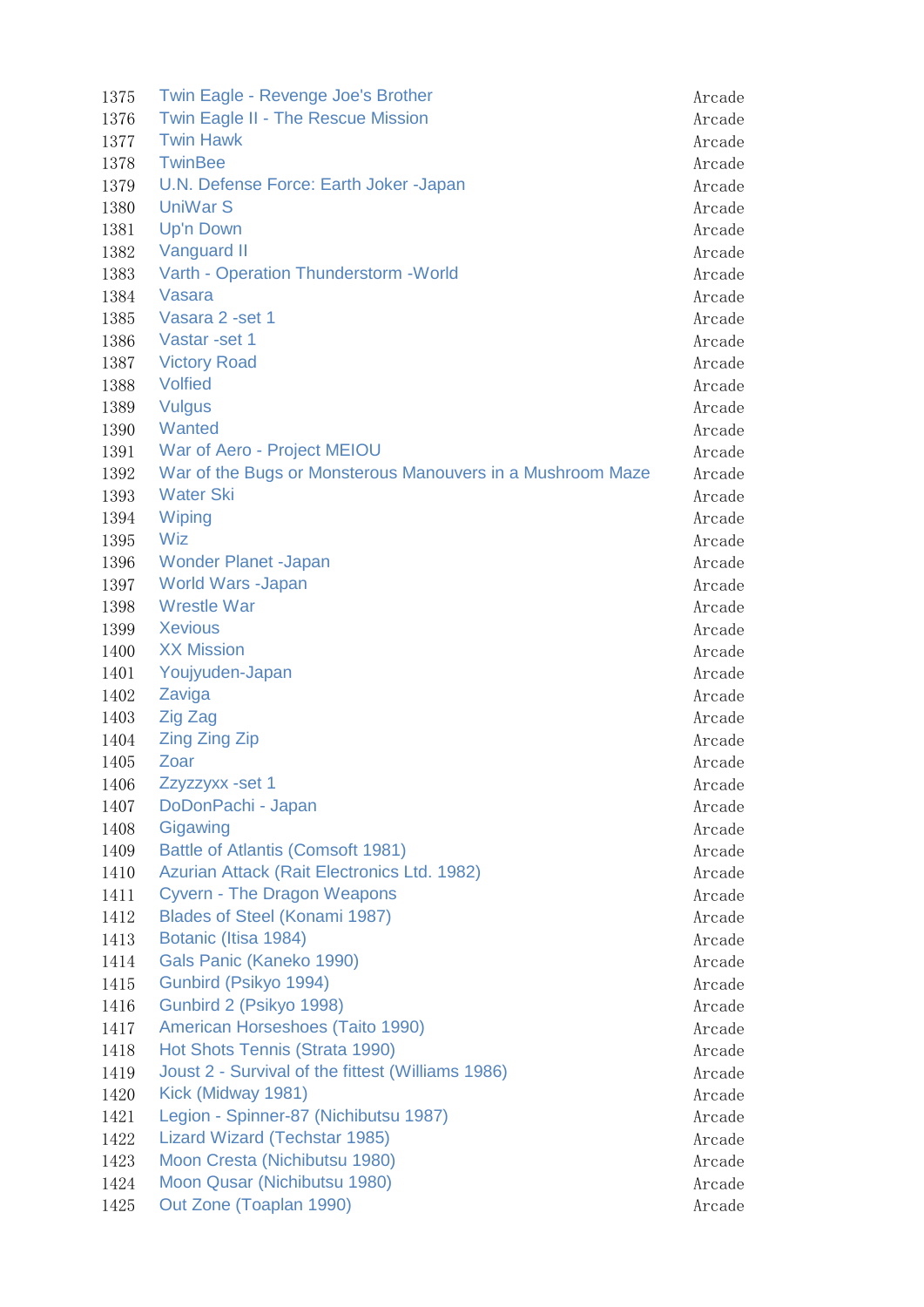| 1426         | Pairs Love (Athena 1991)                               | Arcade           |
|--------------|--------------------------------------------------------|------------------|
| 1427         | Pioneer Balloon (SNK 1982)                             | Arcade           |
| 1428         | <b>Quantum (General Computer Corporation 1982)</b>     | Arcade           |
| 1429         | Speed Ball (Tecfri 1987)                               | Arcade           |
| 1430         | Spy Hunter (Bally Midway 1983)                         | Arcade           |
| 1431         | Tank Busters (Valadon Automation 1985)                 | Arcade           |
| 1432         | Thunder Dragon 2 (NMK 1993)                            | Arcade           |
| 1433         | Toobin' (Atari 1988)                                   | Arcade           |
| 1434         | Time Pilot '84 (Konami 1984)                           | Arcade           |
| 1435         | Tron (Bally Midway 1982)                               | Arcade           |
| 1436         | U.S. Classic (Seta 1989)                               | Arcade           |
| 1437         | Vapor Trail - Hyper Offence Formation (Data East 1989) | Arcade           |
| 1438         | Water Match (Sega 1984)                                | Arcade           |
| 1439         | 1944                                                   | Arcade           |
| 1440         | <b>Altered Beast</b>                                   | Arcade           |
| 1441         | <b>Batman Part 2</b>                                   | Arcade           |
| 1442         | D-Con                                                  | Arcade           |
| 1443         | Dynablaster / Bomber Man                               | Arcade           |
| 1444         | <b>Golden Axe</b>                                      | Arcade           |
| 1445         | <b>Growl</b> - World                                   | Arcade           |
| 1446         | <b>Growl-US</b>                                        | Arcade           |
| 1447         | Hat Trick Hero '95 - US                                | Arcade           |
| 1448         | <b>Hook -World</b>                                     | Arcade           |
| 1449         | In The Hunt -US                                        | Arcade           |
| 1450         | In The Hunt - World                                    | Arcade           |
| 1451         | <b>Magic Sword - Heroic Fantasy - World</b>            | Arcade           |
| 1452         | <b>Mega Twins - World</b>                              | Arcade           |
| 1453         | Ninja Baseball Batman                                  | Arcade           |
| 1454         | Pac-Man -Galaxian hardware                             | Arcade           |
| 1455         | Pac-Man -Hearts                                        | Arcade           |
| 1456         | Robocop 2 - World                                      | Arcade           |
| 1457         | <b>Shadow Force -US</b>                                |                  |
| 1458         | Slap Shot -Japan                                       | Arcade           |
|              | Snow Bros. - Nick & Tom -Japan                         | Arcade           |
| 1459<br>1460 | Snow Bros. - Nick & Tom -set 1                         | Arcade<br>Arcade |
| 1461         | Snow Bros. 2 - With New Elves                          |                  |
| 1462         | Out run deluxe                                         | Arcade<br>Arcade |
| 1463         | Mortal Kombat II-L9.1 hack                             |                  |
|              | Sunset Riders - World 2 Players ver. EBD               | Arcade           |
| 1464         |                                                        | Arcade           |
| 1465         | Tengai<br>Toki - us set 2                              | Arcade           |
| 1466         |                                                        | Arcade           |
| 1467         | The King of Dragons - World                            | Arcade           |
| 1468         | <b>The Simpsons</b>                                    | Arcade           |
| 1469         | The Simpsons-Japan                                     | Arcade           |
| 1470         | The Simpsons-US                                        | Arcade           |
| 1471         | <b>Thunder Dragon -Bootleg</b>                         | Arcade           |
| 1472         | <b>Mars Matrix</b>                                     | Arcade           |
| 1473         | <b>Battle Garegga</b>                                  | Arcade           |
| 1474         | <b>Eco Fighters - World</b>                            | Arcade           |
| 1475         | Paperboy                                               | Arcade           |
| 1476         | X-Men                                                  | Arcade           |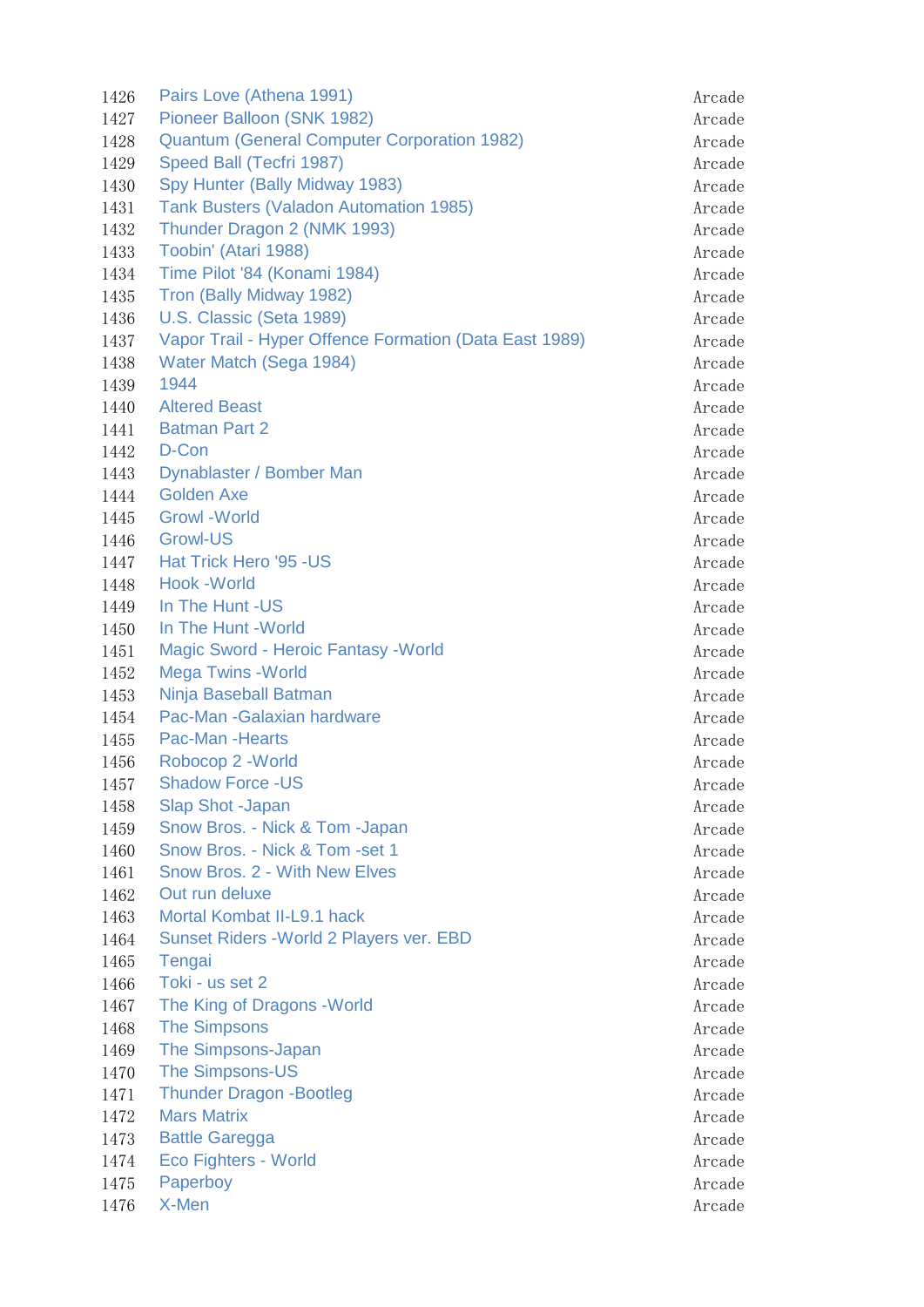1477 64th. Street-A Detective Story Arcade 1478 The King of Fighters 98-The Slugfest **Arcade** Arcade 1479 The King of Fighters 10th Anniversary **Accade** Arcade 1480 The King of Fighters 2001 **Arcade** Arcade Arcade Arcade Arcade 1481 The King of Fighters 97 Super Plus Arcade Arcade 1482 Out Run Arcade 1483 Mortal Kombat Arcade 1484 Mortal Kombat III Arcade and Service and Service and Arcade and Arcade 1485 '88 Games! Arcade and the set of the set of the set of the set of the set of the set of the set of the set of the set of the set of the set of the set of the set of the set of the set of the set of the set of the set 1486 Shinobi Arcade 1487 1943 Kai-Midway Kaisen Arcade Arcade Arcade Arcade Arcade 1488 Marvel Super Heroes Vs. Street Fighter-Japan 970707 1489 Street Fighter Arcade 1490 Street Fighter Alpha 2 - US 960306 Arcade 1491 Street Fighter Alpha 3 - US 980904 Arcade 1492 Street Fighter Alpha: Warriors' Dreams Manual Arcade 1493 Street Fighter II-Champion Edition **Arcade** Arcade 1494 Raiden IV OverKill **Arcade** Arcade Arcade Arcade Arcade Arcade Arcade Arcade Arcade Arcade Arcade Arcade Arcade Arcade Arcade Arcade Arcade Arcade Arcade Arcade Arcade Arcade Arcade Arcade Arcade Arcade Arcade Arcade 1495 Street Fighter II-Hyper Fighting Arcade 1496 Street Fighter II-The World Warrior **Arcade** Arcade 1497 Street Fighter Zero - Japan 950605 1498 Street Fighter Zero 2 - Japan 960227 Arcade 1499 Street Fighter Zero 3 Arcade and The Street Fighter Zero 3 Arcade and The Street Fighter 2012 1500 Street Fighter: The Movie Arcade Arcade Arcade Arcade 1501 Michael Jackson's Moonwalker Arcade Arcade Arcade 1502 Mario Bros Arcade 1503 4-D Warriors **Arcade** 1504 Sunset Riders Arcade Arcade Arcade Arcade Arcade Arcade Arcade Arcade Arcade Arcade Arcade Arcade Arcade 1505 WWF:Wrestelmania Arcade Arcade Arcade Arcade Arcade Arcade Arcade Arcade Arcade 1506 Aliens - World set 2 Arcade 1507 Uitimate Mortal Kombat III Arcade Arcade Arcade 1508 Alex Kidd: The Lost Stars Arcade Arcade Arcade Arcade Arcade Arcade Arcade Arcade Arcade Arcade Arcade Arcade Arcade Arcade Arcade Arcade Arcade Arcade Arcade Arcade Arcade Arcade Arcade Arcade Arcade Arcade Arcade Ar 1509 Aliens - World set 1 Arcade 2012 1509 Arcade 1510 Bad Dudes vs. Dragonninja Arcade 1511 Rygar Arcade 1512 Double Dragon II-The Revenge Arcade 1513 Ghost'n Goblins **Arcade** 1514 Star Wars - rev 2 Arcade 1515 Q\*Bert Arcade 1516 Batman Arcade 1517 X-Men - 2 Players ver JAA Arcade 1518 99 The Last War Arcade and Solid Arcade and Solid Arcade and Arcade and Arcade and Arcade and Arcade and A 1519 Defender Arcade 1520 Tetris - bootleg Arcade 1521 Tetris Plus Arcade 1522 Tetris Plus 2 Arcade 1523 Goalie Ghost **Arcade** Arcade Arcade Arcade Arcade Arcade Arcade Arcade Arcade Arcade Arcade Arcade Arcade 1524 Rally X Arcade 1525 Mario Bros. Arcade 1526 The Real Ghostbusters **Arcade** Arcade Arcade Arcade Arcade Arcade Arcade Arcade Arcade Arcade Arcade Arcade 1527 NBA Jam - rev3.01 and the state of the state of the state of the state of the state of the state of the state of the state of the state of the state of the state of the state of the state of the state of the state of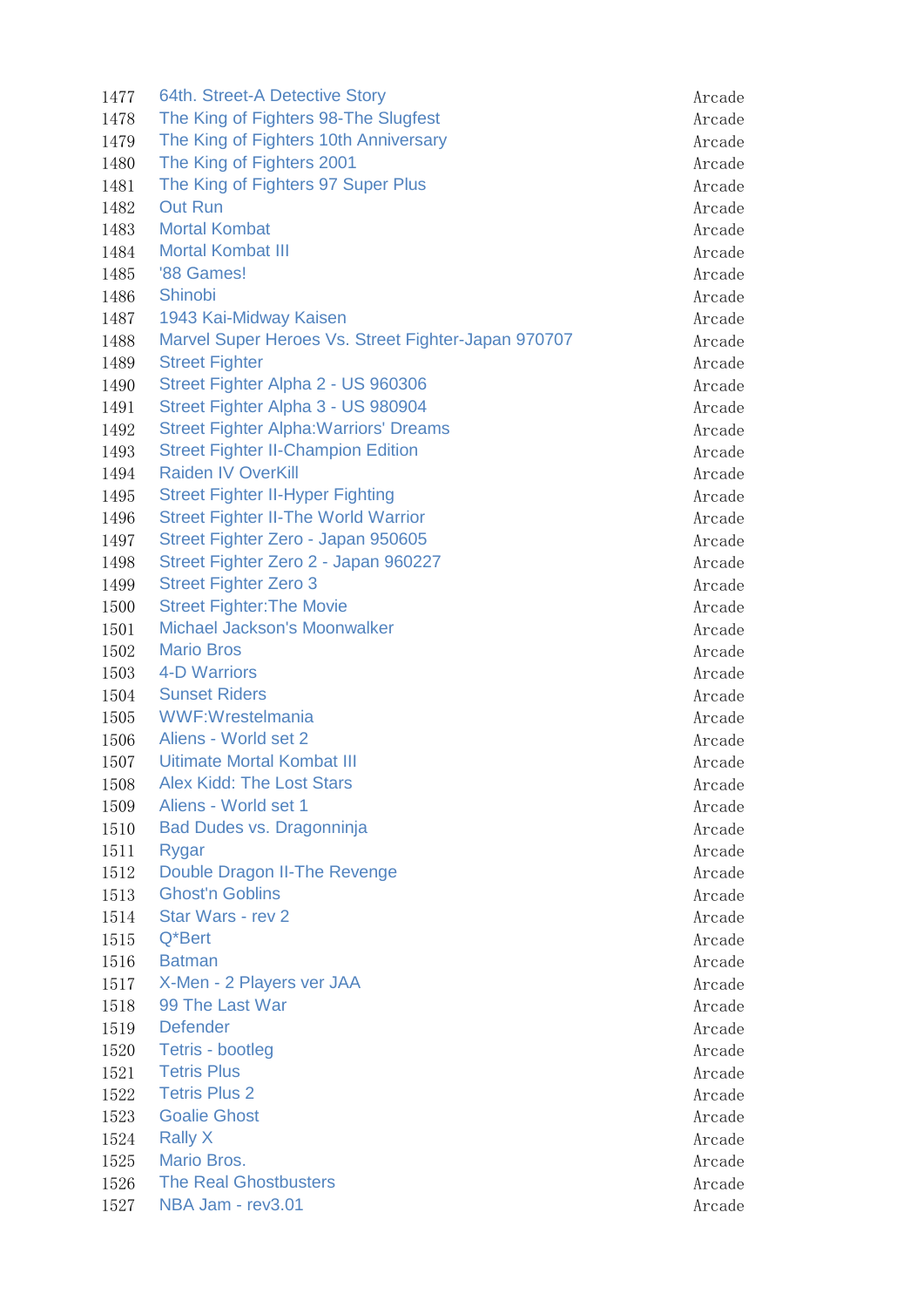1528 Kung-Fu Master Arcade Arcade Arcade Arcade Arcade Arcade Arcade Arcade Arcade Arcade Arcade Arcade Arcade 1529 Puzzle Bobble Arcade 1530 Killer Instinct **Arcade** 1531 Killer Instinct 2 Arcade Arcade Arcade Arcade Arcade Arcade Arcade Arcade Arcade Arcade Arcade Arcade Arcade Arcade Arcade Arcade Arcade Arcade Arcade Arcade Arcade Arcade Arcade Arcade Arcade Arcade Arcade Arcade Arc 1532 Rainbow Islands - Extra Arcade 1533 Rainbow Islands - new version Arcade Arcade Arcade Arcade Arcade Arcade Arcade Arcade Arcade Arcade Arcade 1534 Wonder Boy III and the set of the set of the set of the set of the set of the set of the set of the set of the set of the set of the set of the set of the set of the set of the set of the set of the set of the set of 1535 Wild West C.O.W.-Boys of Moo Mesa **Arcade** Arcade 1536 Vs. Super Mario Bros Arcade Arcade Arcade Arcade Arcade Arcade Arcade Arcade Arcade Arcade Arcade Arcade 1537 VS. Mighty Bomb Jack Arcade Arcade Arcade Arcade Arcade Arcade Arcade Arcade Arcade Arcade Arcade Arcade 1538 Vs. Mach Rider Arcade Arcade Arcade Arcade Arcade Arcade Arcade Arcade Arcade Arcade Arcade Arcade Arcade 1539 Vs. Ice Climber Arcade 1540 Vs. Gradius **Arcade** 1541 Vs. Duck Hunt Arcade 1542 Vs. Dr. Mario Arcade 1543 Vs. Balloon Fight Arcade 1544 Vs. Castlevania **Arcade** Arcade Arcade Arcade Arcade Arcade Arcade Arcade Arcade Arcade Arcade Arcade Arcade 1545 Violence Fight Arcade 1546 Turbo Out Run Arcade 1547 Top Speed Arcade 1548 Top Racer Arcade 1549 Thunder Fox **Arcade** Arcade Arcade Arcade Arcade Arcade Arcade Arcade Arcade Arcade Arcade Arcade Arcade Arcade Arcade Arcade Arcade Arcade Arcade Arcade Arcade Arcade Arcade Arcade Arcade Arcade Arcade Arcade Arcade 1550 Time Killers **Arcade** 1551 The Legend of Silkroad **Arcade** Arcade Arcade Arcade Arcade Arcade Arcade Arcade Arcade Arcade Arcade Arcade 1552 The FairyLand Story **Arcade** Arcade 1553 The Berlin Wall **Arcade** 1554 Terminator 2-Judgment Day **Arcade** Arcade 1555 Survival Arts Arcade and Survival Arts Arcade and Survival Arcade and Survival Arcade and Survival Arcade 1556 Super Puzzle Fighter 2 Turbo **Arcade** Arcade 1557 Super Puzzle Fighter 2 X Arcade 1558 Super Monaco GP Arcade and Super Monaco GP Arcade Arcade Arcade Arcade Arcade Arcade Arcade Arcade Arcade 1559 Super Gem Fighter Mini Mix **Arcade** Arcade 1560 Super Chase-Criminal Termination and Arcade Arcade 1561 Strider Arcade 1562 Strider Hiryu Arcade 1563 Street Smart Arcade 1564 Sprint 1 Arcade 1565 Space Invasion **Arcade** 1566 Solitary Fighter Arcade Arcade Arcade Arcade Arcade Arcade Arcade Arcade Arcade Arcade Arcade Arcade Arcade 1567 Ring King Arcade and the studies of the studies of the studies of the studies of the studies of the studies of the studies of the studies of the studies of the studies of the studies of the studies of the studies of t 1568 Return of the Jedi Arcade Arcade Arcade Arcade Arcade Arcade Arcade Arcade Arcade Arcade Arcade Arcade Arcade Arcade Arcade Arcade Arcade Arcade Arcade Arcade Arcade Arcade Arcade Arcade Arcade Arcade Arcade Arcade Ar 1569 Rampage Arcade Arcade Arcade Arcade Arcade Arcade Arcade Arcade Arcade Arcade Arcade Arcade Arcade Arcade 1570 Rage Of The Dragons **Arcade** Arcade Arcade Arcade Arcade Arcade Arcade Arcade Arcade Arcade Arcade Arcade Arcade Arcade Arcade Arcade Arcade Arcade Arcade Arcade Arcade Arcade Arcade Arcade Arcade Arcade Arcade Arcade 1571 Joy Joy Kid Arcade 1572 Xybots Arcade 1573 Yie Ar Kung-Fu **Arcade** 1574 Undercover Cops and the state of the state and the state and the state and the state and the state and the state and the state and the state and the state and the state and the state and the state and the state and th 1575 U.N. Squadron Arcade 1576 Frack & Field Arcade 1577 Super Hang-on Arcade and Arcade and Arcade and Arcade and Arcade and Arcade and Arcade and Arcade and Arcade and Arcade and Arcade and Arcade and Arcade and Arcade and Arcade and Arcade and Arcade and Arcade and Arcad 1578 Splatter House **Arcade**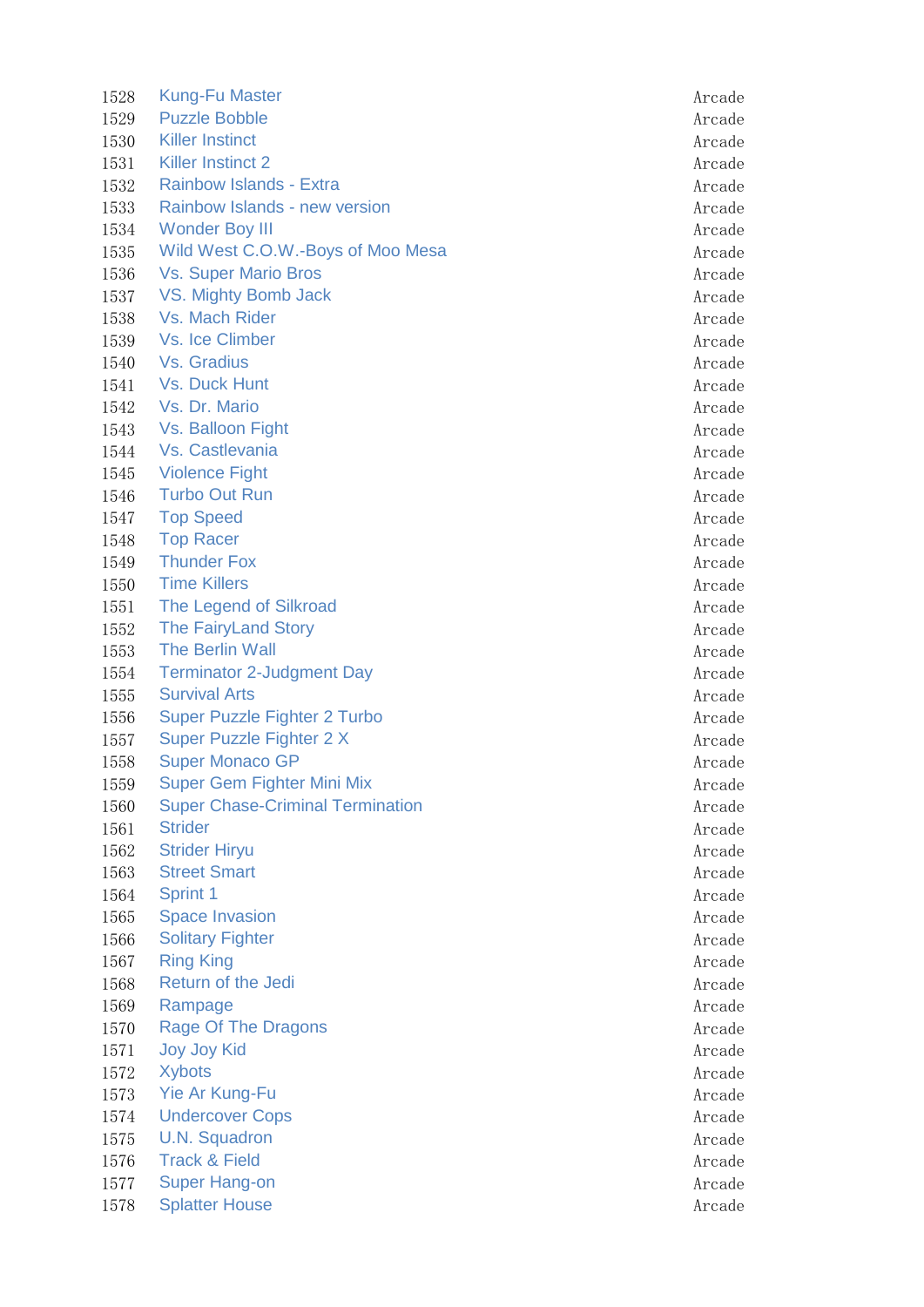1579 Smash TV Arcade 1580 Shadow Dancer Arcade 1581 Salamander Arcade Arcade Arcade Arcade Arcade Arcade Arcade Arcade Arcade Arcade Arcade Arcade Arcade Arcade Arcade Arcade Arcade Arcade Arcade Arcade Arcade Arcade Arcade Arcade Arcade Arcade Arcade Arcade Arcade Arc 1582 Rolling Thunder Arcade and Thunder Arcade Arcade Arcade Arcade Arcade Arcade 1583 Rolling Thunder 2 **Arcade** 1584 Robotron Arcade 1585 Rastan Arcade 1586 Rambo III Arcade 1587 R-Type II and the set of the set of the set of the set of the set of the set of the set of the set of the set of the set of the set of the set of the set of the set of the set of the set of the set of the set of the s 1588 R-Type Leo Arcade 1589 Ninja Gaiden Arcade 1590 Nemesis Arcade 1591 Marvel Land Arcade 1592 Marvel Super Heroes **Arcade** Arcade Arcade Arcade Arcade Arcade Arcade Arcade Arcade Arcade Arcade Arcade Arcade Arcade Arcade Arcade Arcade Arcade Arcade Arcade Arcade Arcade Arcade Arcade Arcade Arcade Arcade Arcade 1593 Knights of the Round **Arcade** Arcade Arcade Arcade Arcade Arcade Arcade Arcade Arcade Arcade Arcade Arcade Arcade Arcade Arcade Arcade Arcade Arcade Arcade Arcade Arcade Arcade Arcade Arcade Arcade Arcade Arcade Arcad 1594 Indiana Jones and the Temple of Doom Arcade 1595 Hellfire Arcade 1596 Hang-on Arcade 1597 Green Beret Arcade 1598 Gradius II Arcade 1599 Gradius III Arcade 1600 Golden Tee Golf II Arcade 1601 Golden Tee Golf Arcade Arcade Arcade Arcade Arcade Arcade Arcade Arcade Arcade Arcade Arcade Arcade Arcade 1602 Ghouls'n Ghosts **Arcade** Arcade **Arcade** Arcade **Arcade** Arcade **Arcade** 1603 Express Raider Arcade and Services and Services and Services and Arcade Arcade 1604 Escape from the Planet of the Robot Monsters The Arcade 1605 E-Swat Arcade 1606 Dynamite Duke Arcade Arcade Arcade Arcade Arcade Arcade Arcade Arcade Arcade Arcade Arcade Arcade Arcade 1607 Dangerous Dungeons **Accade** 1608 Dungeons & Dragons: Shadow over Mystara Arcade 1609 Double Dragon **Arcade** 1610 Dead Angle **Arcade** Arcade **Arcade** Arcade **Arcade** 1611 Darkstalkers: The Night Warriors **Arcade** Arcade 1612 Crime Fighters **Arcade** 1613 Crime Fighters 2 Arcade 1614 Combat School **Arcade** 1615 Cobra-Command Arcade 1616 Choplifter Arcade 1617 Break Thru **Arcade** 1618 Black Tiger Arcade 1619 Asteroids Arcade 1620 Art of Fighting and an arcade and arcade arcade and arcade and arcade arcade and arcade arcade and arcade 1621 Art of Fighting 2 Arcade 1622 Alien Syndrome Arcade Arcade Arcade Arcade Arcade Arcade Arcade Arcade Arcade Arcade Arcade Arcade Arcade 1623 Joust Arcade 1624 Raiden Fighters **Arcade** 1625 Garou-Mark of the Wolves **Arcade** Arcade Arcade Arcade Arcade 1626 Vampire Savior: The Lord of Vampire Arcade Arcade 1627 Vampire Savior 2: The Lord of Vampire Arcade 1628 Captain America and The Avengers **Arcade** Arcade 1629 Dragonball Z Arcade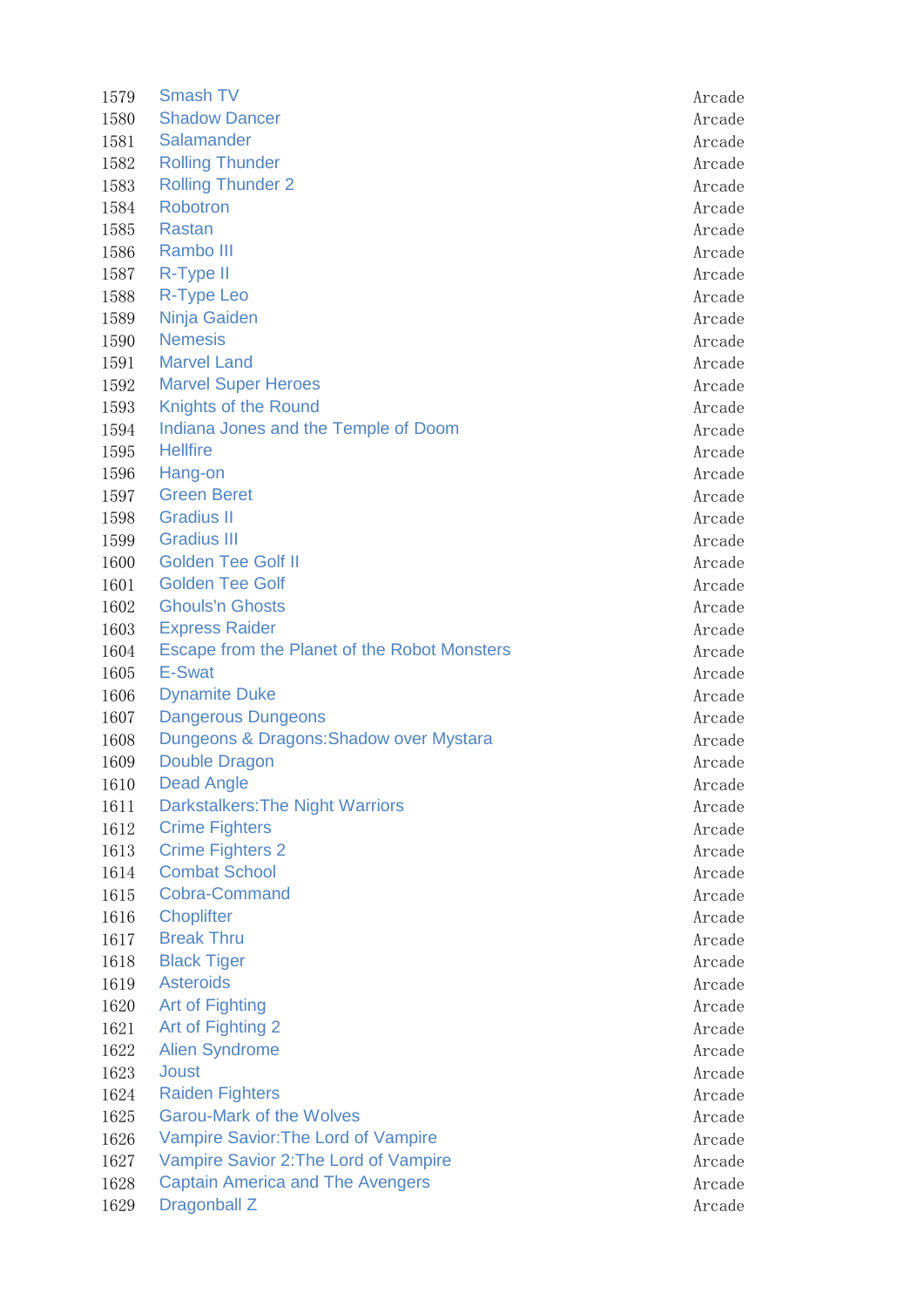1630 Jungle King Arcade 1631 Missile Command Arcade 1632 Battle Zone **Arcade** Arcade Arcade Arcade Arcade Arcade Arcade Arcade Arcade Arcade Arcade Arcade Arcade Arcade Arcade Arcade Arcade Arcade Arcade Arcade Arcade Arcade Arcade Arcade Arcade Arcade Arcade Arcade Arcade 1633 Warlords **Arcade** 1634 Wizard of War Arcade and South Arcade and South Arcade and Arcade and Arcade and Arcade and Arcade and Arcade 1635 Gorf Arcade 1636 Moon Patrol **Arcade** 1637 Pole Position **Arcade** 1638 Pole Position II and the set of the set of the set of the set of the set of the set of the set of the set of the set of the set of the set of the set of the set of the set of the set of the set of the set of the set o 1639 Road Blasters **Arcade** Arcade **Arcade** Arcade **Arcade** 1640 Rampart Arcade 1641 Amidar Arcade 1642 Arkanoid Arcade 1643 Burger Time **Arcade** 1644 Centipede Arcade 1645 Crush Roller **Arcade** 1646 Dig Dug Arcade 1647 Donkey Kong Junior **Arcade** Arcade 1648 Frogger Arcade 1649 Gyruss Arcade 1650 Hustler Arcade 1651 JR Pacman Arcade 1652 Juno Frist Arcade 1653 King & Balloon **Arcade** 1654 Lady Bug **Arcade** Arcade Arcade Arcade Arcade Arcade Arcade Arcade Arcade Arcade Arcade Arcade Arcade Arcade Arcade Arcade Arcade Arcade Arcade Arcade Arcade Arcade Arcade Arcade Arcade Arcade Arcade Arcade Arcade Arc 1655 Millipede Arcade 1656 Mr. Do's Castle Arcade 1657 Pacman Plus Arcade and Arcade Arcade Arcade Arcade Arcade Arcade Arcade Arcade Arcade Arcade Arcade Arcade 1658 PuckMan -Japan set 1, Probably Bootleg Manuscriptus Arcade 1659 Qix Arcade 1660 Space Invaders **Arcade** Arcade Arcade **Arcade** 1661 Super Breakout Arcade Arcade Arcade Arcade Arcade Arcade Arcade Arcade Arcade Arcade Arcade Arcade Arcade 1662 Super Contra **Arcade** Arcade Arcade Arcade Arcade Arcade Arcade Arcade Arcade Arcade Arcade Arcade Arcade Arcade Arcade Arcade Arcade Arcade Arcade Arcade Arcade Arcade Arcade Arcade Arcade Arcade Arcade Arcade Arcade 1663 Super Pac-Man Arcade 1664 Van Van Car Arcade is a verwystelling wordt de aantal van de Arcade is a verwystelling van de Arcade is a verwystelling van de Arcade is a verwystelling van de Arcade is a verwystelling van de Arcade is a verwystellin 1665 Galaga Arcade 1666 Galaga 3 Arcade 1667 Metal Slug 4 Arcade 1668 Metal Slug 5 Plus **Arcade** Arcade Arcade Arcade Arcade Arcade Arcade Arcade Arcade Arcade Arcade Arcade Arcade Arcade Arcade Arcade Arcade Arcade Arcade Arcade Arcade Arcade Arcade Arcade Arcade Arcade Arcade Arcade A 1669 Metal Slug 5 Arcade 1670 Metal Slug 6 **Arcade** Arcade Arcade Arcade Arcade Arcade Arcade Arcade Arcade Arcade Arcade Arcade Arcade Arcade Arcade Arcade Arcade Arcade Arcade Arcade Arcade Arcade Arcade Arcade Arcade Arcade Arcade Arcade Arcade 1671 Ms. Pacman Champion Edition **According to the Contract According Arcade** 1672 New Rally X and the state of the state of the state of the state of the state of the state of the state of the state of the state of the state of the state of the state of the state of the state of the state of the st 1673 Shao-Lin's Road Arcade Arcade Arcade Arcade Arcade Arcade Arcade Arcade Arcade Arcade Arcade Arcade Arcade 1674 Space Panic **Arcade** Arcade Arcade Arcade Arcade Arcade Arcade Arcade Arcade Arcade Arcade Arcade Arcade Arcade Arcade Arcade Arcade Arcade Arcade Arcade Arcade Arcade Arcade Arcade Arcade Arcade Arcade Arcade Arcade 1675 The King of fighters 10th Anniversary 2005 Unigue Arcade 1676 The King of fighters 10th Anniversary Extra Plus Arcade 1677 The King of Fighters 2002 **Arcade** 1678 The King Of Fighters 2002 Magic Plus **Arcade** Arcade 1679 The King Of Fighters 2002 Magic Plus II Arcade 1680 The King of Fighters 2003 Arcade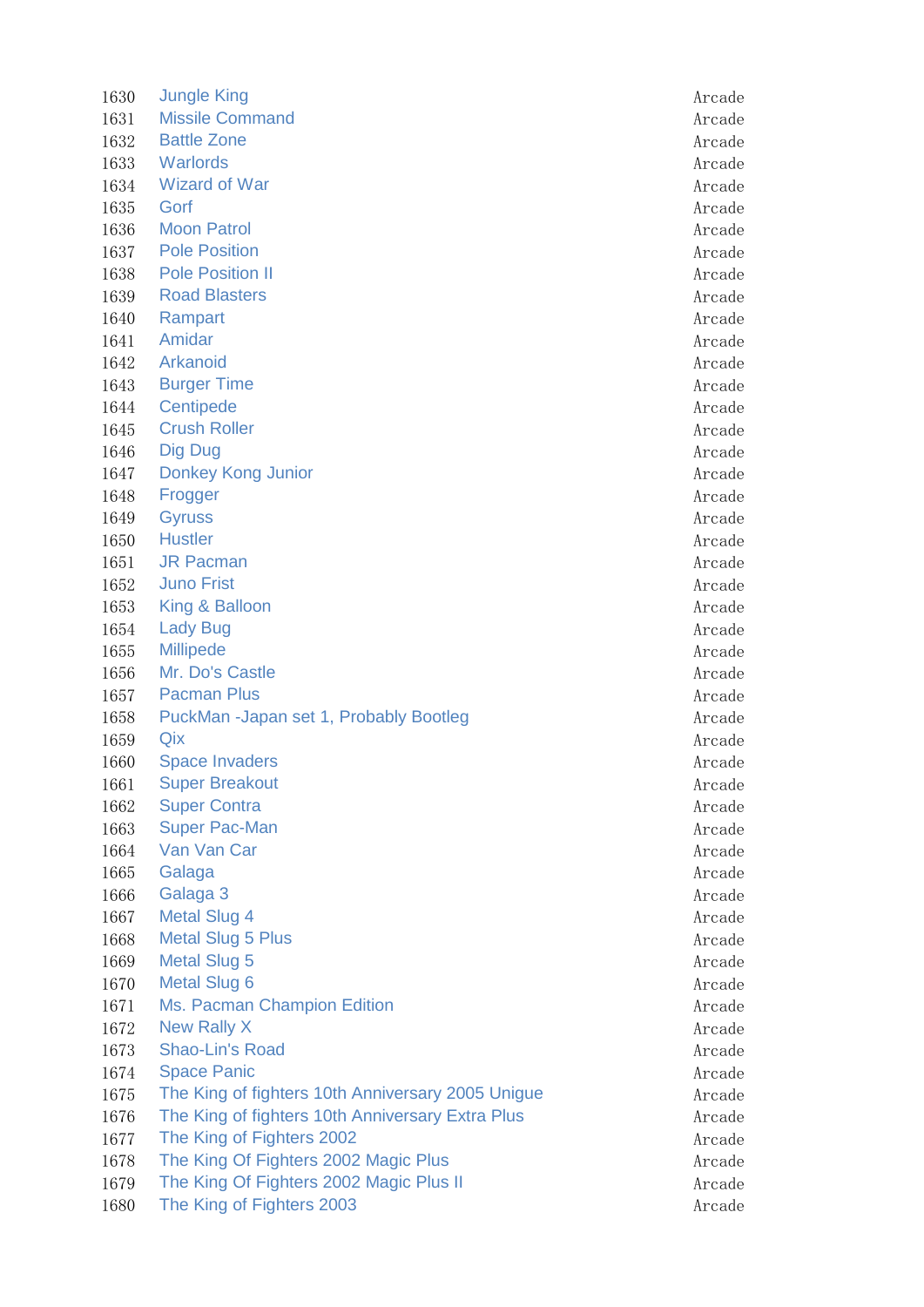1681 Mortal Kombat II Arcade 1682 Vendetta Arcade 1683 Wonder boy Arcade 1684 Gauntlet - rev 14 Arcade 1685 Cabal Arcade 1686 SVC Chaos-SNK vs Capcom Super Plus **Arcade** Arcade 1687 Street Hoop Arcade Arcade Arcade Arcade Arcade Arcade Arcade Arcade Arcade Arcade Arcade Arcade Arcade Arcade Arcade Arcade Arcade Arcade Arcade Arcade Arcade Arcade Arcade Arcade Arcade Arcade Arcade Arcade Arcade Ar 1688 R-Type Arcade 1689 Golden Tee 3D Golf Arcade Arcade Arcade Arcade Arcade Arcade Arcade Arcade Arcade Arcade Arcade Arcade Arcade Arcade Arcade Arcade Arcade Arcade Arcade Arcade Arcade Arcade Arcade Arcade Arcade Arcade Arcade Arcade Ar 1690 Gauntlet II and the set of the set of the set of the set of the set of the set of the set of the set of the set of the set of the set of the set of the set of the set of the set of the set of the set of the set of the 1691 Chase H.Q. Arcade 1692 Air Attack-set 1 Arcade 2012 1692 Arcade 1693 Snow Brothers 3-Magical Adventure **Arcade** Arcade 1694 Vandyke-Japan Arcade 1695 Raiden II New Arcade 1696 Raiden II - US set 1 Arcade 1697 Raiden DX - UK Arcade 1698 Raiden II - harder, Raiden DX hardware **Arcade** Arcade 1699 All American Football (Leland Corp. 1989) Arcade 1700 Ace Attacker (Sega 1988) Arcade 1701 Acrobat Mission **According to the Contract Arcade** Arcade 1702 Air Assault (Irem 1993) Arcade 1703 Alcon (Taito 1986) Arcade 1704 Arcadia (NMK 1994) **Arcade Arcade Arcade Arcade Arcade Arcade Arcade Arcade Arcade Arcade Arcade Arcade Arcade Arcade Arcade Arcade Arcade Arcade Arcade Arcade Arcade Arcade Arcade Arcade Arcade Arcade Arcade Arcade A** 1705 Tournament Arkanoid (Taito 1987) Manual Arcade 1706 Arkanoid - Revenge of DOH (Taito 1987) Manual Arcade 1707 ASO - Armored Scrum Object (SNK 1985) Arcade 1708 Attack Ufo Arcade 1709 Baluba-louk no Densetsu and a series and a series of the Arcade 1710 Baryon - Future Assault **Arcade** Arcade Arcade 1711 Bikkuri Card Arcade 1712 Bio Attack (Taito 1983) Arcade 1713 Birdiy (Mama Top 1983) Arcade 1714 Block Block (Capcom 1991) Arcade 1715 Block Gal (Sega 1987) **Arcade** Arcade Arcade Arcade Arcade Arcade Arcade Arcade Arcade Arcade Arcade Arcade 1716 Boong-Ga Boong-Ga Arcade Arcade Arcade Arcade Arcade Arcade Arcade Arcade Arcade Arcade Arcade Arcade Arcade Arcade Arcade Arcade Arcade Arcade Arcade Arcade Arcade Arcade Arcade Arcade Arcade Arcade Arcade Arcade Arc 1717 Brick Zone (SunA 1992) **Arcade** Arcade Arcade Arcade Arcade Arcade Arcade Arcade Arcade Arcade Arcade Arcade 1718 Raiden Fighters 2-Operation Hell Dive 2000 Arcade 1719 B-Wings (Data East 1984) Arcade 1720 Angler Dangler (Data East 1982) Arcade 1721 Astro Fantasia (Data East 1981) Arcade 1722 Boulder Dash (Data East 1985) Arcade 1723 Burnin' Rubber (Data East 1982) Arcade 1724 Transformer and a series of the series of the series of the series of the series of the series of the series of the series of the series of the series of the series of the series of the series of the series of the ser 1725 Ms. Pac-Man--speedup hack and a state of the Arcade 1726 Fighting Ice Hockey (Data East 1984) **Accade** Arcade 1727 Flying Ball (Data East 1985) Arcade 1728 Cluster Buster (Data East 1983) Arcade 1729 Championship Bowling Arcade Arcade Arcade Arcade Arcade Arcade Arcade Arcade Arcade Arcade Arcade Arcade 1730 Crazy Kong **Arcade** Arcade Arcade Arcade Arcade Arcade Arcade Arcade Arcade Arcade Arcade Arcade Arcade Arcade Arcade Arcade Arcade Arcade Arcade Arcade Arcade Arcade Arcade Arcade Arcade Arcade Arcade Arcade Arcade A 1731 Crazy Kong Part II (Falcon 1981) Arcade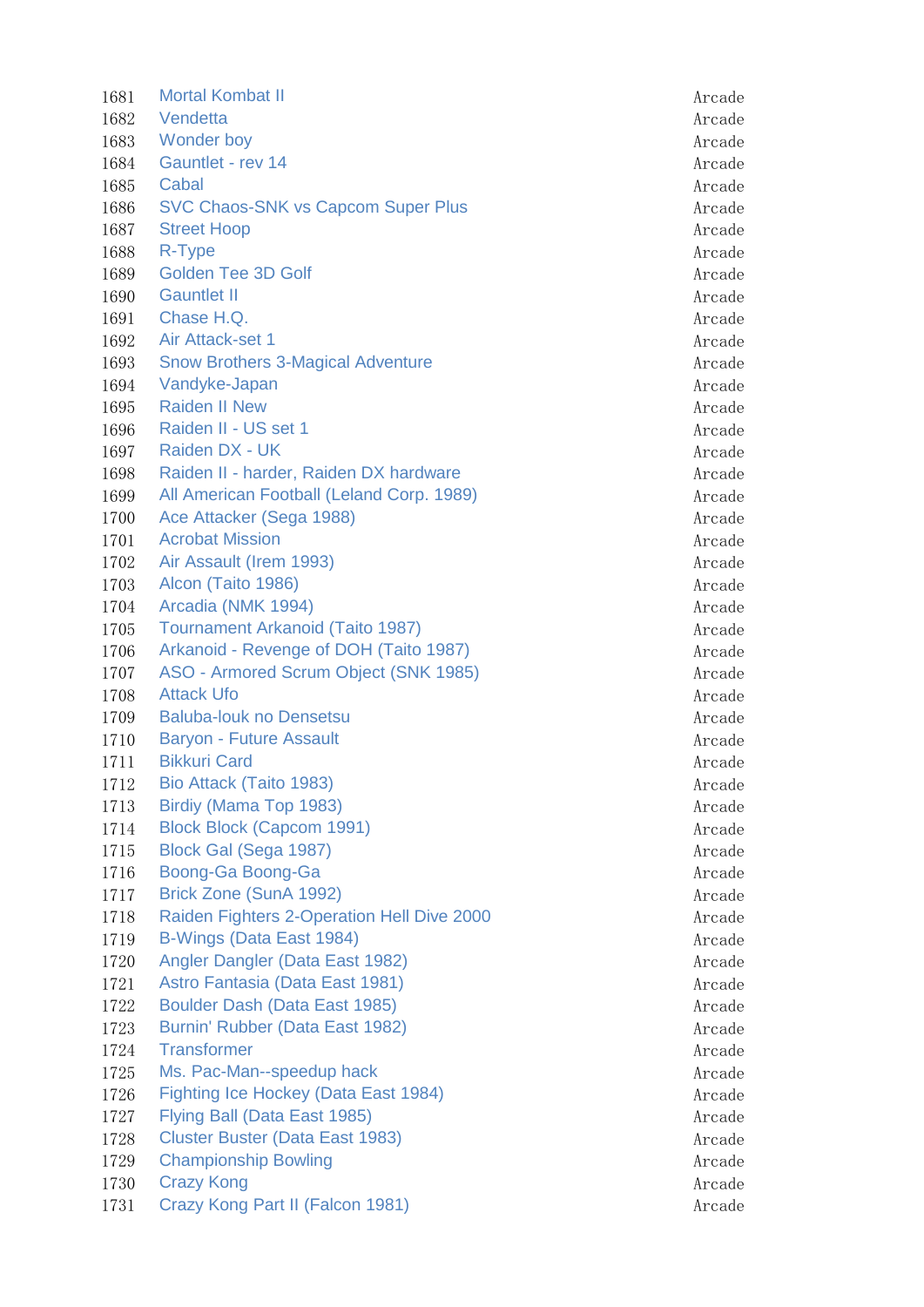1732 Rootin' Tootin' (Data East 1983) Arcade 1733 Lock'n'Chase (Data East 1981) Arcade 1734 Sengeki Striker Arcade Arcade Arcade Arcade Arcade Arcade Arcade Arcade Arcade Arcade Arcade Arcade Arcade 1735 Mission-X (Data East 1982) Arcade 1736 Dragon Spirit Arcade 1737 Coco Loco Arcade 1738 Combat Hawk (Sega 1987) **Arcade** 1739 Complex X (Taito 1984) **Arcade** Arcade **Arcade** Arcade **Arcade** 1740 Super Spacefortress Macross II Arcade 1741 US AAF Mustang Arcade 1742 Batsugun Specail and a structure of the structure of the structure of the structure of the structure of the structure of the structure of the structure of the structure of the structure of the structure of the structu 1743 Power Instinct Legends **Arcade** Arcade **Arcade** 1744 Soukyuugurentai Terra Diver Arcade Arcade Arcade 1745 Ray Storm **Arcade** 1746 Storm Blade **Arcade** Arcade Arcade Arcade Arcade Arcade Arcade Arcade Arcade Arcade Arcade Arcade Arcade Arcade Arcade Arcade Arcade Arcade Arcade Arcade Arcade Arcade Arcade Arcade Arcade Arcade Arcade Arcade Arcade 1747 DoDonPachi II - Bee Storm and a state of the storm and a state and a structure of the storm and a structure of the structure of the structure of the structure of the structure of the structure of the structure of the 1748 Super Astro Fighter Arcade Arcade Arcade Arcade Arcade Arcade Arcade Arcade Arcade Arcade Arcade Arcade A 1749 Flying Tiger Arcade 1750 Viper Phase 1 Arcade 2012 1750 Arcade 1751 Macross Plus **Arcade** 1752 Fire Barrel **Arcade** 1753 Dambusters **Arcade** Arcade Arcade Arcade Arcade Arcade Arcade Arcade Arcade Arcade Arcade Arcade Arcade Arcade Arcade Arcade Arcade Arcade Arcade Arcade Arcade Arcade Arcade Arcade Arcade Arcade Arcade Arcade Arcade A 1754 Double Wings (Mitchell 1993) **Arcade** 1755 Double Cheese (HAR 1993) **Arcade** Arcade 1756 DoDonPachi Dai-Fukkatsu (Cave 2008) Arcade 1757 Dirt Fox (Namco 1989) Arcade 1758 Dogyuun (Toaplan 1992) Arcade 1759 Drakton Arcade 1760 Dr. Toppel's Adventure **Arcade** Arcade Arcade Arcade Arcade Arcade Arcade Arcade Arcade Arcade Arcade Arcade 1761 Dragon Saber (Namco 1990) **Arcade** Arcade Arcade Arcade Arcade Arcade Arcade Arcade Arcade Arcade Arcade Arcade Arcade Arcade Arcade Arcade Arcade Arcade Arcade Arcade Arcade Arcade Arcade Arcade Arcade Arcade Arcade 1762 Dynamic Ski (Taiyo 1984) **Arcade** Arcade Arcade Arcade Arcade Arcade Arcade Arcade Arcade Arcade Arcade Arcade 1763 Espgaluda II (Cave 2005) Arcade 1764 Exciting Soccer II Arcade 1765 Extermination (Taito 1987) Arcade 1766 Fantastic Arcade 1767 Fighter & Attacker Arcade Arcade Arcade Arcade Arcade Arcade Arcade Arcade Arcade Arcade Arcade Arcade Arcade Arcade Arcade Arcade Arcade Arcade Arcade Arcade Arcade Arcade Arcade Arcade Arcade Arcade Arcade Arcade Ar 1768 Fire Truck (Atari 1978) Arcade 1769 Five a Side Soccer (Konami 1995) Arcade 1770 FixEight (Toaplan 1992) Arcade 1771 Free Kick **Arcade** 1772 Front Line (Taito 1982) **Arcade** Arcade Arcade Arcade Arcade Arcade Arcade Arcade Arcade Arcade Arcade Arcade 1773 Frog & Spiders Arcade 1774 Mushihime-Sama Futari (Cave 2006) Arcade 1775 Mushihime-Sama Futari (Cave 2007) Arcade 1776 Gals Panic (Kaneko 1990) Arcade 1777 Gardia (Sega 1986) **Arcade** Arcade 1778 Gekirindan (Taito 1995) Marcade 1779 Gomoku Narabe Renju Arcade Arcade Arcade Arcade Arcade Arcade Arcade Arcade Arcade Arcade Arcade Arcade A 1780 Grind Stormer Arcade 1781 G-Stream G2020 **Arcade** Arcade Arcade Arcade Arcade Arcade Arcade Arcade Arcade Arcade Arcade Arcade Arcade 1782 Vs. Hot Smash (Taito 1987) Arcade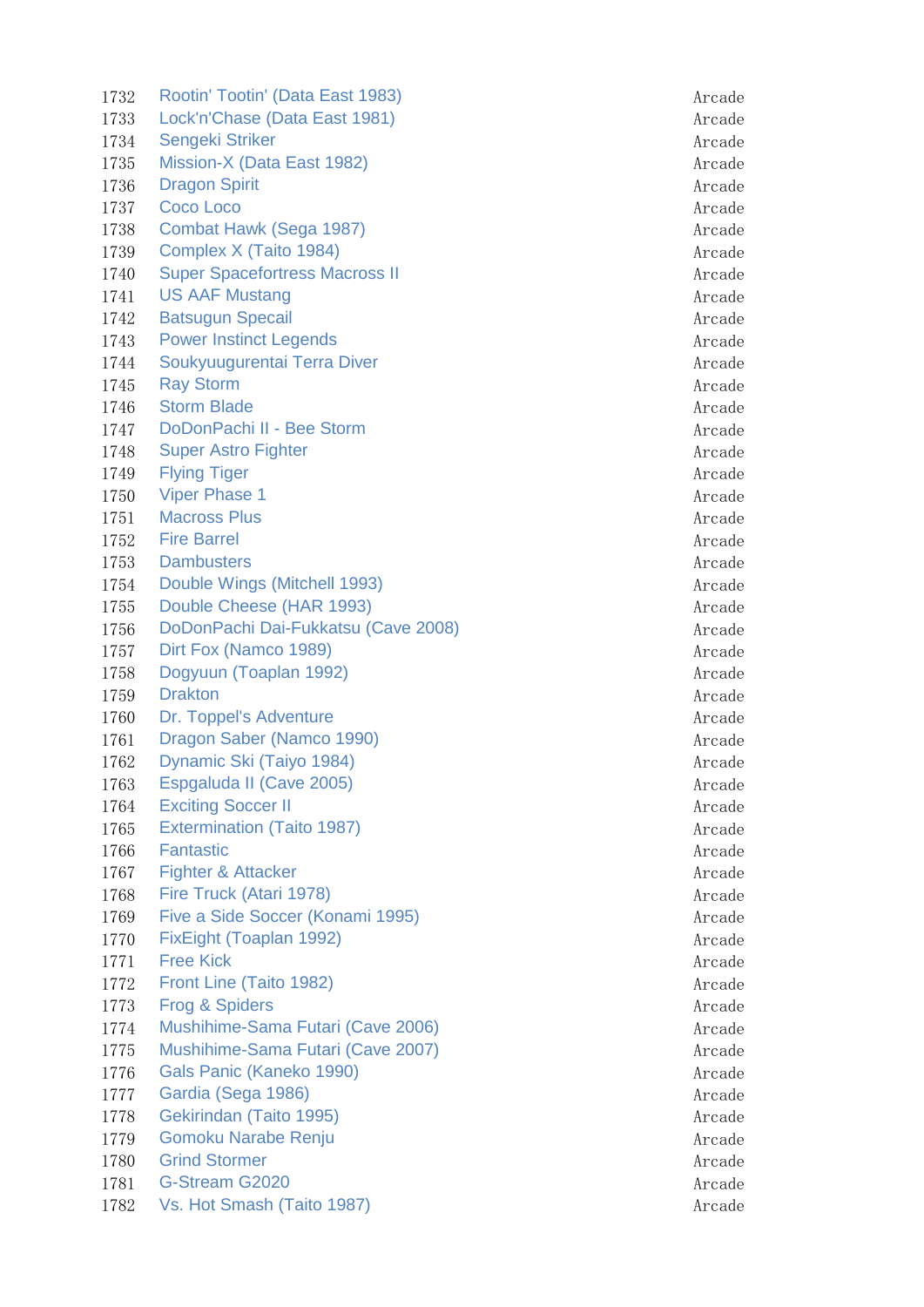1783 Hayaoshi Taisen Quiz Hyooo Arcade Arcade Arcade Arcade Arcade Arcade Arcade Arcade Arcade Arcade Arcade A 1784 Hayaoshi Taisen Quiz Hyooo 2 Arcade 1785 Ibara Kuro (Cave 2006) **Arcade** Arcade 1786 Imago (Acom 1984) **Arcade** Arcade and Arcade Arcade Arcade Arcade Arcade Arcade Arcade Arcade Arcade Arcade 1787 Space Invaders Qix Silver Anniversary Edition Management Arcade 1788 Jr. Pac-Man--speedup hack and a state of the Arcade 1789 Jin (Falcon 1982) **Arcade** 1790 Jolly Jogger (Taito 1982) and the state of the state and the state and the state and the state and the state and the state and the state and the state and the state and the state and the state and the state and the st 1791 Mahjong Block Jongbou (SNK 1987) Mahjong Block Jongbou (SNK 1987) 1792 Journey **Accord Accord Accord Accord Accord Accord Accord Accord Accord Accord Accord Accord Accord Accord Accord Accord Accord Accord Accord Accord Accord Accord Accord Accord Accord Accord Accord Accord Accord Accor** 1793 Joyful Road (SNK 1983) Arcade 1794 Kangaroo Arcade 1795 Lady Master of Kung Fu **Arcade** Arcade Arcade 1796 Macho Mouse Arcade 1797 Super Spacefortress Macross Arcade Arcade Arcade 1798 Mad Gear (Capcom 1989) **Arcade** Arcade Arcade Arcade Arcade Arcade Arcade Arcade Arcade Arcade Arcade Arcade 1799 Maze Invaders (Atari 1981) Arcade 1800 Metal Hawk (Namco 1988) Arcade 1801 Mirax Arcade 1802 Major League (Sega 1985) Manual Arcade 1803 Muchi Muchi Pork! (Cave 2007) Arcade 1804 Pac-Man -- speedup hack and the state of the state and the state are all the state and the state are all the state and the state are all the state and the state are all the state and the state are all the state and th 1805 Miss Puzzle **Arcade** Arcade Arcade Arcade Arcade Arcade Arcade Arcade Arcade Arcade Arcade Arcade Arcade Arcade Arcade Arcade Arcade Arcade Arcade Arcade Arcade Arcade Arcade Arcade Arcade Arcade Arcade Arcade Arcade 1806 Mushihime-Sama (Cave 2004) Arcade 1807 Music Ball (Tecfri 1988) Arcade 1808 Mustache Boy (Seibu 1987) **Arcade** 1809 New Sinbad 7 Arcade 2008 New Sinbad 7 1810 Noboranka Arcade 1811 Nostradamus (Face 1993) Arcade 1812 Omega Fighter (UPL 1989) **Arcade** 1813 Paparazzi Arcade 1814 Pepper II Arcade 1815 Pink Sweets:Ibara Sorekara Arcade Arcade Arcade Arcade Arcade Arcade Arcade Arcade Arcade Arcade Arcade A 1816 PlayBall! (Williams 1983) Arcade 1817 Poker Dice (Strata 1991) Arcade 1818 Polaris (Taito 1980) Arcade 1819 Porky Arcade 1820 Planet Probe (Crux 1985) Arcade 1821 Aero Fighters 3 Arcade 1822 Brave Blade **Arcade** Arcade Arcade Arcade Arcade Arcade Arcade Arcade Arcade Arcade Arcade Arcade Arcade Arcade Arcade Arcade Arcade Arcade Arcade Arcade Arcade Arcade Arcade Arcade Arcade Arcade Arcade Arcade Arcade 1823 Pro Soccer Arcade and the Soccer Arcade and the Soccer Arcade Arcade Arcade Arcade Arcade Arcade Arcade A 1824 Tennis (bootleg 1982) and the state of the state of the state of the state of the state of the state of the state of the state of the state of the state of the state of the state of the state of the state of the state 1825 Party Time: Gonta the Diver II and the Contact of Arcade 1826 Power Surge Arcade 1827 R2D Tank (Sigma 1980) Arcade 1828 Rack 'em Up (Konami 1987) Marcade 1829 Radar Scope (Nintendo 1980) and a series of the Arcade 1830 Reaktor (Zilec 1987) **Arcade** 1831 Regulus (Sega 1983) Arcade 1832 Return of the Invaders (Taito 1985) **Arcade** Arcade 1833 Rock'n Tread (Jaleco 1999) **Arcade** Arcade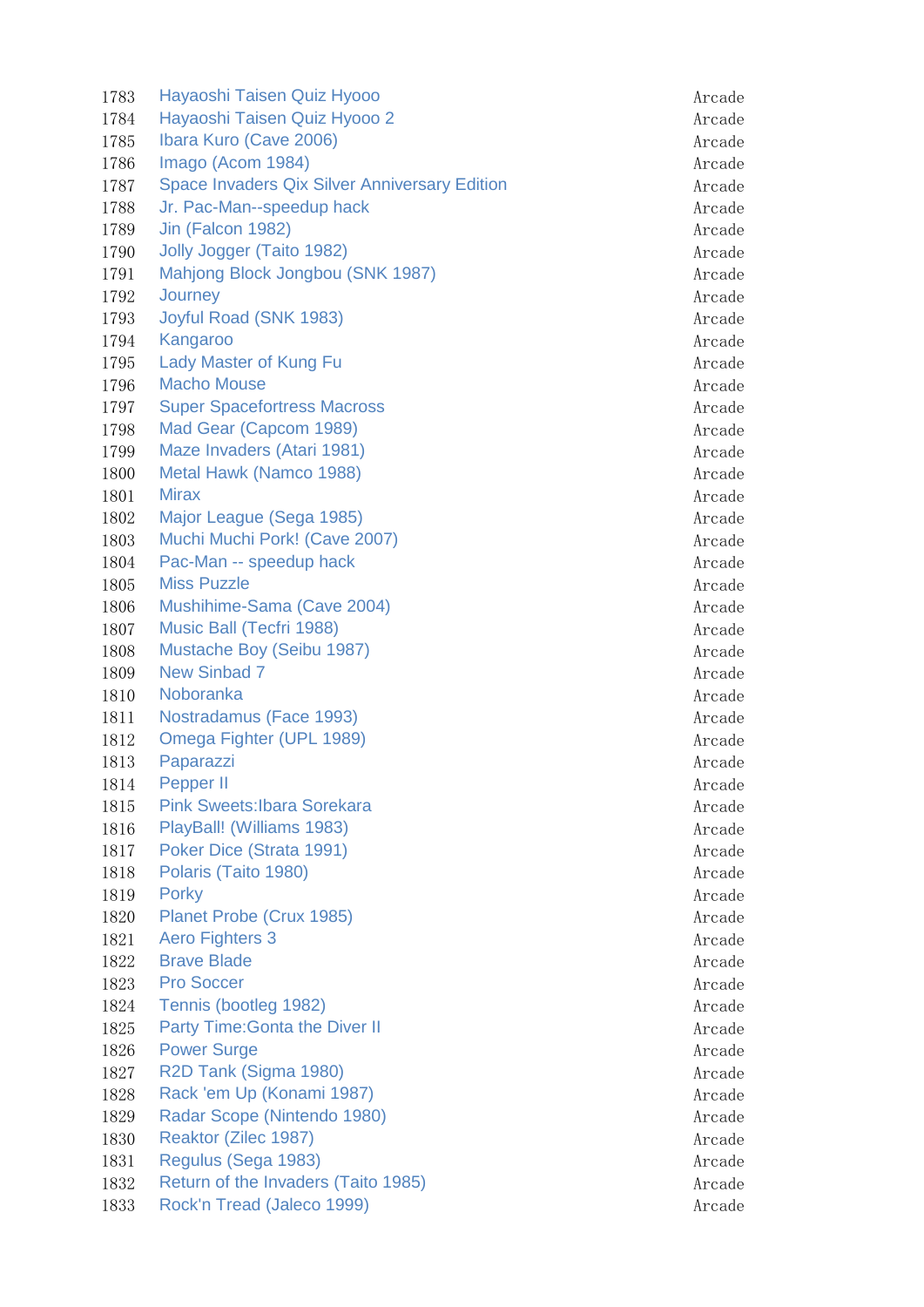1834 Rock'n Tread 2 (Jaleco 1999) Arcade 1835 Rock'n 3 (Jaleco 1999) **Arcade** Arcade Arcade Arcade Arcade Arcade Arcade Arcade Arcade Arcade Arcade Arcade 1836 Rock'n 4 (Jaleco 2000) and the state of the state of the state of the state of the state of the state of the state of the state of the state of the state of the state of the state of the state of the state of the stat 1837 MTV Rock-N-Roll Trivia Arcade Arcade Arcade Arcade Arcade Arcade Arcade Arcade Arcade Arcade Arcade Arcade 1838 Saturn (Jaleco 1983) Arcade and Saturn (Jaleco 1983) 1839 Space Bomber Arcade Arcade Arcade Arcade Arcade Arcade Arcade Arcade Arcade Arcade Arcade Arcade Arcade A 1840 Space Chaser (Taito 1979) **Arcade** 1841 Scooter Shooter (Konami 1985) Arcade 1842 SAR - Search And Rescue (SNK 1989) **Arcade** Arcade 1843 Super Free Kick (Haesung 1988) **Arcade** Arcade 1844 Sheriff (Nintendo 1979) Arcade 1845 Shoot the Bull and the Bull and the Bull and the Bull and the Bull and the Bull and the Bull and the Bull 1846 Silver Millennium (Para 1995) Arcade 1847 Sky Army (Shoei 1982) Arcade 1848 Space Position (Sega 1986) **Accord Accord Arcade** Arcade 1849 Speak & Rescue Arcade Arcade Arcade Arcade Arcade Arcade Arcade Arcade Arcade Arcade Arcade Arcade Arcade 1850 Super Qix (Taito 1987) Arcade 1851 Space Raider (Universal 1982) Arcade 1852 Super Space Invaders 91' (Taito 1990) 31 Arcade 1853 Scramble Spirits (Sega 1988) **Arcade** Arcade 1854 Stagger I (Afega 1998) Arcade 1855 Star Fighter (SunA 1990) Arcade 1856 Street Heat (Epos 1985) 31 Arcade 1857 Submarine (Sigma 1985) Arcade 1858 Super ABC **Arcade** Arcade Arcade Arcade Arcade Arcade Arcade Arcade Arcade Arcade Arcade Arcade Arcade Arcade 1859 Super Model (Comad 1994) **Arcade** Arcade 1860 Talbot Arcade 1861 TouchDown Fever (SNK 1987) Arcade 1862 Puck Man--speedup hack Arcade Arcade 1863 Thunder Dragon (NMK 1991) **Arcade** Arcade 1864 Tee'd Off (Tecmo 1986) Arcade 1865 Terra Cresta Arcade 1866 Task Force Harrier Arcade Arcade Arcade Arcade Arcade Arcade Arcade Arcade Arcade Arcade Arcade Arcade Arcade Arcade Arcade Arcade Arcade Arcade Arcade Arcade Arcade Arcade Arcade Arcade Arcade Arcade Arcade Arcade Ar 1867 The Pit Arcade 1868 Thunder & Lightning **Arcade** Arcade Arcade Arcade Arcade Arcade Arcade Arcade Arcade Arcade Arcade Arcade Arcade Arcade Arcade Arcade Arcade Arcade Arcade Arcade Arcade Arcade Arcade Arcade Arcade Arcade Arcade Arcade 1869 Tiger Heli (Taito 1985) **Arcade** 1870 The Next Space (SNK 1989) Arcade 1871 T.N.K III (SNK 1985) Arcade 1872 Touche Me **Arcade** Arcade Arcade Arcade Arcade Arcade Arcade Arcade Arcade Arcade Arcade Arcade Arcade Arcade Arcade Arcade Arcade Arcade Arcade Arcade Arcade Arcade Arcade Arcade Arcade Arcade Arcade Arcade Arcade Ar 1873 Power Instinct Matrimelee Arcade 1874 Mission Craft Arcade Arcade Arcade Arcade Arcade Arcade Arcade Arcade Arcade Arcade Arcade Arcade Arcade 1875 Pro Baseball Skill Tryout Arcade Arcade Arcade Arcade Arcade 1876 Turbo Tag Arcade and the Second Second Second Arcade Arcade Arcade Arcade Arcade 1877 Uncle Poo (Diatec 1983) Arcade 1878 Japanese horse gambling Arcade Arcade Arcade Arcade Arcade Arcade Arcade Arcade Arcade Arcade Arcade Arcade Arcade Arcade Arcade Arcade Arcade Arcade Arcade Arcade Arcade Arcade Arcade Arcade Arcade Arcade Arcade Arca 1879 Up Your Alley **Arcade** 1880 Video Pinball (Atari 1979) Arcade 1881 Warp & Warp (Namco 1981) Arcade 1882 Woodpecker (Amenip 1981) Arcade 1883 Power Instinct 3-Groove On Figh Arcade Arcade Arcade 1884 Wild Western (Taito 1982) Arcade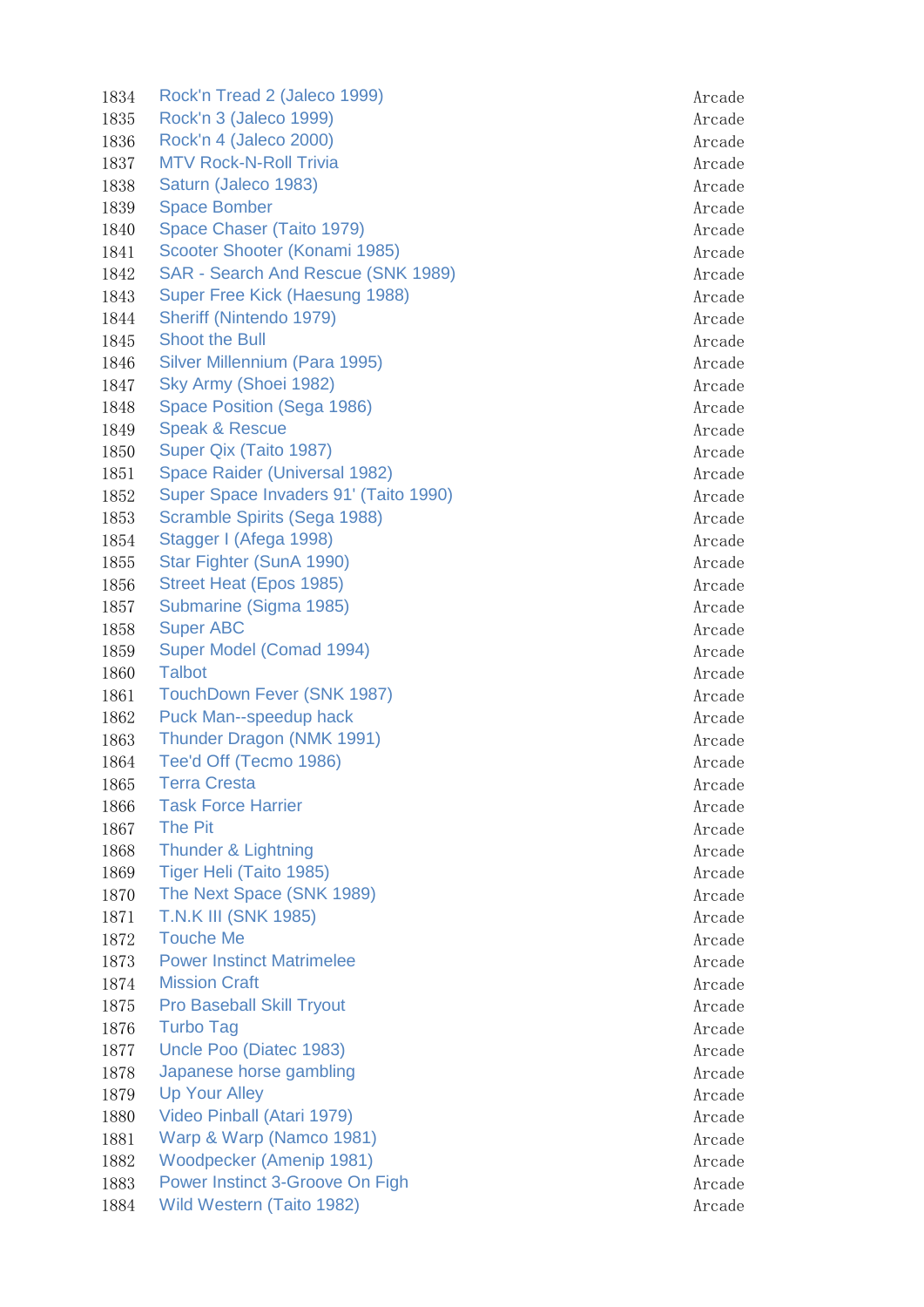1885 Golden Axe: The Revenge of Death Adder Arcade Arcade 1886 The King of Fighters 2000 **Arcade** 1887 The King of Fighters 2004 **Arcade** Arcade Arcade Arcade Arcade 1888 The King of Fighters 2004 Plus and the Contract Arcade 1889 The King of Fighters 2004 Ultra Plus Arcade Arcade 1890 The King of Fighters 94 **Arcade** Arcade 1891 The King of Fighters 95 **Arcade** Arcade 1892 The King of Fighters 96 Arcade Arcade Arcade Arcade Arcade Arcade Arcade Arcade Arcade Arcade Arcade Arcade Arcade Arcade Arcade Arcade Arcade Arcade Arcade Arcade Arcade Arcade Arcade Arcade Arcade Arcade Arcade Arca 1893 The King of Fighters 97 Arcade 1894 The King of Fighters '97 Oroshi Plus 2003 1895 The King of Fighters 99-Millennium Battle Arcade 1896 Teenage Mutant Ninja Turtles Arcade Arcade 1897 Metal Slug-Super Vehicle-001 and the contract of the Arcade 1898 Power Instinct **Arcade** 1899 Bubble Bobble Arcade 1900 The Punisher Arcade 1901 Street Fighter EX - Euro 961219 Arcade 1902 Street Fighter EX Plus - USA 970407 Arcade 1903 Street Fighter EX2 - USA 980526 Arcade 1904 Street Fighter EX2 Plus - USA 990611 Arcade 1905 Street Fighter III 2nd Impact:Giant Attack Arcade 1906 Street Fighter III 3rd Strike: Fight for the Future **Arcade** Arcade 1907 Street Fighter III:New Generation-Euro 970204 Arcade 1908 Street Fighter II-Magic Delta Turbo **Arcade** Arcade 1909 Street Fighter II-Turbo: Hyper Fighting Arcade Arcade 1910 Street Fighter Zero 2 Alpha Arcade 1911 Super Street Fighter II: The New Challengers Arcade 1912 Super Street Fighter II: The Tournament Battle **Accade** Arcade 1913 X-Men Vs. Street Fighter Arcade 1914 Toki Arcade 1915 Teenage Mutant Ninja Turtles-Turtles in Time **Arcade** Arcade 1916 Space Invaders Deluxe Arcade Arcade Arcade 1917 Space Invaders DX Arcade 1918 Street Fight - Germany Arcade Arcade Arcade Arcade Arcade Arcade Arcade Arcade Arcade Arcade Arcade Arcade 1919 Pac-Land - World **Arcade Arcade Arcade** Arcade Arcade Arcade Arcade Arcade Arcade Arcade Arcade Arcade Arcade Arcade Arcade Arcade Arcade Arcade Arcade Arcade Arcade Arcade Arcade Arcade Arcade Arcade Arcade Arcade Ar 1920 Zaxxon - set 1 Arcade 1921 Ikari III-The Rescue Arcade Arcade Arcade 1922 Tetris The Grand Master Arcade Arcade Arcade 1923 Bubbles Arcade 1924 The Three Stooges In Brides Is Brides Arcade 1925 Aero Fighters 2 and 2008 and 2008 and 2008 and 2008 and 2008 and 2008 and 2008 and 2008 and 2008 and 200 1926 Metal Slug 2 - Super Vehicle-001 and the state of the Arcade 1927 Metal Slug 3 Arcade 1928 Metal Slug 4 Plus **Arcade** Arcade Arcade Arcade Arcade Arcade Arcade Arcade Arcade Arcade Arcade Arcade Arcade Arcade Arcade Arcade Arcade Arcade Arcade Arcade Arcade Arcade Arcade Arcade Arcade Arcade Arcade Arcade A 1929 Metal Slug X - Super Vehicle-001 and the state of the Arcade 1930 SegaSonic The Hedgehog Arcade 1931 Sonic Blast Man 2 Special Turbo **Arcade** Arcade 1932 Tekken Arcade 1933 Tekken 2 Arcade and the state of the state and the state and the state and the state and the state and the state and the state and the state and the state and the state and the state and the state and the state and th 1934 Tekken 3 Arcade and the Second Second Second Second Second Second Second Second Second Second Second Second Second Second Second Second Second Second Second Second Second Second Second Second Second Second Second Seco 1935 Tekken Tag Tournament Arcade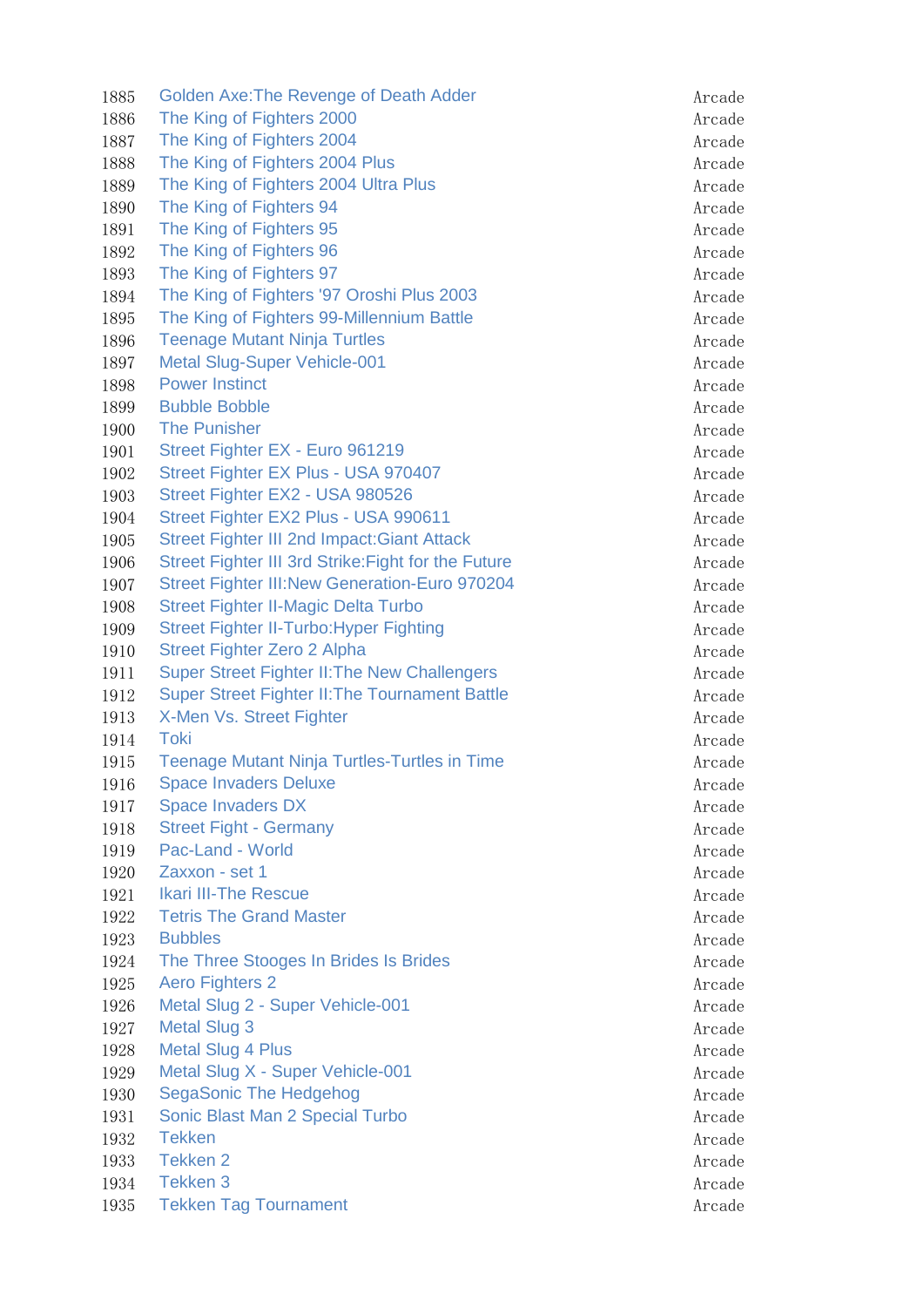| 1936 | Dead Or Alive ++                               | Arcade |
|------|------------------------------------------------|--------|
| 1937 | <b>Wonder Boy in Monster Land</b>              | Arcade |
| 1938 | <b>Wonder Boy Deluxe</b>                       | Arcade |
| 1939 | <b>Wonder Boy III-Monster Lair</b>             | Arcade |
| 1940 | <b>Virtua Fighter</b>                          | Arcade |
| 1941 | <b>Virtua Fighter Kids</b>                     | Arcade |
| 1942 | <b>The Killing Blade</b>                       | Arcade |
| 1943 | <b>The Killing Blade Plus</b>                  | Arcade |
| 1944 | <b>Strikers 1945 Plus</b>                      | Arcade |
| 1945 | <b>Stone Ball</b>                              | Arcade |
| 1946 | <b>Star Gladiator Episode I: Final Crusade</b> | Arcade |
| 1947 | sprint2a                                       | Arcade |
| 1948 | Spider-Man: The Videogame                      | Arcade |
| 1949 | <b>Soul Calibur</b>                            | Arcade |
| 1950 | Soul Edge                                      | Arcade |
| 1951 | Soul Edge Ver.II                               | Arcade |
| 1952 | <b>SNK vs. Capcom-SVC Chaos Plus</b>           | Arcade |
| 1953 | <b>SNK vs.Capcom-SVC Chaos</b>                 | Arcade |
| 1954 | <b>Shogun Warriors</b>                         | Arcade |
| 1955 | Samurai Showdown II                            | Arcade |
| 1956 | Samurai Showdown III                           | Arcade |
| 1957 | Samurai Showdown IV                            | Arcade |
| 1958 | Samurai Showdown V                             | Arcade |
| 1959 | Samurai Showdown                               | Arcade |
| 1960 | <b>Robo Army</b>                               | Arcade |
| 1961 | <b>Rival Schools: United By Fate</b>           | Arcade |
| 1962 | <b>Real Bout Fatal Fury 2-The Newcomers</b>    | Arcade |
| 1963 | <b>Real Bout Fatal Fury Special</b>            | Arcade |
| 1964 | <b>Real Bout Fatal Fury</b>                    | Arcade |
| 1965 | X-Men: Children of the Atom                    | Arcade |
| 1966 | Vigilante                                      | Arcade |
| 1967 | Superman                                       | Arcade |
| 1968 | <b>Space Harrier</b>                           | Arcade |
| 1969 | <b>Shock Troopers</b>                          | Arcade |
| 1970 | <b>Shock Troopers-2nd Squad</b>                | Arcade |
| 1971 | Renegade                                       | Arcade |
| 1972 | Popeye                                         | Arcade |
| 1973 | Ninja Commando                                 | Arcade |
| 1974 | <b>Midnight Run: Road Fighters 2</b>           | Arcade |
| 1975 | <b>Midnight Resistance</b>                     | Arcade |
| 1976 | Marvel Vs. Capcom: Clash of Super Heroes       | Arcade |
| 1977 | <b>Gradius 4: Fukkatsu</b>                     | Arcade |
| 1978 | <b>Golden Par Golf</b>                         | Arcade |
| 1979 | <b>Golden Tee 2K</b>                           | Arcade |
| 1980 | Golden Tee '97                                 | Arcade |
| 1981 | Golden Tee '98                                 | Arcade |
| 1982 | <b>Golden Tee Diamond Edition Tournament</b>   | Arcade |
| 1983 | <b>Golden Tee Royal Edition Tournament</b>     | Arcade |
| 1984 | <b>Golden Tee Supreme Edition Tournament</b>   | Arcade |
| 1985 | <b>Fatal Fury-King of Fighters</b>             | Arcade |
| 1986 | <b>Fatal Fury 2</b>                            | Arcade |